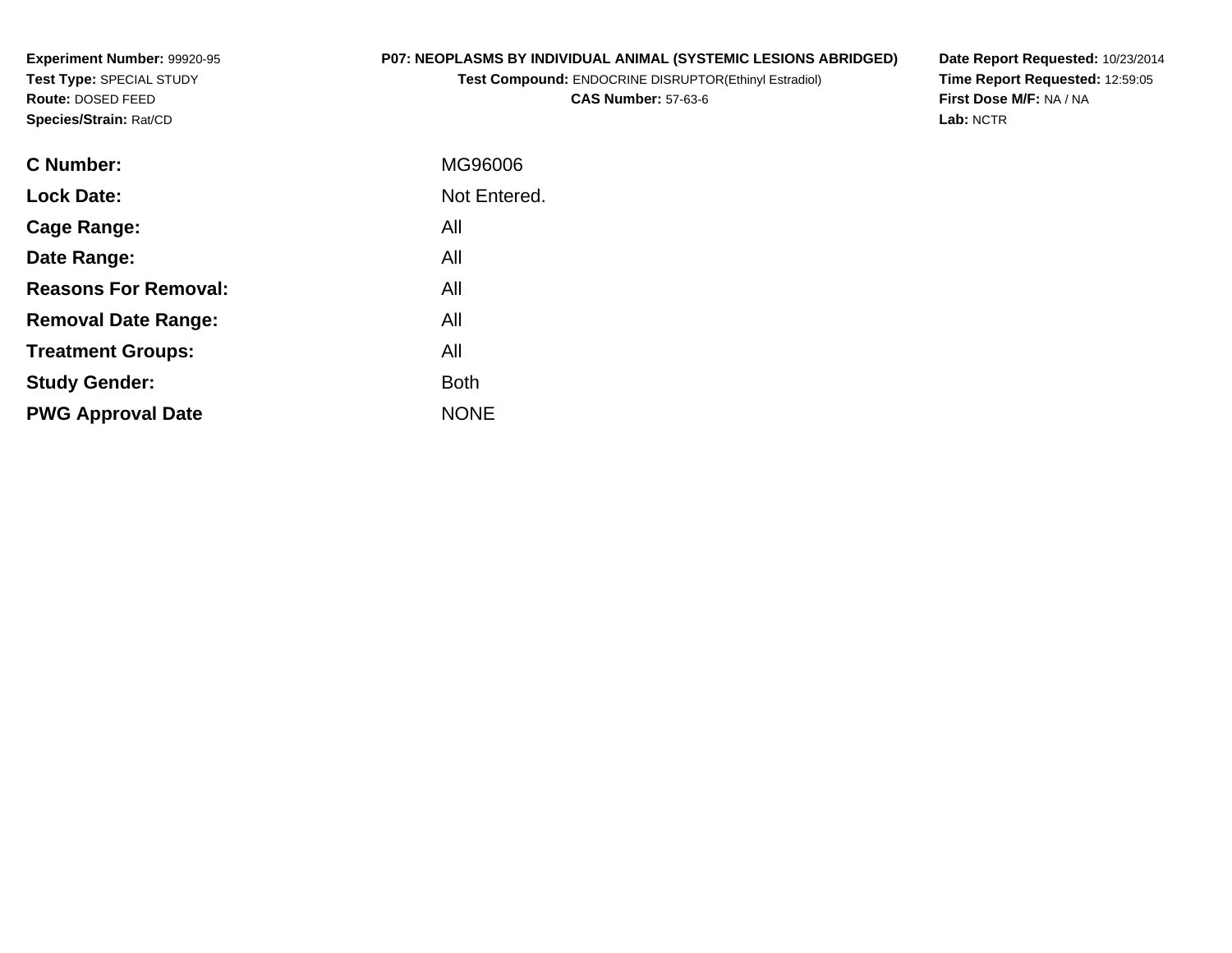**Test Compound:** ENDOCRINE DISRUPTOR(Ethinyl Estradiol)

#### **CAS Number:** 57-63-6

**Date Report Requested:** 10/23/2014**Time Report Requested:** 12:59:05**First Dose M/F:** NA / NA**Lab:** NCTR

| <b>CD Rat Male</b><br>F4<br><b>CONTROL</b> | DAY ON TEST<br><b>ANIMAL ID</b> | 0<br>1<br>6<br>1<br>$\pmb{0}$<br>0<br>9<br>6 | 0<br>1<br>6<br>1<br>$\mathbf 0$<br>$\mathbf 0$<br>$\boldsymbol{9}$<br>6<br>$\overline{2}$ | 0<br>$\boldsymbol{l}$<br>6<br>0<br>0<br>0<br>9<br>6<br>3 | 0<br>$\boldsymbol{l}$<br>6<br>0<br>0<br>0<br>$\boldsymbol{9}$<br>$\,6\,$ | 0<br>$\boldsymbol{l}$<br>6<br>1<br>$\mathbf 0$<br>$\mathbf 1$<br>0<br>$\mathbf 0$ | $\boldsymbol{\theta}$<br>$\boldsymbol{l}$<br>6<br>$\mathbf 0$<br>$\mathbf 1$<br>$\mathbf 0$<br>$\mathbf 0$<br>5 | 0<br>$\boldsymbol{l}$<br>6<br>0<br>$\mathbf 0$<br>$\mathbf 0$<br>$\mathbf 0$<br>6 | 0<br>$\boldsymbol{l}$<br>6<br>0<br>$\mathbf 0$<br>-1<br>$\Omega$<br>0 | 0<br>$\boldsymbol{l}$<br>5<br>9<br>$\mathbf 0$<br>0<br>0<br>8 | 0<br>6<br>$\boldsymbol{2}$<br>$\mathbf 0$<br>$\Omega$<br>4 | 0<br>$\boldsymbol{l}$<br>6<br>0<br>0<br>4<br>8 | $\boldsymbol{\theta}$<br>$\boldsymbol{l}$<br>6<br>$\Omega$<br>$\pmb{0}$<br>$\overline{4}$<br>9 | 0<br>$\boldsymbol{l}$<br>6<br>0<br>1<br>0<br>5<br>$\Omega$ | 0<br>$\boldsymbol{\mathit{1}}$<br>6<br>0<br>$\mathbf 0$<br>1<br>$\mathbf 0$<br>5 | 0<br>$\boldsymbol{l}$<br>6<br>$\boldsymbol{2}$<br>$\mathbf 0$<br>1<br>0<br>8<br>9 | $\boldsymbol{\theta}$<br>$\boldsymbol{l}$<br>6<br>$\boldsymbol{2}$<br>$\mathbf 0$<br>$\mathbf{1}$<br>$\mathbf 0$<br>9<br>$\Omega$ | 0<br>$\boldsymbol{l}$<br>6<br>$\boldsymbol{l}$<br>$\mathbf 0$<br>$\mathbf 0$<br>9 | $\boldsymbol{\theta}$<br>$\boldsymbol{l}$<br>6<br>$\boldsymbol{2}$<br>$\overline{0}$<br>$\mathbf{1}$<br>$\mathbf 0$<br>9<br>$\mathcal{D}$ | 0<br>$\boldsymbol{l}$<br>6<br>$\pmb{\theta}$<br>$\mathbf 0$<br>1<br>$\pmb{0}$<br>$\boldsymbol{9}$<br>3 | $\boldsymbol{\theta}$<br>$\boldsymbol{l}$<br>6<br>$\boldsymbol{2}$<br>$\pmb{0}$<br>$\mathbf{1}$<br>$\pmb{0}$<br>9<br>4 | 0<br>$\boldsymbol{l}$<br>6<br>$\mathfrak{s}$<br>0<br>$\mathbf{1}$<br>$\mathbf{1}$<br>$\boldsymbol{2}$ | 0<br>$\boldsymbol{l}$<br>6<br>4<br>$\pmb{0}$<br>$\mathbf{1}$<br>$\mathbf{1}$<br>$\overline{2}$<br>$\overline{2}$ | 0<br>$\boldsymbol{l}$<br>6<br>$\boldsymbol{2}$<br>$\mathbf 0$<br>$\mathbf{1}$<br>$\mathbf{1}$<br>$\overline{\mathbf{c}}$<br>3 | $\boldsymbol{\theta}$<br>$\boldsymbol{l}$<br>6<br>$\overline{2}$<br>$\mathbf 0$<br>$\mathbf{1}$<br>1<br>$\overline{a}$<br>4 | 0<br>$\boldsymbol{l}$<br>6<br>4<br>$\mathbf 0$<br>$\mathbf 1$<br>$\ensuremath{\mathsf{3}}$<br>8 | <i><b>*TOTALS</b></i> |
|--------------------------------------------|---------------------------------|----------------------------------------------|-------------------------------------------------------------------------------------------|----------------------------------------------------------|--------------------------------------------------------------------------|-----------------------------------------------------------------------------------|-----------------------------------------------------------------------------------------------------------------|-----------------------------------------------------------------------------------|-----------------------------------------------------------------------|---------------------------------------------------------------|------------------------------------------------------------|------------------------------------------------|------------------------------------------------------------------------------------------------|------------------------------------------------------------|----------------------------------------------------------------------------------|-----------------------------------------------------------------------------------|-----------------------------------------------------------------------------------------------------------------------------------|-----------------------------------------------------------------------------------|-------------------------------------------------------------------------------------------------------------------------------------------|--------------------------------------------------------------------------------------------------------|------------------------------------------------------------------------------------------------------------------------|-------------------------------------------------------------------------------------------------------|------------------------------------------------------------------------------------------------------------------|-------------------------------------------------------------------------------------------------------------------------------|-----------------------------------------------------------------------------------------------------------------------------|-------------------------------------------------------------------------------------------------|-----------------------|
| <b>Alimentary System</b>                   |                                 |                                              |                                                                                           |                                                          |                                                                          |                                                                                   |                                                                                                                 |                                                                                   |                                                                       |                                                               |                                                            |                                                |                                                                                                |                                                            |                                                                                  |                                                                                   |                                                                                                                                   |                                                                                   |                                                                                                                                           |                                                                                                        |                                                                                                                        |                                                                                                       |                                                                                                                  |                                                                                                                               |                                                                                                                             |                                                                                                 |                       |
| Liver<br><b>Cardiovascular System</b>      |                                 | $\ddot{}$                                    |                                                                                           |                                                          |                                                                          |                                                                                   |                                                                                                                 |                                                                                   |                                                                       |                                                               |                                                            |                                                |                                                                                                |                                                            |                                                                                  |                                                                                   |                                                                                                                                   |                                                                                   |                                                                                                                                           |                                                                                                        |                                                                                                                        |                                                                                                       |                                                                                                                  |                                                                                                                               |                                                                                                                             |                                                                                                 | 25                    |
| <b>NONE</b><br><b>Endocrine System</b>     |                                 |                                              |                                                                                           |                                                          |                                                                          |                                                                                   |                                                                                                                 |                                                                                   |                                                                       |                                                               |                                                            |                                                |                                                                                                |                                                            |                                                                                  |                                                                                   |                                                                                                                                   |                                                                                   |                                                                                                                                           |                                                                                                        |                                                                                                                        |                                                                                                       |                                                                                                                  |                                                                                                                               |                                                                                                                             |                                                                                                 |                       |
| <b>Adrenal Cortex</b>                      |                                 |                                              |                                                                                           |                                                          |                                                                          |                                                                                   |                                                                                                                 |                                                                                   |                                                                       |                                                               |                                                            |                                                |                                                                                                |                                                            |                                                                                  |                                                                                   |                                                                                                                                   |                                                                                   |                                                                                                                                           |                                                                                                        |                                                                                                                        |                                                                                                       |                                                                                                                  |                                                                                                                               |                                                                                                                             |                                                                                                 | 25                    |
| Adrenal Medulla                            |                                 |                                              |                                                                                           |                                                          |                                                                          |                                                                                   |                                                                                                                 |                                                                                   |                                                                       |                                                               |                                                            |                                                |                                                                                                |                                                            |                                                                                  |                                                                                   |                                                                                                                                   |                                                                                   |                                                                                                                                           |                                                                                                        |                                                                                                                        |                                                                                                       |                                                                                                                  |                                                                                                                               |                                                                                                                             |                                                                                                 | 25                    |
| <b>Pituitary Gland</b>                     |                                 |                                              |                                                                                           |                                                          |                                                                          |                                                                                   |                                                                                                                 |                                                                                   |                                                                       |                                                               |                                                            |                                                |                                                                                                |                                                            |                                                                                  |                                                                                   |                                                                                                                                   |                                                                                   |                                                                                                                                           |                                                                                                        |                                                                                                                        |                                                                                                       |                                                                                                                  |                                                                                                                               |                                                                                                                             |                                                                                                 | 25                    |
| <b>Thyroid Gland</b>                       |                                 |                                              |                                                                                           |                                                          |                                                                          |                                                                                   |                                                                                                                 |                                                                                   |                                                                       |                                                               |                                                            |                                                |                                                                                                |                                                            |                                                                                  |                                                                                   |                                                                                                                                   |                                                                                   |                                                                                                                                           |                                                                                                        |                                                                                                                        |                                                                                                       |                                                                                                                  |                                                                                                                               |                                                                                                                             |                                                                                                 | 25                    |
| <b>General Body System</b>                 |                                 |                                              |                                                                                           |                                                          |                                                                          |                                                                                   |                                                                                                                 |                                                                                   |                                                                       |                                                               |                                                            |                                                |                                                                                                |                                                            |                                                                                  |                                                                                   |                                                                                                                                   |                                                                                   |                                                                                                                                           |                                                                                                        |                                                                                                                        |                                                                                                       |                                                                                                                  |                                                                                                                               |                                                                                                                             |                                                                                                 |                       |
| <b>NONE</b><br><b>Genital System</b>       |                                 |                                              |                                                                                           |                                                          |                                                                          |                                                                                   |                                                                                                                 |                                                                                   |                                                                       |                                                               |                                                            |                                                |                                                                                                |                                                            |                                                                                  |                                                                                   |                                                                                                                                   |                                                                                   |                                                                                                                                           |                                                                                                        |                                                                                                                        |                                                                                                       |                                                                                                                  |                                                                                                                               |                                                                                                                             |                                                                                                 |                       |
| <b>Coagulating Gland</b>                   |                                 |                                              |                                                                                           |                                                          |                                                                          |                                                                                   |                                                                                                                 |                                                                                   |                                                                       |                                                               |                                                            |                                                |                                                                                                |                                                            |                                                                                  |                                                                                   |                                                                                                                                   |                                                                                   |                                                                                                                                           |                                                                                                        |                                                                                                                        |                                                                                                       |                                                                                                                  |                                                                                                                               |                                                                                                                             |                                                                                                 | 25                    |
| Epididymis                                 |                                 |                                              |                                                                                           |                                                          |                                                                          |                                                                                   |                                                                                                                 |                                                                                   |                                                                       |                                                               |                                                            |                                                |                                                                                                |                                                            |                                                                                  |                                                                                   |                                                                                                                                   |                                                                                   |                                                                                                                                           |                                                                                                        |                                                                                                                        |                                                                                                       |                                                                                                                  |                                                                                                                               |                                                                                                                             |                                                                                                 | 25                    |
| Prostate, Dorsal/Lateral Lobe              |                                 |                                              |                                                                                           |                                                          |                                                                          |                                                                                   |                                                                                                                 |                                                                                   |                                                                       |                                                               |                                                            |                                                |                                                                                                |                                                            |                                                                                  |                                                                                   |                                                                                                                                   |                                                                                   |                                                                                                                                           |                                                                                                        |                                                                                                                        |                                                                                                       |                                                                                                                  |                                                                                                                               |                                                                                                                             |                                                                                                 | 25                    |
| Prostate, Ventral Lobe                     |                                 |                                              |                                                                                           |                                                          |                                                                          |                                                                                   |                                                                                                                 |                                                                                   |                                                                       |                                                               |                                                            |                                                |                                                                                                |                                                            |                                                                                  |                                                                                   |                                                                                                                                   |                                                                                   |                                                                                                                                           |                                                                                                        |                                                                                                                        |                                                                                                       |                                                                                                                  |                                                                                                                               |                                                                                                                             |                                                                                                 | 25                    |
| <b>Rete Testes</b>                         |                                 |                                              |                                                                                           |                                                          |                                                                          |                                                                                   |                                                                                                                 |                                                                                   |                                                                       |                                                               |                                                            |                                                |                                                                                                |                                                            |                                                                                  |                                                                                   |                                                                                                                                   |                                                                                   |                                                                                                                                           |                                                                                                        |                                                                                                                        |                                                                                                       |                                                                                                                  |                                                                                                                               |                                                                                                                             |                                                                                                 | 25                    |
| <b>Seminal Vesicle</b>                     |                                 |                                              |                                                                                           |                                                          |                                                                          |                                                                                   |                                                                                                                 |                                                                                   |                                                                       |                                                               |                                                            |                                                |                                                                                                |                                                            |                                                                                  |                                                                                   |                                                                                                                                   |                                                                                   |                                                                                                                                           |                                                                                                        |                                                                                                                        |                                                                                                       |                                                                                                                  |                                                                                                                               |                                                                                                                             |                                                                                                 | 25                    |
| <b>Testes</b>                              |                                 |                                              |                                                                                           |                                                          |                                                                          |                                                                                   |                                                                                                                 |                                                                                   |                                                                       |                                                               |                                                            |                                                |                                                                                                |                                                            |                                                                                  |                                                                                   |                                                                                                                                   |                                                                                   |                                                                                                                                           |                                                                                                        |                                                                                                                        |                                                                                                       |                                                                                                                  |                                                                                                                               |                                                                                                                             |                                                                                                 | 25                    |
|                                            |                                 |                                              |                                                                                           |                                                          |                                                                          |                                                                                   |                                                                                                                 |                                                                                   |                                                                       |                                                               |                                                            |                                                |                                                                                                |                                                            |                                                                                  |                                                                                   |                                                                                                                                   |                                                                                   |                                                                                                                                           |                                                                                                        |                                                                                                                        |                                                                                                       |                                                                                                                  |                                                                                                                               |                                                                                                                             |                                                                                                 |                       |

\* ..Total animals with tissue examined microscopically; Total animals with tumor **M** . Missing tissue M ..Missing tissue

+ ..Tissue examined microscopically

**Experiment Number:** 99920-95**Test Type:** SPECIAL STUDY**Route:** DOSED FEED**Species/Strain:** Rat/CD

I ..Insufficient tissue

A ..Autolysis precludes evaluation

X ..Lesion present BLANK ..Not examined microscopically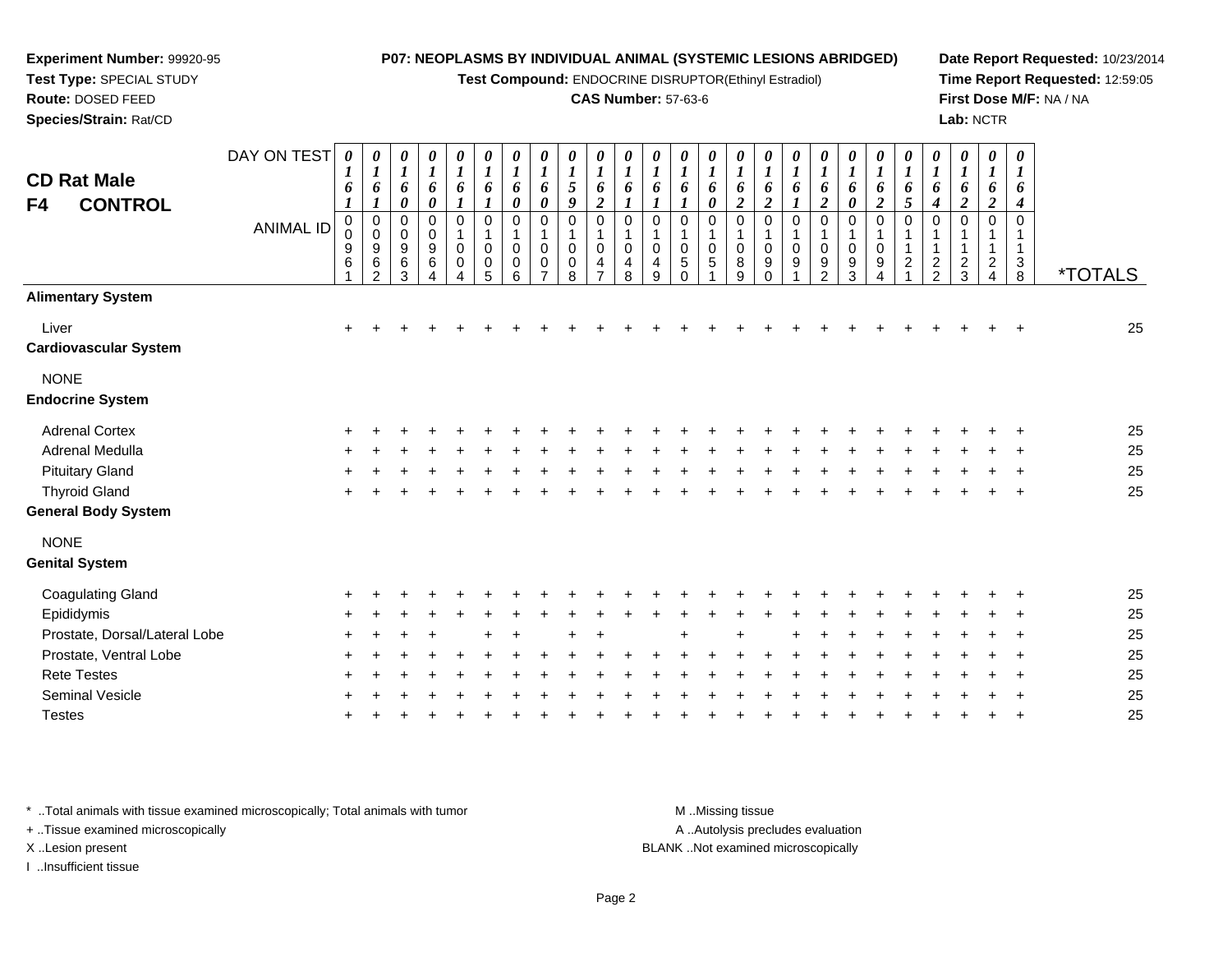| Experiment Number: 99920-95<br>Test Type: SPECIAL STUDY<br>Route: DOSED FEED |                  |                                                   |                                                                                     |                                                        |                                              |                                                                    |                                                |                                                           | P07: NEOPLASMS BY INDIVIDUAL ANIMAL (SYSTEMIC LESIONS ABRIDGED)<br>Test Compound: ENDOCRINE DISRUPTOR(Ethinyl Estradiol) |                                                         | <b>CAS Number: 57-63-6</b>                                       |                                                                    |                                                   |                                                         |                                                     |                                                      |                                                      |                                 |                                              |                                                  |                                              |                                                                 |                                                |                                                |                                                       |                                      | Date Report Requested: 10/23/2014<br>Time Report Requested: 12:59:05<br>First Dose M/F: NA / NA |
|------------------------------------------------------------------------------|------------------|---------------------------------------------------|-------------------------------------------------------------------------------------|--------------------------------------------------------|----------------------------------------------|--------------------------------------------------------------------|------------------------------------------------|-----------------------------------------------------------|--------------------------------------------------------------------------------------------------------------------------|---------------------------------------------------------|------------------------------------------------------------------|--------------------------------------------------------------------|---------------------------------------------------|---------------------------------------------------------|-----------------------------------------------------|------------------------------------------------------|------------------------------------------------------|---------------------------------|----------------------------------------------|--------------------------------------------------|----------------------------------------------|-----------------------------------------------------------------|------------------------------------------------|------------------------------------------------|-------------------------------------------------------|--------------------------------------|-------------------------------------------------------------------------------------------------|
| Species/Strain: Rat/CD                                                       |                  |                                                   |                                                                                     |                                                        |                                              |                                                                    |                                                |                                                           |                                                                                                                          |                                                         |                                                                  |                                                                    |                                                   |                                                         |                                                     |                                                      |                                                      |                                 |                                              |                                                  |                                              |                                                                 |                                                | Lab: NCTR                                      |                                                       |                                      |                                                                                                 |
| <b>CD Rat Male</b><br><b>CONTROL</b><br>F4                                   | DAY ON TEST      | 0<br>6<br>$\boldsymbol{l}$                        | 0<br>$\boldsymbol{l}$<br>6<br>1                                                     | 0<br>$\boldsymbol{l}$<br>6<br>$\boldsymbol{\theta}$    | 0<br>$\boldsymbol{l}$<br>6<br>$\pmb{\theta}$ | $\boldsymbol{\theta}$<br>$\boldsymbol{l}$<br>6<br>$\boldsymbol{l}$ | 0<br>$\boldsymbol{l}$<br>6<br>$\boldsymbol{l}$ | $\pmb{\theta}$<br>$\boldsymbol{l}$<br>6<br>$\pmb{\theta}$ | 0<br>$\boldsymbol{l}$<br>6<br>$\boldsymbol{\theta}$                                                                      | 0<br>$\boldsymbol{l}$<br>$\sqrt{5}$<br>$\boldsymbol{9}$ | 0<br>$\boldsymbol{l}$<br>6<br>$\boldsymbol{2}$                   | $\boldsymbol{\theta}$<br>$\boldsymbol{l}$<br>6<br>$\boldsymbol{l}$ | 0<br>$\boldsymbol{l}$<br>6<br>$\boldsymbol{l}$    | 0<br>$\boldsymbol{l}$<br>6<br>$\boldsymbol{I}$          | 0<br>$\boldsymbol{l}$<br>6<br>$\boldsymbol{\theta}$ | 0<br>$\boldsymbol{l}$<br>6<br>$\overline{2}$         | 0<br>$\boldsymbol{l}$<br>6<br>$\boldsymbol{2}$       | 0<br>$\boldsymbol{l}$<br>6<br>1 | 0<br>$\boldsymbol{l}$<br>6<br>$\overline{2}$ | 0<br>$\boldsymbol{l}$<br>6<br>$\pmb{\theta}$     | 0<br>$\boldsymbol{l}$<br>6<br>$\overline{2}$ | 0<br>$\boldsymbol{l}$<br>6<br>5                                 | 0<br>$\boldsymbol{l}$<br>6<br>$\boldsymbol{4}$ | 0<br>$\boldsymbol{l}$<br>6<br>$\boldsymbol{2}$ | 0<br>$\boldsymbol{l}$<br>6<br>$\overline{\mathbf{c}}$ | 0<br>1<br>6<br>4                     |                                                                                                 |
|                                                                              | <b>ANIMAL ID</b> | $\mathbf 0$<br>$\pmb{0}$<br>$\boldsymbol{9}$<br>6 | $\mathbf 0$<br>$\mathsf{O}\xspace$<br>$\boldsymbol{9}$<br>$\,6\,$<br>$\overline{2}$ | $\mathbf 0$<br>$\pmb{0}$<br>$\boldsymbol{9}$<br>6<br>3 | $\Omega$<br>$\mathbf 0$<br>9<br>6            | $\Omega$<br>$\overline{1}$<br>$\mathbf 0$<br>0                     | $\Omega$<br>1<br>$\Omega$<br>0<br>5            | $\mathbf 0$<br>$\Omega$<br>0<br>6                         | $\mathbf 0$<br>$\mathbf 0$<br>$\mathbf 0$<br>$\overline{7}$                                                              | $\mathbf 0$<br>$\mathbf{1}$<br>$\mathbf 0$<br>0<br>8    | $\mathbf 0$<br>$\mathbf 1$<br>$\mathbf 0$<br>4<br>$\overline{7}$ | $\mathbf 0$<br>$\mathbf 1$<br>$\mathbf 0$<br>4<br>8                | $\mathbf 0$<br>$\mathbf{1}$<br>$\Omega$<br>4<br>9 | $\mathbf 0$<br>1<br>$\pmb{0}$<br>$\sqrt{5}$<br>$\Omega$ | 0<br>$\mathbf 1$<br>$\mathbf 0$<br>$\sqrt{5}$       | $\mathbf 0$<br>$\mathbf{1}$<br>$\mathbf 0$<br>8<br>9 | $\Omega$<br>$\mathbf 1$<br>$\Omega$<br>9<br>$\Omega$ | $\Omega$<br>$\Omega$<br>9       | $\Omega$<br>$\Omega$<br>9<br>2               | $\Omega$<br>$\mathbf 0$<br>$\boldsymbol{9}$<br>3 | $\Omega$<br>$\mathbf 0$<br>9<br>4            | $\mathbf 0$<br>$\mathbf{1}$<br>$\mathbf{1}$<br>$\boldsymbol{2}$ | $\Omega$<br>$\overline{c}$<br>$\overline{2}$   | $\Omega$<br>$\frac{2}{3}$                      | $\mathbf 0$<br>1<br>$\mathbf{1}$<br>$\frac{2}{4}$     | $\mathbf 0$<br>$\mathbf 1$<br>3<br>8 | <i><b>*TOTALS</b></i>                                                                           |
| <b>Hematopoietic System</b>                                                  |                  |                                                   |                                                                                     |                                                        |                                              |                                                                    |                                                |                                                           |                                                                                                                          |                                                         |                                                                  |                                                                    |                                                   |                                                         |                                                     |                                                      |                                                      |                                 |                                              |                                                  |                                              |                                                                 |                                                |                                                |                                                       |                                      |                                                                                                 |
| <b>Bone Marrow</b><br>Spleen<br>Thymus                                       |                  |                                                   |                                                                                     |                                                        |                                              |                                                                    |                                                |                                                           |                                                                                                                          |                                                         |                                                                  |                                                                    |                                                   |                                                         |                                                     |                                                      |                                                      |                                 |                                              |                                                  |                                              |                                                                 |                                                |                                                |                                                       |                                      | 25<br>25                                                                                        |
| <b>Integumentary System</b>                                                  |                  |                                                   |                                                                                     |                                                        |                                              |                                                                    |                                                |                                                           |                                                                                                                          |                                                         |                                                                  |                                                                    |                                                   |                                                         |                                                     |                                                      |                                                      |                                 |                                              |                                                  |                                              |                                                                 |                                                |                                                |                                                       |                                      | 25                                                                                              |
| <b>Mammary Gland</b><br><b>Musculoskeletal System</b>                        |                  |                                                   |                                                                                     |                                                        |                                              |                                                                    |                                                |                                                           |                                                                                                                          |                                                         |                                                                  |                                                                    |                                                   |                                                         |                                                     |                                                      |                                                      |                                 |                                              |                                                  |                                              |                                                                 |                                                |                                                |                                                       |                                      | 25                                                                                              |
| <b>Bone</b><br><b>Nervous System</b>                                         |                  |                                                   |                                                                                     |                                                        |                                              |                                                                    |                                                |                                                           |                                                                                                                          |                                                         |                                                                  |                                                                    |                                                   |                                                         |                                                     |                                                      |                                                      |                                 |                                              |                                                  |                                              |                                                                 |                                                |                                                |                                                       |                                      | 25                                                                                              |
| <b>NONE</b><br><b>Respiratory System</b>                                     |                  |                                                   |                                                                                     |                                                        |                                              |                                                                    |                                                |                                                           |                                                                                                                          |                                                         |                                                                  |                                                                    |                                                   |                                                         |                                                     |                                                      |                                                      |                                 |                                              |                                                  |                                              |                                                                 |                                                |                                                |                                                       |                                      |                                                                                                 |
| <b>NONE</b><br><b>Special Senses System</b>                                  |                  |                                                   |                                                                                     |                                                        |                                              |                                                                    |                                                |                                                           |                                                                                                                          |                                                         |                                                                  |                                                                    |                                                   |                                                         |                                                     |                                                      |                                                      |                                 |                                              |                                                  |                                              |                                                                 |                                                |                                                |                                                       |                                      |                                                                                                 |
| <b>NONE</b><br><b>Urinary System</b>                                         |                  |                                                   |                                                                                     |                                                        |                                              |                                                                    |                                                |                                                           |                                                                                                                          |                                                         |                                                                  |                                                                    |                                                   |                                                         |                                                     |                                                      |                                                      |                                 |                                              |                                                  |                                              |                                                                 |                                                |                                                |                                                       |                                      |                                                                                                 |
| Kidney<br><b>SYSTEMIC LESIONS</b>                                            |                  |                                                   |                                                                                     |                                                        |                                              |                                                                    |                                                |                                                           |                                                                                                                          |                                                         |                                                                  |                                                                    |                                                   |                                                         |                                                     |                                                      |                                                      |                                 |                                              |                                                  |                                              |                                                                 |                                                |                                                |                                                       |                                      | 25                                                                                              |
| Multiple Organ                                                               |                  |                                                   |                                                                                     |                                                        |                                              |                                                                    |                                                |                                                           |                                                                                                                          |                                                         |                                                                  |                                                                    |                                                   |                                                         |                                                     |                                                      |                                                      |                                 |                                              |                                                  |                                              |                                                                 |                                                |                                                |                                                       |                                      | 25                                                                                              |

| * Total animals with tissue examined microscopically: Total animals with tumor | M Missing tissue                   |
|--------------------------------------------------------------------------------|------------------------------------|
| + Tissue examined microscopically                                              | A Autolysis precludes evaluation   |
| X Lesion present                                                               | BLANK Not examined microscopically |
| …Insufficient tissue                                                           |                                    |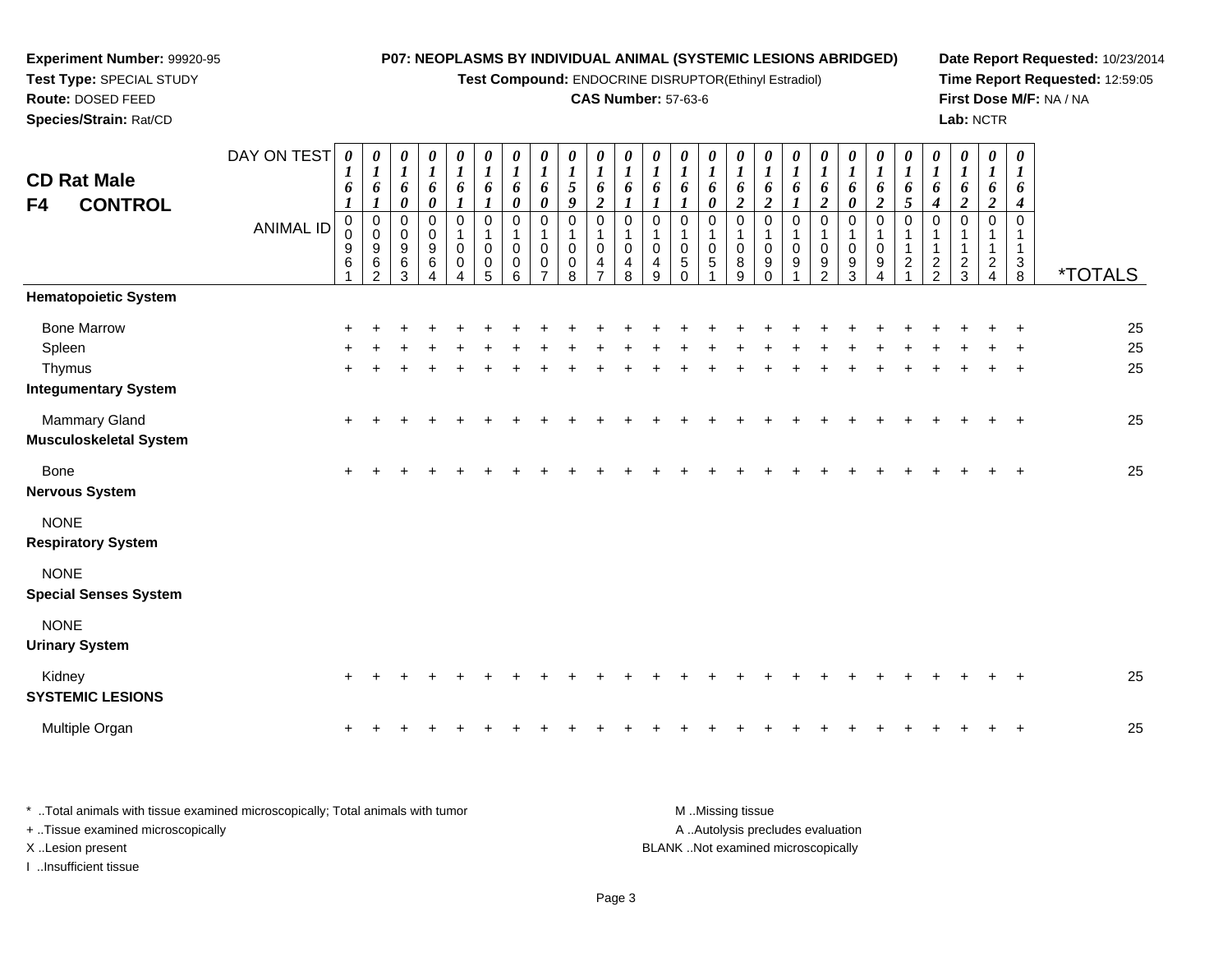**Test Compound:** ENDOCRINE DISRUPTOR(Ethinyl Estradiol)

#### **CAS Number:** 57-63-6

**Date Report Requested:** 10/23/2014**Time Report Requested:** 12:59:05**First Dose M/F:** NA / NA**Lab:** NCTR

| <b>CD Rat Male</b><br><b>F4/2PPB TO CTRL</b> | DAY ON TEST<br><b>ANIMAL ID</b> | 0<br>6<br>0<br>0<br>9<br>6<br>$\overline{5}$ | 0<br>$\boldsymbol{l}$<br>6<br>1<br>0<br>0<br>9<br>6<br>6 | 0<br>6<br>0<br>$\pmb{0}$<br>9<br>6 | 0<br>6<br>0<br>$\mathbf 0$<br>9<br>$\,6\,$<br>8 | $\boldsymbol{\theta}$<br>$\boldsymbol{l}$<br>6<br>1<br>0<br>$\pmb{0}$<br>9<br>$\,6\,$<br>9 | 0<br>$\boldsymbol{l}$<br>6<br>$\mathbf 0$<br>$\mathbf 0$<br>9<br>$\overline{7}$<br>$\Omega$ | 0<br>$\boldsymbol{l}$<br>6<br>$\overline{2}$<br>0<br>$\mathbf{1}$<br>0<br>0<br>9 | 0<br>$\boldsymbol{l}$<br>6<br>$\overline{2}$<br>$\mathbf 0$<br>1<br>$\mathbf 0$<br>O | 0<br>$\boldsymbol{l}$<br>6<br>$\boldsymbol{2}$<br>0<br>0 | $\boldsymbol{l}$<br>6<br>$\boldsymbol{2}$<br>$\Omega$ | $\boldsymbol{\theta}$<br>6<br>0<br>0<br>3 | $\boldsymbol{\theta}$<br>6<br>$\boldsymbol{2}$<br>0<br>0<br>5<br>$\mathfrak{p}$ | 0<br>6<br>$\overline{c}$<br>0<br>0<br>$\sqrt{5}$<br>3 | 0<br>$\boldsymbol{l}$<br>6<br>$\overline{2}$<br>0<br>0<br>$\sqrt{5}$ | 0<br>6<br>2<br>$\Omega$<br>$\mathbf 0$<br>5<br>5 | 0<br>6<br>2<br>0<br>0<br>5<br>6 | $\boldsymbol{\theta}$<br>6<br>$\overline{2}$<br>0<br>0<br>9<br>5 | 0<br>6<br>$\boldsymbol{2}$<br>0<br>0<br>9<br>6 | $\boldsymbol{\theta}$<br>6<br>0<br>0<br>9 | 0<br>6<br>0<br>0<br>$\boldsymbol{9}$<br>8 | 0<br>6<br>5<br>$\Omega$<br>$\overline{c}$<br>5 | 0<br>$\boldsymbol{l}$<br>6<br>5<br>$\Omega$<br>$\frac{2}{6}$ | $\boldsymbol{\theta}$<br>$\boldsymbol{l}$<br>6<br>4<br>$\Omega$<br>1<br>$\mathbf 1$<br>$\overline{c}$<br>$\overline{7}$ | 0<br>$\boldsymbol{l}$<br>6<br>0<br>$\mathbf 0$<br>$\mathbf 1$<br>$_{\rm 8}^2$ | $\boldsymbol{\theta}$<br>1<br>6<br>4<br>0<br>1<br>1<br>3<br>9 | <i><b>*TOTALS</b></i> |
|----------------------------------------------|---------------------------------|----------------------------------------------|----------------------------------------------------------|------------------------------------|-------------------------------------------------|--------------------------------------------------------------------------------------------|---------------------------------------------------------------------------------------------|----------------------------------------------------------------------------------|--------------------------------------------------------------------------------------|----------------------------------------------------------|-------------------------------------------------------|-------------------------------------------|---------------------------------------------------------------------------------|-------------------------------------------------------|----------------------------------------------------------------------|--------------------------------------------------|---------------------------------|------------------------------------------------------------------|------------------------------------------------|-------------------------------------------|-------------------------------------------|------------------------------------------------|--------------------------------------------------------------|-------------------------------------------------------------------------------------------------------------------------|-------------------------------------------------------------------------------|---------------------------------------------------------------|-----------------------|
| <b>Alimentary System</b>                     |                                 |                                              |                                                          |                                    |                                                 |                                                                                            |                                                                                             |                                                                                  |                                                                                      |                                                          |                                                       |                                           |                                                                                 |                                                       |                                                                      |                                                  |                                 |                                                                  |                                                |                                           |                                           |                                                |                                                              |                                                                                                                         |                                                                               |                                                               |                       |
| Liver<br><b>Cardiovascular System</b>        |                                 |                                              |                                                          |                                    |                                                 |                                                                                            |                                                                                             |                                                                                  | $\ddot{}$                                                                            |                                                          |                                                       |                                           |                                                                                 |                                                       |                                                                      |                                                  |                                 |                                                                  |                                                |                                           |                                           |                                                |                                                              |                                                                                                                         |                                                                               |                                                               | 1                     |
| <b>NONE</b><br><b>Endocrine System</b>       |                                 |                                              |                                                          |                                    |                                                 |                                                                                            |                                                                                             |                                                                                  |                                                                                      |                                                          |                                                       |                                           |                                                                                 |                                                       |                                                                      |                                                  |                                 |                                                                  |                                                |                                           |                                           |                                                |                                                              |                                                                                                                         |                                                                               |                                                               |                       |
| <b>NONE</b><br><b>General Body System</b>    |                                 |                                              |                                                          |                                    |                                                 |                                                                                            |                                                                                             |                                                                                  |                                                                                      |                                                          |                                                       |                                           |                                                                                 |                                                       |                                                                      |                                                  |                                 |                                                                  |                                                |                                           |                                           |                                                |                                                              |                                                                                                                         |                                                                               |                                                               |                       |
| <b>NONE</b><br><b>Genital System</b>         |                                 |                                              |                                                          |                                    |                                                 |                                                                                            |                                                                                             |                                                                                  |                                                                                      |                                                          |                                                       |                                           |                                                                                 |                                                       |                                                                      |                                                  |                                 |                                                                  |                                                |                                           |                                           |                                                |                                                              |                                                                                                                         |                                                                               |                                                               |                       |
| <b>Coagulating Gland</b>                     |                                 |                                              |                                                          |                                    |                                                 |                                                                                            |                                                                                             |                                                                                  |                                                                                      |                                                          |                                                       |                                           |                                                                                 |                                                       |                                                                      |                                                  |                                 |                                                                  |                                                |                                           |                                           |                                                |                                                              |                                                                                                                         |                                                                               |                                                               | 25                    |
| Epididymis                                   |                                 | $\ddot{}$                                    |                                                          |                                    |                                                 |                                                                                            |                                                                                             |                                                                                  |                                                                                      |                                                          |                                                       |                                           |                                                                                 |                                                       |                                                                      |                                                  |                                 |                                                                  |                                                |                                           |                                           |                                                |                                                              |                                                                                                                         |                                                                               |                                                               | 25                    |
| <b>Preputial Gland</b>                       |                                 |                                              |                                                          |                                    | $\ddot{}$                                       |                                                                                            |                                                                                             |                                                                                  |                                                                                      |                                                          |                                                       |                                           |                                                                                 |                                                       |                                                                      |                                                  |                                 |                                                                  |                                                |                                           | $\ddot{}$                                 |                                                |                                                              |                                                                                                                         |                                                                               |                                                               | 2                     |
| Prostate, Dorsal/Lateral Lobe                |                                 | +                                            |                                                          |                                    |                                                 |                                                                                            |                                                                                             |                                                                                  |                                                                                      |                                                          |                                                       |                                           |                                                                                 |                                                       |                                                                      |                                                  |                                 |                                                                  |                                                |                                           |                                           |                                                |                                                              |                                                                                                                         |                                                                               |                                                               | 25                    |
| Prostate, Ventral Lobe                       |                                 |                                              |                                                          |                                    |                                                 |                                                                                            |                                                                                             |                                                                                  |                                                                                      |                                                          |                                                       |                                           |                                                                                 |                                                       |                                                                      |                                                  |                                 |                                                                  |                                                |                                           |                                           |                                                |                                                              |                                                                                                                         |                                                                               |                                                               | 25                    |
| <b>Rete Testes</b>                           |                                 |                                              |                                                          |                                    |                                                 |                                                                                            |                                                                                             |                                                                                  |                                                                                      |                                                          |                                                       |                                           |                                                                                 |                                                       |                                                                      |                                                  |                                 |                                                                  |                                                |                                           |                                           |                                                |                                                              |                                                                                                                         |                                                                               |                                                               | 24                    |
| Seminal Vesicle                              |                                 |                                              |                                                          |                                    |                                                 |                                                                                            |                                                                                             |                                                                                  |                                                                                      |                                                          |                                                       |                                           |                                                                                 |                                                       |                                                                      |                                                  |                                 |                                                                  |                                                |                                           |                                           |                                                |                                                              |                                                                                                                         |                                                                               |                                                               | 25                    |
| <b>Testes</b>                                |                                 |                                              |                                                          |                                    |                                                 |                                                                                            |                                                                                             |                                                                                  |                                                                                      |                                                          |                                                       |                                           |                                                                                 |                                                       |                                                                      |                                                  |                                 |                                                                  |                                                |                                           |                                           |                                                |                                                              |                                                                                                                         |                                                                               |                                                               | 25                    |
| <b>Hematopoietic System</b>                  |                                 |                                              |                                                          |                                    |                                                 |                                                                                            |                                                                                             |                                                                                  |                                                                                      |                                                          |                                                       |                                           |                                                                                 |                                                       |                                                                      |                                                  |                                 |                                                                  |                                                |                                           |                                           |                                                |                                                              |                                                                                                                         |                                                                               |                                                               |                       |

NONE

\* ..Total animals with tissue examined microscopically; Total animals with tumor **M** . Missing tissue M ..Missing tissue

+ ..Tissue examined microscopically

**Experiment Number:** 99920-95**Test Type:** SPECIAL STUDY**Route:** DOSED FEED**Species/Strain:** Rat/CD

I ..Insufficient tissue

A ..Autolysis precludes evaluation

X ..Lesion present BLANK ..Not examined microscopically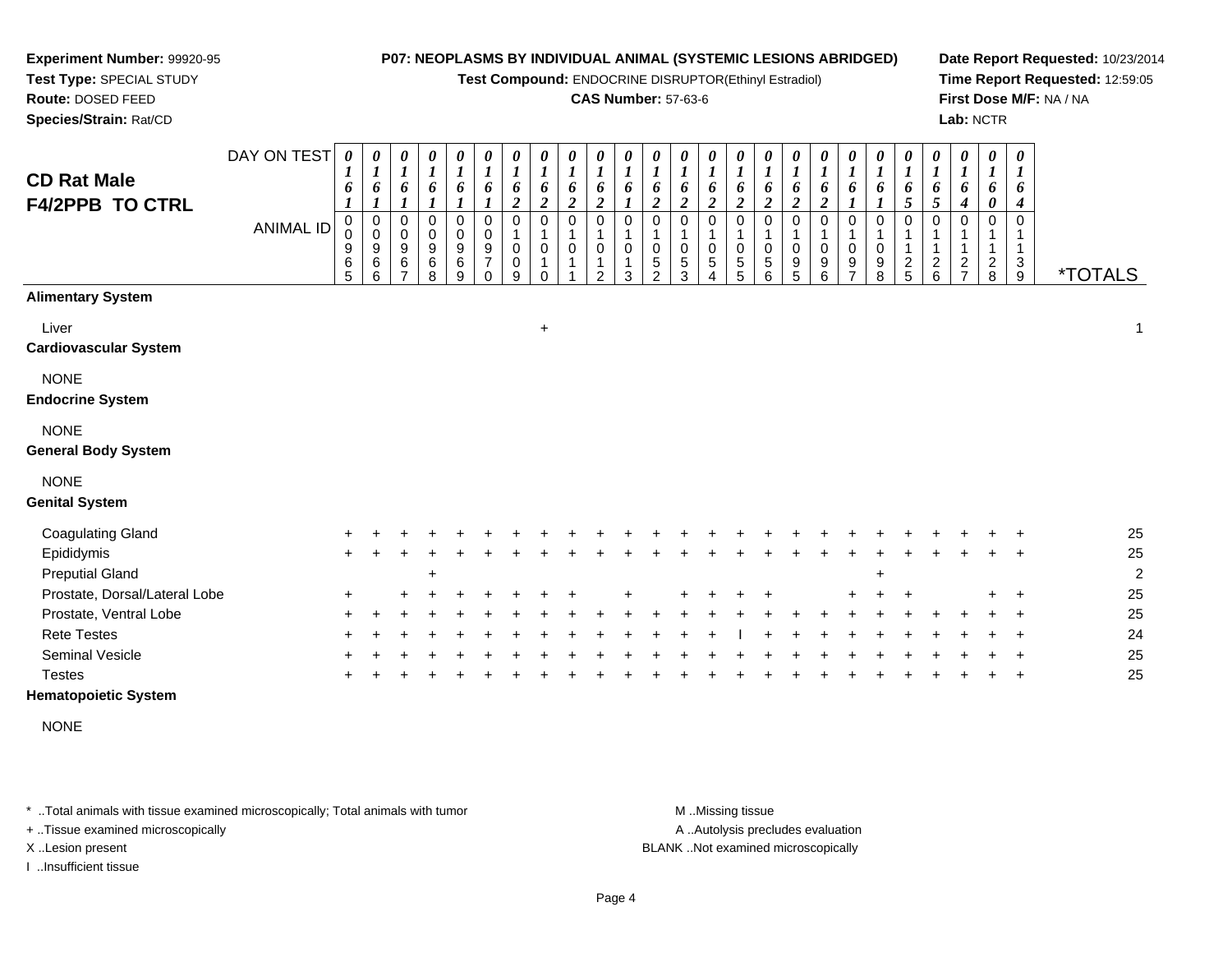**Test Compound:** ENDOCRINE DISRUPTOR(Ethinyl Estradiol)

#### **CAS Number:** 57-63-6

**Date Report Requested:** 10/23/2014**Time Report Requested:** 12:59:05**First Dose M/F:** NA / NA**Lab:** NCTR

| <b>CD Rat Male</b><br><b>F4/2PPB TO CTRL</b>        | DAY ON TEST<br><b>ANIMAL ID</b> | $\boldsymbol{\theta}$<br>6<br>$\boldsymbol{l}$<br>$\mathbf 0$<br>9<br>6<br>5 | 0<br>6<br>$\pmb{0}$<br>$\,0\,$<br>9<br>6<br>6 | 0<br>1<br>6<br>0<br>0<br>9<br>6<br>$\overline{ }$ | 0<br>$\boldsymbol{l}$<br>6<br>$\boldsymbol{l}$<br>$\pmb{0}$<br>$\pmb{0}$<br>9<br>$\,6\,$<br>8 | 0<br>$\boldsymbol{l}$<br>6<br>1<br>0<br>$\mathbf 0$<br>9<br>6<br>9 | 0<br>$\boldsymbol{l}$<br>6<br>0<br>0<br>9<br>7<br>$\Omega$ | 0<br>$\boldsymbol{l}$<br>6<br>$\boldsymbol{2}$<br>0<br>0<br>0<br>9 | 0<br>$\boldsymbol{l}$<br>6<br>$\boldsymbol{2}$<br>$\Omega$<br>0<br>$\Omega$ | 0<br>$\boldsymbol{l}$<br>$\boldsymbol{2}$ | 0<br>$\boldsymbol{l}$<br>6<br>$\boldsymbol{2}$<br>$\Omega$<br>0<br>$\mathcal{P}$ | 0<br>$\boldsymbol{l}$<br>6<br>0<br>0<br>3 | 0<br>$\boldsymbol{l}$<br>6<br>$\boldsymbol{2}$<br>0<br>0<br>$\,$ 5 $\,$<br>$\overline{2}$ | 0<br>$\boldsymbol{l}$<br>6<br>$\boldsymbol{2}$<br>$\Omega$<br>0<br>5<br>3 | 0<br>$\boldsymbol{l}$<br>6<br>$\boldsymbol{2}$<br>0<br>0<br>$\sqrt{5}$<br>4 | 0<br>$\boldsymbol{l}$<br>6<br>$\boldsymbol{2}$<br>0<br>0<br>5<br>5 | 0<br>$\boldsymbol{l}$<br>6<br>$\boldsymbol{2}$<br>$\Omega$<br>0<br>5<br>6 | 0<br>$\boldsymbol{l}$<br>6<br>$\boldsymbol{2}$<br>9<br>5 | 0<br>6<br>$\boldsymbol{2}$<br>0<br>0<br>9<br>6 | 0<br>$\boldsymbol{l}$<br>6<br>0<br>0<br>9<br>$\overline{ }$ | 0<br>$\boldsymbol{l}$<br>6<br>$\boldsymbol{l}$<br>0<br>0<br>9<br>8 | 0<br>$\boldsymbol{l}$<br>6<br>5<br>$\Omega$<br>1<br>$\frac{2}{5}$ | 0<br>$\boldsymbol{l}$<br>6<br>5<br>$\Omega$<br>$\frac{2}{6}$ | 0<br>$\boldsymbol{I}$<br>6<br>4<br>0<br>2<br>$\overline{ }$ | 0<br>$\boldsymbol{l}$<br>6<br>0<br>0<br>$\frac{2}{8}$ | $\boldsymbol{\theta}$<br>$\boldsymbol{l}$<br>6<br>4<br>3<br>9 | <i><b>*TOTALS</b></i> |    |
|-----------------------------------------------------|---------------------------------|------------------------------------------------------------------------------|-----------------------------------------------|---------------------------------------------------|-----------------------------------------------------------------------------------------------|--------------------------------------------------------------------|------------------------------------------------------------|--------------------------------------------------------------------|-----------------------------------------------------------------------------|-------------------------------------------|----------------------------------------------------------------------------------|-------------------------------------------|-------------------------------------------------------------------------------------------|---------------------------------------------------------------------------|-----------------------------------------------------------------------------|--------------------------------------------------------------------|---------------------------------------------------------------------------|----------------------------------------------------------|------------------------------------------------|-------------------------------------------------------------|--------------------------------------------------------------------|-------------------------------------------------------------------|--------------------------------------------------------------|-------------------------------------------------------------|-------------------------------------------------------|---------------------------------------------------------------|-----------------------|----|
| <b>Integumentary System</b><br><b>Mammary Gland</b> |                                 | $+$                                                                          |                                               |                                                   |                                                                                               |                                                                    |                                                            |                                                                    |                                                                             |                                           |                                                                                  |                                           |                                                                                           |                                                                           |                                                                             |                                                                    |                                                                           |                                                          |                                                |                                                             |                                                                    |                                                                   |                                                              |                                                             |                                                       | $\ddot{}$                                                     |                       | 25 |
| Musculoskeletal System                              |                                 |                                                                              |                                               |                                                   |                                                                                               |                                                                    |                                                            |                                                                    |                                                                             |                                           |                                                                                  |                                           |                                                                                           |                                                                           |                                                                             |                                                                    |                                                                           |                                                          |                                                |                                                             |                                                                    |                                                                   |                                                              |                                                             |                                                       |                                                               |                       |    |
| <b>NONE</b><br><b>Nervous System</b>                |                                 |                                                                              |                                               |                                                   |                                                                                               |                                                                    |                                                            |                                                                    |                                                                             |                                           |                                                                                  |                                           |                                                                                           |                                                                           |                                                                             |                                                                    |                                                                           |                                                          |                                                |                                                             |                                                                    |                                                                   |                                                              |                                                             |                                                       |                                                               |                       |    |
| <b>NONE</b><br><b>Respiratory System</b>            |                                 |                                                                              |                                               |                                                   |                                                                                               |                                                                    |                                                            |                                                                    |                                                                             |                                           |                                                                                  |                                           |                                                                                           |                                                                           |                                                                             |                                                                    |                                                                           |                                                          |                                                |                                                             |                                                                    |                                                                   |                                                              |                                                             |                                                       |                                                               |                       |    |
| <b>NONE</b><br><b>Special Senses System</b>         |                                 |                                                                              |                                               |                                                   |                                                                                               |                                                                    |                                                            |                                                                    |                                                                             |                                           |                                                                                  |                                           |                                                                                           |                                                                           |                                                                             |                                                                    |                                                                           |                                                          |                                                |                                                             |                                                                    |                                                                   |                                                              |                                                             |                                                       |                                                               |                       |    |
| <b>NONE</b><br><b>Urinary System</b>                |                                 |                                                                              |                                               |                                                   |                                                                                               |                                                                    |                                                            |                                                                    |                                                                             |                                           |                                                                                  |                                           |                                                                                           |                                                                           |                                                                             |                                                                    |                                                                           |                                                          |                                                |                                                             |                                                                    |                                                                   |                                                              |                                                             |                                                       |                                                               |                       |    |
| <b>NONE</b><br><b>SYSTEMIC LESIONS</b>              |                                 |                                                                              |                                               |                                                   |                                                                                               |                                                                    |                                                            |                                                                    |                                                                             |                                           |                                                                                  |                                           |                                                                                           |                                                                           |                                                                             |                                                                    |                                                                           |                                                          |                                                |                                                             |                                                                    |                                                                   |                                                              |                                                             |                                                       |                                                               |                       |    |
| Multiple Organ                                      |                                 | +                                                                            |                                               |                                                   |                                                                                               |                                                                    |                                                            |                                                                    |                                                                             |                                           |                                                                                  |                                           |                                                                                           |                                                                           |                                                                             |                                                                    |                                                                           |                                                          |                                                |                                                             |                                                                    |                                                                   |                                                              |                                                             |                                                       |                                                               |                       | 25 |

\* ..Total animals with tissue examined microscopically; Total animals with tumor

+ ..Tissue examined microscopically

**Experiment Number:** 99920-95**Test Type:** SPECIAL STUDY**Route:** DOSED FEED**Species/Strain:** Rat/CD

I ..Insufficient tissue

A .. Autolysis precludes evaluation X ..Lesion present BLANK ..Not examined microscopically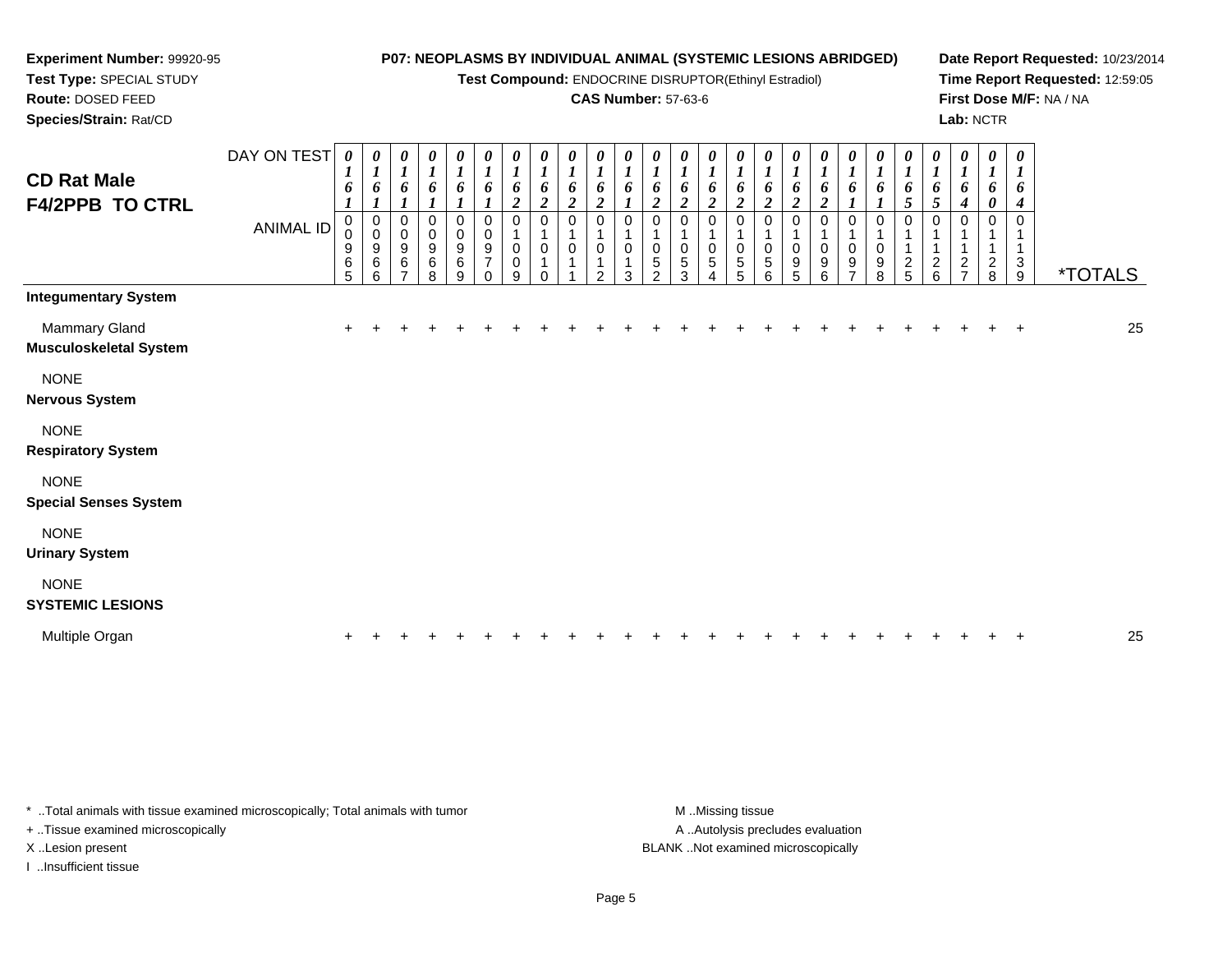| Test Type: SPECIAL STUDY<br>Route: DOSED FEED<br>Species/Strain: Rat/CD                                                  | Test Compound: ENDOCRINE DISRUPTOR(Ethinyl Estradiol)<br><b>CAS Number: 57-63-6</b> |                                                                                    |                                                                        |                                                                     |                                                |                                                             |                                                  |                                                     |                                      |                                              |                                                |                                                                    |                                                                  |                                              |                                                       |                                                             |                                                  | Lab: NCTR                                      |                                        |                                                       | Time Report Requested: 12:59:05<br>First Dose M/F: NA / NA |                                        |                                                        |                          |                                 |                                 |                                                   |                       |
|--------------------------------------------------------------------------------------------------------------------------|-------------------------------------------------------------------------------------|------------------------------------------------------------------------------------|------------------------------------------------------------------------|---------------------------------------------------------------------|------------------------------------------------|-------------------------------------------------------------|--------------------------------------------------|-----------------------------------------------------|--------------------------------------|----------------------------------------------|------------------------------------------------|--------------------------------------------------------------------|------------------------------------------------------------------|----------------------------------------------|-------------------------------------------------------|-------------------------------------------------------------|--------------------------------------------------|------------------------------------------------|----------------------------------------|-------------------------------------------------------|------------------------------------------------------------|----------------------------------------|--------------------------------------------------------|--------------------------|---------------------------------|---------------------------------|---------------------------------------------------|-----------------------|
| <b>CD Rat Male</b><br>F4/10PPB TO CTRL                                                                                   | DAY ON TEST                                                                         | $\boldsymbol{\theta}$<br>$\boldsymbol{\theta}$<br>$\overline{7}$<br>$\overline{c}$ | 0<br>$\boldsymbol{l}$<br>6<br>1                                        | 0<br>$\boldsymbol{l}$<br>$\pmb{6}$<br>$\boldsymbol{l}$              | 0<br>$\boldsymbol{l}$<br>6<br>$\boldsymbol{l}$ | 0<br>$\boldsymbol{l}$<br>6<br>$\boldsymbol{l}$              | 0<br>$\boldsymbol{l}$<br>6<br>$\pmb{\theta}$     | 0<br>$\boldsymbol{l}$<br>6<br>$\boldsymbol{\theta}$ | $\theta$<br>1<br>6<br>$\overline{2}$ | 0<br>$\boldsymbol{l}$<br>6<br>$\overline{2}$ | 0<br>$\boldsymbol{l}$<br>6<br>$\boldsymbol{l}$ | $\boldsymbol{\theta}$<br>$\boldsymbol{l}$<br>6<br>$\boldsymbol{l}$ | $\boldsymbol{\theta}$<br>$\boldsymbol{l}$<br>6<br>$\pmb{\theta}$ | 0<br>$\boldsymbol{l}$<br>6<br>$\pmb{\theta}$ | 0<br>$\boldsymbol{l}$<br>6<br>$\overline{\mathbf{c}}$ | 0<br>$\boldsymbol{l}$<br>6<br>$\boldsymbol{2}$              | 0<br>$\boldsymbol{l}$<br>6<br>1                  | 0<br>$\boldsymbol{l}$<br>6<br>$\boldsymbol{l}$ | $\theta$<br>$\boldsymbol{l}$<br>6<br>0 | 0<br>$\boldsymbol{l}$<br>6<br>$\overline{\mathbf{c}}$ | 0<br>$\boldsymbol{l}$<br>6<br>$\overline{c}$               | 0<br>$\bm{l}$<br>6<br>$\boldsymbol{2}$ | 0<br>$\boldsymbol{l}$<br>$\pmb{6}$<br>$\boldsymbol{l}$ | 1<br>6<br>5              | 0<br>1<br>6<br>4                | 0<br>$\boldsymbol{l}$<br>6<br>4 | 0<br>$\boldsymbol{I}$<br>6<br>4                   |                       |
|                                                                                                                          | <b>ANIMAL ID</b>                                                                    | 0<br>$\Omega$<br>9<br>1<br>Δ                                                       | $\pmb{0}$<br>$\mathsf{O}\xspace$<br>$\boldsymbol{9}$<br>$\overline{7}$ | $\mathbf 0$<br>$\mathbf 0$<br>9<br>$\overline{7}$<br>$\overline{2}$ | $\mathbf 0$<br>0<br>9<br>7<br>3                | $\mathbf 0$<br>0<br>$\boldsymbol{9}$<br>$\overline{7}$<br>4 | $\mathbf 0$<br>0<br>$9\,$<br>$\overline{7}$<br>5 | 0<br>$\mathbf 0$<br>$\boldsymbol{9}$<br>7<br>6      | $\Omega$<br>$\mathbf 0$<br>4         | $\Omega$<br>1<br>$\mathbf 0$<br>-1<br>5      | 0<br>0<br>1<br>6                               | 0<br>$\mathbf{1}$<br>0<br>1<br>$\overline{7}$                      | $\mathbf 0$<br>$\pmb{0}$<br>1<br>8                               | $\mathbf 0$<br>$\pmb{0}$<br>1<br>9           | $\mathsf 0$<br>$\mathbf{1}$<br>0<br>$\frac{5}{7}$     | $\mathbf 0$<br>$\mathbf 1$<br>$\pmb{0}$<br>$\mathbf 5$<br>8 | $\Omega$<br>1<br>$\mathbf 0$<br>$\mathbf 5$<br>9 | $\Omega$<br>$\mathbf 0$<br>6<br>$\mathbf 0$    | $\Omega$<br>$\mathbf 0$<br>6           | $\mathbf 0$<br>1<br>$\pmb{0}$<br>$^9_9$               | $\Omega$<br>$\overline{1}$<br>0<br>$\Omega$                | $\mathbf 0$<br>0                       | 0<br>1<br>1<br>0<br>$\overline{2}$                     | 1<br>$\overline{c}$<br>9 | $\mathbf 0$<br>3<br>$\mathbf 0$ | $\mathbf 0$<br>-1<br>$\sqrt{3}$ | $\mathbf 0$<br>1<br>$\mathbf{1}$<br>$\frac{3}{2}$ | <i><b>*TOTALS</b></i> |
| <b>Alimentary System</b>                                                                                                 |                                                                                     |                                                                                    |                                                                        |                                                                     |                                                |                                                             |                                                  |                                                     |                                      |                                              |                                                |                                                                    |                                                                  |                                              |                                                       |                                                             |                                                  |                                                |                                        |                                                       |                                                            |                                        |                                                        |                          |                                 |                                 |                                                   |                       |
| Esophagus<br>Liver<br>Pancreas                                                                                           |                                                                                     | $\ddot{}$<br>$\ddot{}$<br>$\ddot{}$                                                |                                                                        |                                                                     |                                                |                                                             |                                                  | $\ddot{}$                                           |                                      |                                              |                                                |                                                                    |                                                                  |                                              |                                                       |                                                             |                                                  |                                                |                                        |                                                       |                                                            |                                        |                                                        |                          |                                 |                                 |                                                   |                       |
| <b>Cardiovascular System</b>                                                                                             |                                                                                     |                                                                                    |                                                                        |                                                                     |                                                |                                                             |                                                  |                                                     |                                      |                                              |                                                |                                                                    |                                                                  |                                              |                                                       |                                                             |                                                  |                                                |                                        |                                                       |                                                            |                                        |                                                        |                          |                                 |                                 |                                                   |                       |
| <b>Blood Vessel</b><br>Heart<br><b>Endocrine System</b>                                                                  |                                                                                     | $\ddot{}$<br>$\ddot{}$                                                             |                                                                        |                                                                     |                                                |                                                             |                                                  |                                                     |                                      |                                              |                                                |                                                                    |                                                                  |                                              |                                                       |                                                             |                                                  |                                                |                                        |                                                       |                                                            |                                        |                                                        |                          |                                 |                                 |                                                   | 1                     |
| <b>Adrenal Cortex</b><br>Adrenal Medulla<br><b>Pituitary Gland</b><br><b>Thyroid Gland</b><br><b>General Body System</b> |                                                                                     | $\ddot{}$<br>$\ddot{}$<br>$\ddot{}$<br>M                                           |                                                                        |                                                                     |                                                |                                                             |                                                  |                                                     |                                      |                                              |                                                |                                                                    |                                                                  |                                              |                                                       | $\ddot{}$                                                   |                                                  |                                                |                                        |                                                       |                                                            |                                        |                                                        |                          |                                 |                                 |                                                   |                       |
| <b>NONE</b>                                                                                                              |                                                                                     |                                                                                    |                                                                        |                                                                     |                                                |                                                             |                                                  |                                                     |                                      |                                              |                                                |                                                                    |                                                                  |                                              |                                                       |                                                             |                                                  |                                                |                                        |                                                       |                                                            |                                        |                                                        |                          |                                 |                                 |                                                   |                       |
| <b>Genital System</b>                                                                                                    |                                                                                     |                                                                                    |                                                                        |                                                                     |                                                |                                                             |                                                  |                                                     |                                      |                                              |                                                |                                                                    |                                                                  |                                              |                                                       |                                                             |                                                  |                                                |                                        |                                                       |                                                            |                                        |                                                        |                          |                                 |                                 |                                                   |                       |
| <b>Coagulating Gland</b><br>Epididymis<br><b>Preputial Gland</b><br>Prostate, Dorsal/Lateral Lobe                        |                                                                                     |                                                                                    |                                                                        |                                                                     |                                                |                                                             |                                                  |                                                     |                                      |                                              |                                                |                                                                    |                                                                  |                                              |                                                       |                                                             |                                                  |                                                |                                        |                                                       |                                                            |                                        |                                                        |                          |                                 |                                 |                                                   | 26<br>26<br>-1<br>26  |
| Prostate, Ventral Lobe                                                                                                   |                                                                                     |                                                                                    |                                                                        |                                                                     |                                                |                                                             |                                                  |                                                     |                                      |                                              |                                                |                                                                    |                                                                  |                                              |                                                       |                                                             |                                                  |                                                |                                        |                                                       |                                                            |                                        |                                                        |                          |                                 |                                 |                                                   | 26                    |

**Date Report Requested:** 10/23/2014

\* ..Total animals with tissue examined microscopically; Total animals with tumor **M** . Missing tissue M ..Missing tissue A ..Autolysis precludes evaluation + ..Tissue examined microscopically X ..Lesion present BLANK ..Not examined microscopicallyI ..Insufficient tissue

**Experiment Number:** 99920-95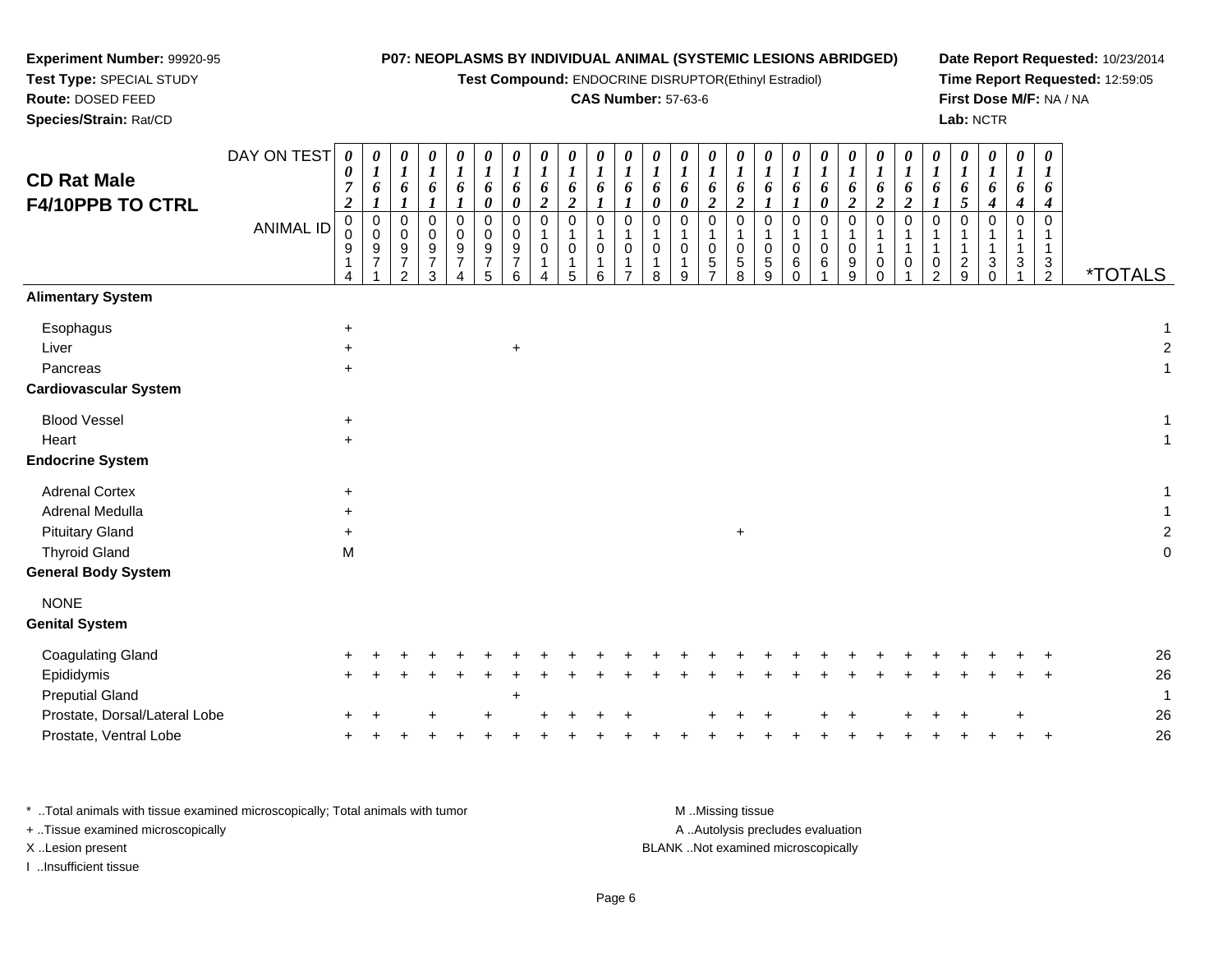| Test Type: SPECIAL STUDY<br>Route: DOSED FEED<br>Species/Strain: Rat/CD |                  |                                 |                                        |                                           |                                                               |                                                  |                                                  |                                           | <b>Test Compound: ENDOCRINE DISRUPTOR(Ethinyl Estradiol)</b> |                                                |                                                |                                         |                                 | <b>CAS Number: 57-63-6</b>      |                                                                |                                              |                                   |                                |                                 |                                              |                                 |                                        |                    | Lab: NCTR                       |                                 |                                 | First Dose M/F: NA / NA                       | Time Report Requested: 12:59:05 |
|-------------------------------------------------------------------------|------------------|---------------------------------|----------------------------------------|-------------------------------------------|---------------------------------------------------------------|--------------------------------------------------|--------------------------------------------------|-------------------------------------------|--------------------------------------------------------------|------------------------------------------------|------------------------------------------------|-----------------------------------------|---------------------------------|---------------------------------|----------------------------------------------------------------|----------------------------------------------|-----------------------------------|--------------------------------|---------------------------------|----------------------------------------------|---------------------------------|----------------------------------------|--------------------|---------------------------------|---------------------------------|---------------------------------|-----------------------------------------------|---------------------------------|
| <b>CD Rat Male</b><br>F4/10PPB TO CTRL                                  | DAY ON TEST      | 0<br>0<br>7<br>$\boldsymbol{2}$ | $\boldsymbol{\theta}$<br>$\bm{l}$<br>6 | 0<br>$\boldsymbol{l}$<br>6                | $\boldsymbol{\theta}$<br>$\boldsymbol{l}$<br>6                | 0<br>$\boldsymbol{I}$<br>6                       | 0<br>$\boldsymbol{l}$<br>6<br>0                  | 0<br>$\boldsymbol{l}$<br>6<br>0           | 0<br>$\boldsymbol{l}$<br>6<br>$\boldsymbol{2}$               | 0<br>$\boldsymbol{l}$<br>6<br>$\boldsymbol{2}$ | $\boldsymbol{\theta}$<br>$\boldsymbol{l}$<br>6 | 0<br>$\boldsymbol{l}$<br>6              | 0<br>$\boldsymbol{l}$<br>6<br>0 | 0<br>$\boldsymbol{l}$<br>6<br>0 | 0<br>$\boldsymbol{l}$<br>6<br>$\boldsymbol{2}$                 | 0<br>$\boldsymbol{l}$<br>6<br>$\overline{2}$ | 0<br>$\boldsymbol{l}$<br>6        | 0<br>$\boldsymbol{l}$<br>6     | 0<br>$\boldsymbol{l}$<br>6<br>0 | 0<br>$\boldsymbol{l}$<br>6<br>$\overline{c}$ | 0<br>1<br>6<br>$\boldsymbol{2}$ | 0<br>$\bm{l}$<br>6<br>$\boldsymbol{2}$ | 0<br>$\bm{l}$<br>6 | 0<br>$\boldsymbol{I}$<br>6<br>5 | 0<br>$\boldsymbol{I}$<br>6<br>4 | 0<br>$\boldsymbol{l}$<br>6<br>4 | 0<br>1<br>6<br>4                              |                                 |
|                                                                         | <b>ANIMAL ID</b> | 0<br>$\Omega$<br>9<br>4         | $\pmb{0}$<br>$\Omega$<br>9<br>7        | 0<br>$\Omega$<br>9<br>7<br>$\overline{2}$ | $\Omega$<br>$\Omega$<br>9<br>$\boldsymbol{7}$<br>$\mathbf{3}$ | $\Omega$<br>$\Omega$<br>9<br>$\overline{7}$<br>4 | $\Omega$<br>$\Omega$<br>9<br>$\overline{7}$<br>5 | 0<br>$\Omega$<br>9<br>$\overline{7}$<br>6 | $\pmb{0}$<br>$\mathbf 1$<br>0<br>1<br>4                      | 0<br>0<br>1<br>5                               | $\mathbf 0$<br>0<br>6                          | $\mathbf 0$<br>0<br>1<br>$\overline{7}$ | $\mathbf 0$<br>0<br>8           | 0<br>0<br>9                     | $\pmb{0}$<br>$\mathbf 1$<br>0<br>$\,$ 5 $\,$<br>$\overline{7}$ | $\mathbf 0$<br>0<br>5<br>8                   | $\mathbf 0$<br>0<br>$\frac{5}{9}$ | $\Omega$<br>0<br>6<br>$\Omega$ | $\mathbf 0$<br>0<br>6           | $\mathbf 0$<br>0<br>9<br>$\boldsymbol{9}$    | $\mathbf 0$<br>1<br>0<br>0      | $\Omega$<br>0                          | 0<br>0<br>2        | $\Omega$<br>$\overline{c}$<br>9 | $\mathbf 0$<br>3<br>$\Omega$    | $\mathbf 0$<br>3                | $\mathbf 0$<br>-1<br>1<br>3<br>$\overline{2}$ | <i><b>*TOTALS</b></i>           |
| <b>Rete Testes</b>                                                      |                  | $+$                             |                                        |                                           |                                                               |                                                  |                                                  |                                           |                                                              |                                                |                                                |                                         |                                 |                                 |                                                                |                                              |                                   |                                |                                 |                                              |                                 |                                        |                    |                                 |                                 |                                 |                                               | 26                              |
| Seminal Vesicle                                                         |                  |                                 |                                        |                                           |                                                               |                                                  |                                                  |                                           |                                                              |                                                |                                                |                                         |                                 |                                 |                                                                |                                              |                                   |                                |                                 |                                              |                                 |                                        |                    |                                 |                                 |                                 |                                               | 26                              |
| <b>Testes</b><br><b>Hematopoietic System</b>                            |                  |                                 |                                        |                                           |                                                               |                                                  |                                                  |                                           |                                                              |                                                |                                                |                                         |                                 |                                 |                                                                |                                              |                                   |                                |                                 |                                              |                                 |                                        |                    |                                 |                                 |                                 |                                               | 26                              |
| <b>Bone Marrow</b>                                                      |                  | $+$                             |                                        |                                           |                                                               |                                                  |                                                  |                                           |                                                              |                                                |                                                |                                         |                                 |                                 |                                                                |                                              |                                   |                                |                                 |                                              |                                 |                                        |                    |                                 |                                 |                                 |                                               |                                 |
| Spleen                                                                  |                  | $\ddot{}$                       |                                        |                                           |                                                               |                                                  |                                                  |                                           |                                                              |                                                |                                                |                                         |                                 |                                 |                                                                |                                              |                                   |                                |                                 |                                              |                                 |                                        |                    |                                 |                                 |                                 |                                               |                                 |
| Thymus                                                                  |                  | $+$                             |                                        |                                           |                                                               |                                                  |                                                  |                                           |                                                              |                                                |                                                |                                         |                                 |                                 |                                                                |                                              |                                   |                                |                                 |                                              |                                 |                                        |                    |                                 |                                 |                                 |                                               | 1                               |
| <b>Integumentary System</b>                                             |                  |                                 |                                        |                                           |                                                               |                                                  |                                                  |                                           |                                                              |                                                |                                                |                                         |                                 |                                 |                                                                |                                              |                                   |                                |                                 |                                              |                                 |                                        |                    |                                 |                                 |                                 |                                               |                                 |
| Mammary Gland                                                           |                  | м                               |                                        |                                           |                                                               |                                                  |                                                  |                                           |                                                              |                                                |                                                |                                         |                                 |                                 |                                                                |                                              |                                   |                                |                                 |                                              |                                 |                                        |                    |                                 |                                 |                                 |                                               | 25                              |
| Skin                                                                    |                  | $+$                             |                                        |                                           |                                                               |                                                  |                                                  |                                           |                                                              |                                                |                                                |                                         |                                 |                                 |                                                                |                                              |                                   |                                |                                 |                                              |                                 |                                        |                    |                                 |                                 |                                 |                                               | 1                               |
| <b>Musculoskeletal System</b>                                           |                  |                                 |                                        |                                           |                                                               |                                                  |                                                  |                                           |                                                              |                                                |                                                |                                         |                                 |                                 |                                                                |                                              |                                   |                                |                                 |                                              |                                 |                                        |                    |                                 |                                 |                                 |                                               |                                 |
| <b>Bone</b>                                                             |                  | $\ddot{}$                       |                                        |                                           |                                                               |                                                  |                                                  |                                           |                                                              |                                                |                                                |                                         |                                 |                                 |                                                                |                                              |                                   |                                |                                 |                                              |                                 |                                        |                    |                                 |                                 |                                 |                                               | 1                               |
| <b>Nervous System</b>                                                   |                  |                                 |                                        |                                           |                                                               |                                                  |                                                  |                                           |                                                              |                                                |                                                |                                         |                                 |                                 |                                                                |                                              |                                   |                                |                                 |                                              |                                 |                                        |                    |                                 |                                 |                                 |                                               |                                 |
| <b>Brain</b>                                                            |                  | $\ddot{}$                       |                                        |                                           |                                                               |                                                  |                                                  |                                           |                                                              |                                                |                                                |                                         |                                 |                                 |                                                                |                                              |                                   |                                |                                 |                                              |                                 |                                        |                    |                                 |                                 |                                 |                                               | 1                               |
| Spinal Cord                                                             |                  | $+$                             |                                        |                                           |                                                               |                                                  |                                                  |                                           |                                                              |                                                |                                                |                                         |                                 |                                 |                                                                |                                              |                                   |                                |                                 |                                              |                                 |                                        |                    |                                 |                                 |                                 |                                               |                                 |
| <b>Respiratory System</b>                                               |                  |                                 |                                        |                                           |                                                               |                                                  |                                                  |                                           |                                                              |                                                |                                                |                                         |                                 |                                 |                                                                |                                              |                                   |                                |                                 |                                              |                                 |                                        |                    |                                 |                                 |                                 |                                               |                                 |
| Lung                                                                    |                  | $\ddot{}$                       |                                        |                                           |                                                               |                                                  |                                                  |                                           |                                                              |                                                |                                                |                                         |                                 |                                 |                                                                |                                              |                                   |                                |                                 |                                              |                                 |                                        |                    |                                 |                                 |                                 |                                               |                                 |
| Trachea                                                                 |                  | $+$                             |                                        |                                           |                                                               |                                                  |                                                  |                                           |                                                              |                                                |                                                |                                         |                                 |                                 |                                                                |                                              |                                   |                                |                                 |                                              |                                 |                                        |                    |                                 |                                 |                                 |                                               |                                 |
| <b>Special Senses System</b>                                            |                  |                                 |                                        |                                           |                                                               |                                                  |                                                  |                                           |                                                              |                                                |                                                |                                         |                                 |                                 |                                                                |                                              |                                   |                                |                                 |                                              |                                 |                                        |                    |                                 |                                 |                                 |                                               |                                 |
|                                                                         |                  |                                 |                                        |                                           |                                                               |                                                  |                                                  |                                           |                                                              |                                                |                                                |                                         |                                 |                                 |                                                                |                                              |                                   |                                |                                 |                                              |                                 |                                        |                    |                                 |                                 |                                 |                                               |                                 |

\* ..Total animals with tissue examined microscopically; Total animals with tumor **M** . Missing tissue M ..Missing tissue

+ ..Tissue examined microscopically

**Experiment Number:** 99920-95

I ..Insufficient tissue

A ..Autolysis precludes evaluation

X ..Lesion present BLANK ..Not examined microscopically

# **P07: NEOPLASMS BY INDIVIDUAL ANIMAL (SYSTEMIC LESIONS ABRIDGED)**

**Test Compound:** ENDOCRINE DISRUPTOR(Ethinyl Estradiol)

**Date Report Requested:** 10/23/2014**Time Report Requested:** 12:59:05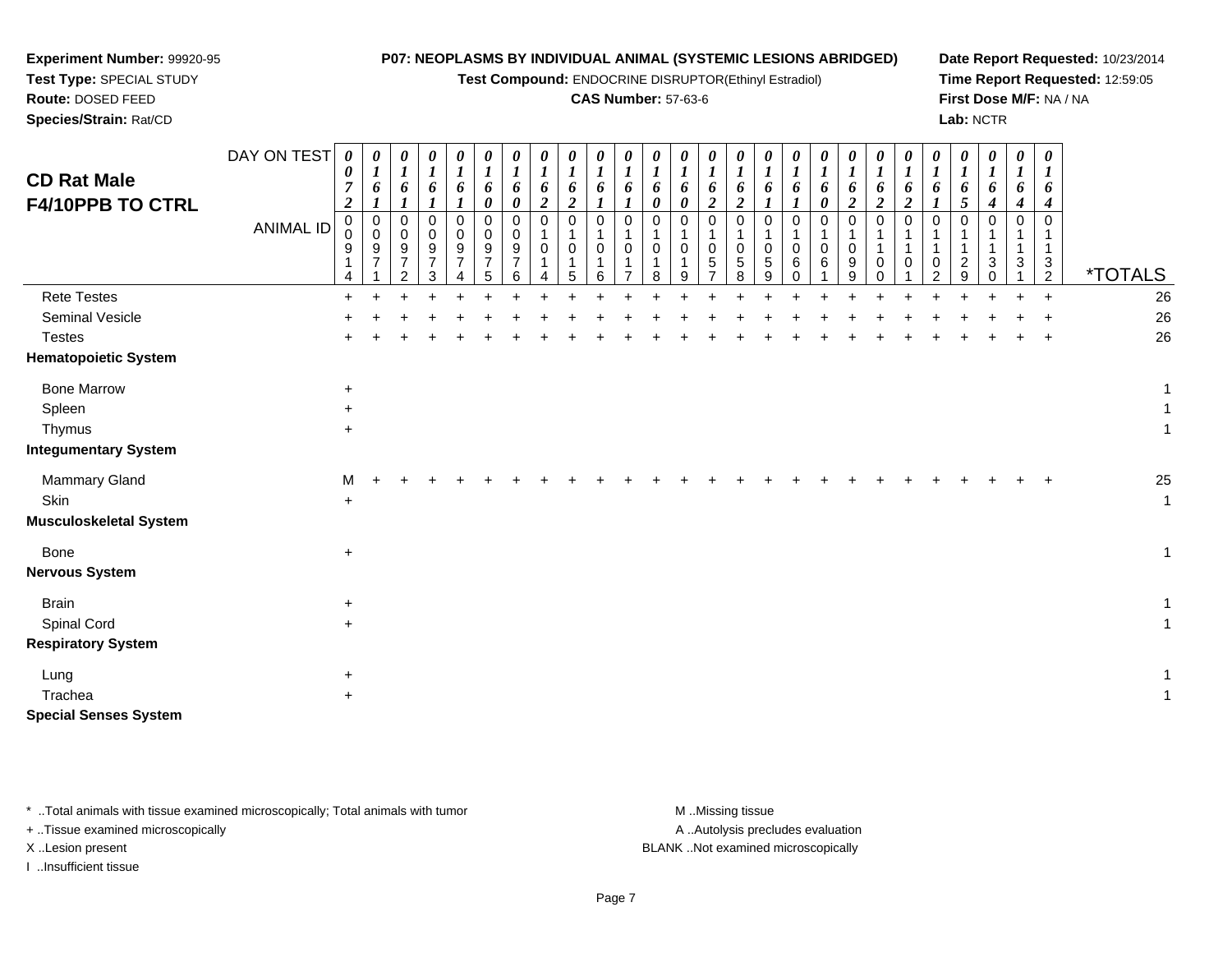| <b>Experiment Number: 99920-95</b><br>Test Type: SPECIAL STUDY<br>Route: DOSED FEED<br>Species/Strain: Rat/CD |                          |                            |               |                                 |                                 |                                 |             |                    | <b>CAS Number: 57-63-6</b> |   |                            |               | <b>P07: NEOPLASMS BY INDIVIDUAL ANIMAL (SYSTEMIC LESIONS ABRIDGED)</b><br>Test Compound: ENDOCRINE DISRUPTOR(Ethinyl Estradiol) |             |   |                   |  |   | Lab: NCTR |              |             |        | Date Report Requested: 10/23/2014<br>Time Report Requested: 12:59:05<br>First Dose M/F: NA / NA |
|---------------------------------------------------------------------------------------------------------------|--------------------------|----------------------------|---------------|---------------------------------|---------------------------------|---------------------------------|-------------|--------------------|----------------------------|---|----------------------------|---------------|---------------------------------------------------------------------------------------------------------------------------------|-------------|---|-------------------|--|---|-----------|--------------|-------------|--------|-------------------------------------------------------------------------------------------------|
| <b>CD Rat Male</b><br><b>F4/10PPB TO CTRL</b>                                                                 | DAY ON TEST<br>ANIMAL ID | $\boldsymbol{\theta}$<br>9 | $\theta$<br>9 | $\boldsymbol{\theta}$<br>9<br>ົ | $\boldsymbol{\theta}$<br>9<br>3 | $\boldsymbol{\theta}$<br>0<br>9 | U<br>9<br>6 | $\theta$<br>6<br>0 | 0                          | 8 | $\boldsymbol{\theta}$<br>9 | $\theta$<br>5 | $\boldsymbol{\theta}$<br>0<br>0<br>8                                                                                            | 0<br>5<br>9 | 6 | 0<br>n.<br>9<br>9 |  | າ | 9         | O.<br>4<br>3 | 6<br>4<br>3 | 3<br>2 | <i><b>*TOTALS</b></i>                                                                           |
| <b>NONE</b><br><b>Urinary System</b><br>Kidney<br><b>Urinary Bladder</b><br><b>SYSTEMIC LESIONS</b>           |                          | $\ddot{}$<br>$\ddot{}$     |               |                                 |                                 |                                 |             |                    |                            |   |                            |               |                                                                                                                                 |             |   |                   |  |   |           |              |             |        |                                                                                                 |

\* ..Total animals with tissue examined microscopically; Total animals with tumor M..Missing tissue M ..Missing tissue

n  $+$ 

+ ..Tissue examined microscopically

I ..Insufficient tissue

Multiple Organ

A ..Autolysis precludes evaluation X ..Lesion present BLANK ..Not examined microscopically

<sup>+</sup> <sup>+</sup> <sup>+</sup> <sup>+</sup> <sup>+</sup> <sup>+</sup> <sup>+</sup> <sup>+</sup> <sup>+</sup> <sup>+</sup> <sup>+</sup> <sup>+</sup> <sup>+</sup> <sup>+</sup> <sup>+</sup> <sup>+</sup> <sup>+</sup> <sup>+</sup> <sup>+</sup> <sup>+</sup> <sup>+</sup> <sup>+</sup> <sup>+</sup> <sup>+</sup> <sup>+</sup> <sup>26</sup>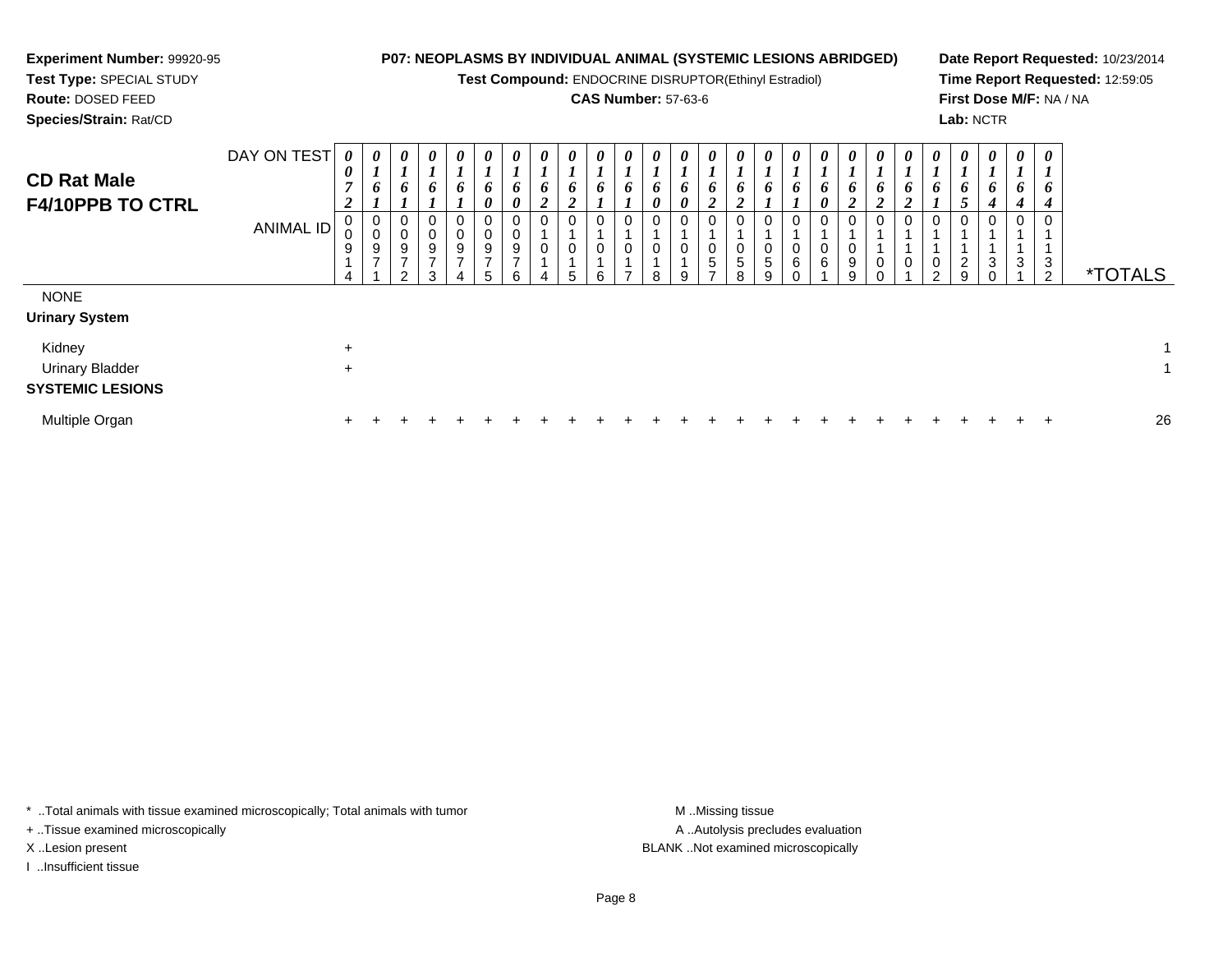**Test Compound:** ENDOCRINE DISRUPTOR(Ethinyl Estradiol)

#### **CAS Number:** 57-63-6

**Date Report Requested:** 10/23/2014**Time Report Requested:** 12:59:05**First Dose M/F:** NA / NA**Lab:** NCTR

| <b>Alimentary System</b><br>Liver<br>$\ddot{}$<br>٠<br><b>Cardiovascular System</b><br><b>NONE</b><br><b>Endocrine System</b><br><b>Adrenal Cortex</b><br>Adrenal Medulla<br><b>Pituitary Gland</b><br><b>Thyroid Gland</b><br><b>General Body System</b><br><b>NONE</b><br><b>Genital System</b><br><b>Coagulating Gland</b> | 25 |
|-------------------------------------------------------------------------------------------------------------------------------------------------------------------------------------------------------------------------------------------------------------------------------------------------------------------------------|----|
|                                                                                                                                                                                                                                                                                                                               |    |
|                                                                                                                                                                                                                                                                                                                               |    |
|                                                                                                                                                                                                                                                                                                                               |    |
|                                                                                                                                                                                                                                                                                                                               | 25 |
|                                                                                                                                                                                                                                                                                                                               | 25 |
|                                                                                                                                                                                                                                                                                                                               | 25 |
|                                                                                                                                                                                                                                                                                                                               | 25 |
|                                                                                                                                                                                                                                                                                                                               |    |
|                                                                                                                                                                                                                                                                                                                               |    |
|                                                                                                                                                                                                                                                                                                                               | 24 |
| Epididymis                                                                                                                                                                                                                                                                                                                    | 25 |
| Prostate, Dorsal/Lateral Lobe                                                                                                                                                                                                                                                                                                 | 25 |
| Prostate, Ventral Lobe                                                                                                                                                                                                                                                                                                        |    |
| <b>Rete Testes</b>                                                                                                                                                                                                                                                                                                            | 25 |
| <b>Seminal Vesicle</b>                                                                                                                                                                                                                                                                                                        | 25 |
| <b>Testes</b>                                                                                                                                                                                                                                                                                                                 | 25 |

\* ..Total animals with tissue examined microscopically; Total animals with tumor **M** . Missing tissue M ..Missing tissue

+ ..Tissue examined microscopically

**Experiment Number:** 99920-95**Test Type:** SPECIAL STUDY**Route:** DOSED FEED**Species/Strain:** Rat/CD

X ..Lesion present BLANK ..Not examined microscopically

I ..Insufficient tissue

A ..Autolysis precludes evaluation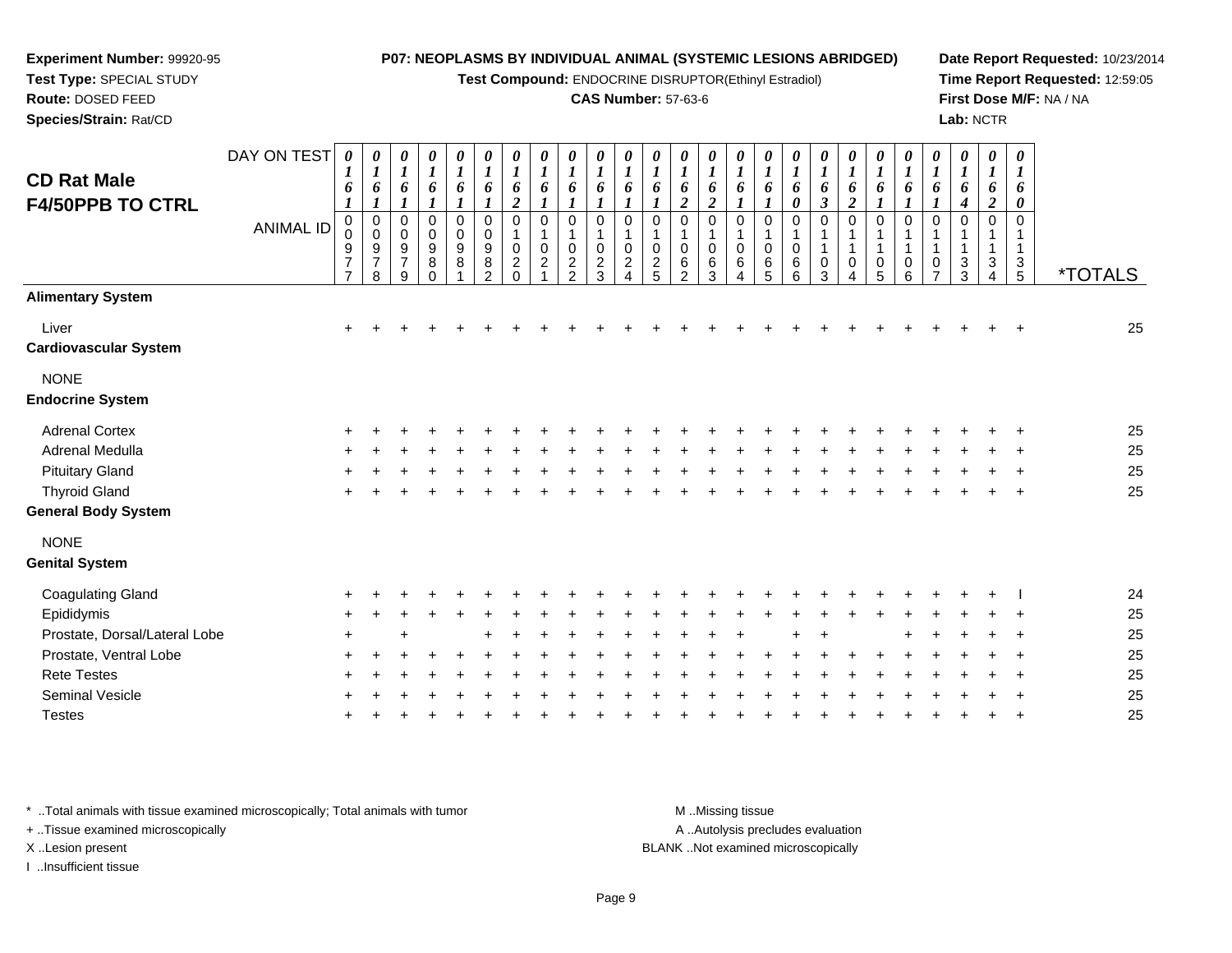| Experiment Number: 99920-95<br>Test Type: SPECIAL STUDY<br>Route: DOSED FEED |                  |                                                             |                                                  |                                                          |                                            |                                                                    |                                                     |                                                                  |                                                |                                                                   |                                              | <b>CAS Number: 57-63-6</b>                                         |                                                                 |                                                                    |                                                         |                                                      | P07: NEOPLASMS BY INDIVIDUAL ANIMAL (SYSTEMIC LESIONS ABRIDGED)<br>Test Compound: ENDOCRINE DISRUPTOR(Ethinyl Estradiol) |                                                     |                                              |                                                                  |                            |                                                |                                            |                                                |                                                |                                      | Date Report Requested: 10/23/2014<br>Time Report Requested: 12:59:06<br>First Dose M/F: NA / NA |
|------------------------------------------------------------------------------|------------------|-------------------------------------------------------------|--------------------------------------------------|----------------------------------------------------------|--------------------------------------------|--------------------------------------------------------------------|-----------------------------------------------------|------------------------------------------------------------------|------------------------------------------------|-------------------------------------------------------------------|----------------------------------------------|--------------------------------------------------------------------|-----------------------------------------------------------------|--------------------------------------------------------------------|---------------------------------------------------------|------------------------------------------------------|--------------------------------------------------------------------------------------------------------------------------|-----------------------------------------------------|----------------------------------------------|------------------------------------------------------------------|----------------------------|------------------------------------------------|--------------------------------------------|------------------------------------------------|------------------------------------------------|--------------------------------------|-------------------------------------------------------------------------------------------------|
| Species/Strain: Rat/CD                                                       |                  |                                                             |                                                  |                                                          |                                            |                                                                    |                                                     |                                                                  |                                                |                                                                   |                                              |                                                                    |                                                                 |                                                                    |                                                         |                                                      |                                                                                                                          |                                                     |                                              |                                                                  |                            |                                                |                                            | Lab: NCTR                                      |                                                |                                      |                                                                                                 |
| <b>CD Rat Male</b><br><b>F4/50PPB TO CTRL</b>                                | DAY ON TEST      | 0<br>1<br>6                                                 | 0<br>$\boldsymbol{I}$<br>6<br>1                  | 0<br>$\boldsymbol{I}$<br>6<br>$\boldsymbol{l}$           | 0<br>$\boldsymbol{l}$<br>6<br>$\mathbf{I}$ | $\boldsymbol{\theta}$<br>$\boldsymbol{l}$<br>6<br>$\boldsymbol{l}$ | 0<br>$\boldsymbol{l}$<br>6<br>$\boldsymbol{l}$      | $\boldsymbol{\theta}$<br>$\boldsymbol{l}$<br>6<br>$\overline{2}$ | 0<br>$\boldsymbol{l}$<br>6<br>$\boldsymbol{l}$ | 0<br>$\boldsymbol{l}$<br>6<br>$\boldsymbol{l}$                    | 0<br>$\boldsymbol{l}$<br>6<br>$\mathbf{I}$   | 0<br>$\boldsymbol{l}$<br>6<br>$\boldsymbol{l}$                     | 0<br>$\boldsymbol{l}$<br>6<br>$\boldsymbol{l}$                  | $\boldsymbol{\theta}$<br>$\boldsymbol{l}$<br>6<br>$\boldsymbol{2}$ | 0<br>$\boldsymbol{l}$<br>6<br>$\boldsymbol{2}$          | 0<br>$\boldsymbol{l}$<br>6<br>$\boldsymbol{l}$       | $\boldsymbol{\theta}$<br>$\boldsymbol{l}$<br>6<br>$\mathbf{I}$                                                           | 0<br>$\boldsymbol{l}$<br>6<br>$\boldsymbol{\theta}$ | 0<br>$\boldsymbol{l}$<br>6<br>$\mathfrak{z}$ | $\boldsymbol{\theta}$<br>$\boldsymbol{l}$<br>6<br>$\overline{2}$ | 0<br>$\boldsymbol{l}$<br>6 | 0<br>$\boldsymbol{l}$<br>6<br>$\boldsymbol{l}$ | 0<br>$\boldsymbol{l}$<br>6<br>$\mathbf{I}$ | 0<br>$\boldsymbol{l}$<br>6<br>$\boldsymbol{4}$ | 0<br>$\boldsymbol{l}$<br>6<br>$\boldsymbol{2}$ | $\pmb{\theta}$<br>$\bm{l}$<br>6<br>0 |                                                                                                 |
|                                                                              | <b>ANIMAL ID</b> | $\mathbf 0$<br>$\pmb{0}$<br>$\frac{9}{7}$<br>$\overline{7}$ | $\mathbf 0$<br>$\mathbf 0$<br>$\frac{9}{7}$<br>8 | $\mathbf 0$<br>$\mathbf 0$<br>9<br>$\boldsymbol{7}$<br>9 | 0<br>0<br>9<br>8<br>$\Omega$               | $\mathbf 0$<br>$\Omega$<br>9<br>8                                  | $\mathbf 0$<br>$\Omega$<br>9<br>8<br>$\mathfrak{p}$ | $\Omega$<br>0<br>$\overline{c}$<br>$\Omega$                      | $\Omega$<br>$\mathbf 0$<br>$\overline{2}$      | $\mathbf 0$<br>$\mathbf{1}$<br>$\mathbf 0$<br>$\overline{c}$<br>2 | $\mathbf 0$<br>1<br>0<br>$\overline{c}$<br>3 | $\mathbf 0$<br>-1<br>0<br>$\overline{c}$<br>$\boldsymbol{\Lambda}$ | $\mathbf 0$<br>1<br>$\mathbf 0$<br>$\overline{\mathbf{c}}$<br>5 | $\mathbf 0$<br>0<br>6<br>$\overline{2}$                            | $\mathbf 0$<br>$\mathbf 1$<br>$\mathbf 0$<br>$\,6$<br>3 | $\mathbf 0$<br>$\mathbf{1}$<br>$\mathbf 0$<br>6<br>Δ | 0<br>0<br>6<br>5                                                                                                         | $\Omega$<br>$\mathbf 0$<br>6<br>6                   | $\Omega$<br>0<br>3                           | $\Omega$<br>0                                                    | $\Omega$<br>0<br>5         | $\Omega$<br>1<br>1<br>0<br>6                   | $\Omega$<br>0<br>$\overline{7}$            | $\Omega$<br>3<br>3                             | $\mathbf 0$<br>1<br>1<br>3<br>4                | $\mathbf 0$<br>-1<br>3<br>5          | <i><b>*TOTALS</b></i>                                                                           |
| <b>Hematopoietic System</b>                                                  |                  |                                                             |                                                  |                                                          |                                            |                                                                    |                                                     |                                                                  |                                                |                                                                   |                                              |                                                                    |                                                                 |                                                                    |                                                         |                                                      |                                                                                                                          |                                                     |                                              |                                                                  |                            |                                                |                                            |                                                |                                                |                                      |                                                                                                 |
| <b>Bone Marrow</b><br>Spleen<br>Thymus<br><b>Integumentary System</b>        |                  |                                                             |                                                  |                                                          |                                            |                                                                    |                                                     |                                                                  |                                                |                                                                   |                                              |                                                                    |                                                                 |                                                                    |                                                         |                                                      |                                                                                                                          |                                                     |                                              |                                                                  |                            |                                                |                                            |                                                |                                                |                                      | 25<br>25<br>25                                                                                  |
| <b>Mammary Gland</b><br><b>Musculoskeletal System</b>                        |                  |                                                             |                                                  |                                                          |                                            |                                                                    |                                                     |                                                                  |                                                |                                                                   |                                              |                                                                    |                                                                 |                                                                    |                                                         |                                                      |                                                                                                                          |                                                     |                                              |                                                                  |                            |                                                |                                            |                                                |                                                |                                      | 25                                                                                              |
| Bone<br><b>Nervous System</b>                                                |                  | $+$                                                         |                                                  |                                                          |                                            |                                                                    |                                                     |                                                                  |                                                |                                                                   |                                              |                                                                    |                                                                 |                                                                    |                                                         |                                                      |                                                                                                                          |                                                     |                                              |                                                                  |                            |                                                |                                            |                                                |                                                |                                      | 25                                                                                              |
| <b>NONE</b><br><b>Respiratory System</b>                                     |                  |                                                             |                                                  |                                                          |                                            |                                                                    |                                                     |                                                                  |                                                |                                                                   |                                              |                                                                    |                                                                 |                                                                    |                                                         |                                                      |                                                                                                                          |                                                     |                                              |                                                                  |                            |                                                |                                            |                                                |                                                |                                      |                                                                                                 |
| <b>NONE</b><br><b>Special Senses System</b>                                  |                  |                                                             |                                                  |                                                          |                                            |                                                                    |                                                     |                                                                  |                                                |                                                                   |                                              |                                                                    |                                                                 |                                                                    |                                                         |                                                      |                                                                                                                          |                                                     |                                              |                                                                  |                            |                                                |                                            |                                                |                                                |                                      |                                                                                                 |
| <b>NONE</b><br><b>Urinary System</b>                                         |                  |                                                             |                                                  |                                                          |                                            |                                                                    |                                                     |                                                                  |                                                |                                                                   |                                              |                                                                    |                                                                 |                                                                    |                                                         |                                                      |                                                                                                                          |                                                     |                                              |                                                                  |                            |                                                |                                            |                                                |                                                |                                      |                                                                                                 |
| Kidney<br><b>SYSTEMIC LESIONS</b>                                            |                  |                                                             |                                                  |                                                          |                                            |                                                                    |                                                     |                                                                  |                                                |                                                                   |                                              |                                                                    |                                                                 |                                                                    |                                                         |                                                      |                                                                                                                          |                                                     |                                              |                                                                  |                            |                                                |                                            |                                                |                                                |                                      | 25                                                                                              |
| Multiple Organ                                                               |                  |                                                             |                                                  |                                                          |                                            |                                                                    |                                                     |                                                                  |                                                |                                                                   |                                              |                                                                    |                                                                 |                                                                    |                                                         |                                                      |                                                                                                                          |                                                     |                                              |                                                                  |                            |                                                |                                            |                                                |                                                |                                      | 25                                                                                              |

\* ..Total animals with tissue examined microscopically; Total animals with tumor M..Missing tissue M ..Missing tissue A ..Autolysis precludes evaluation + ..Tissue examined microscopically X ..Lesion present BLANK ..Not examined microscopicallyI ..Insufficient tissue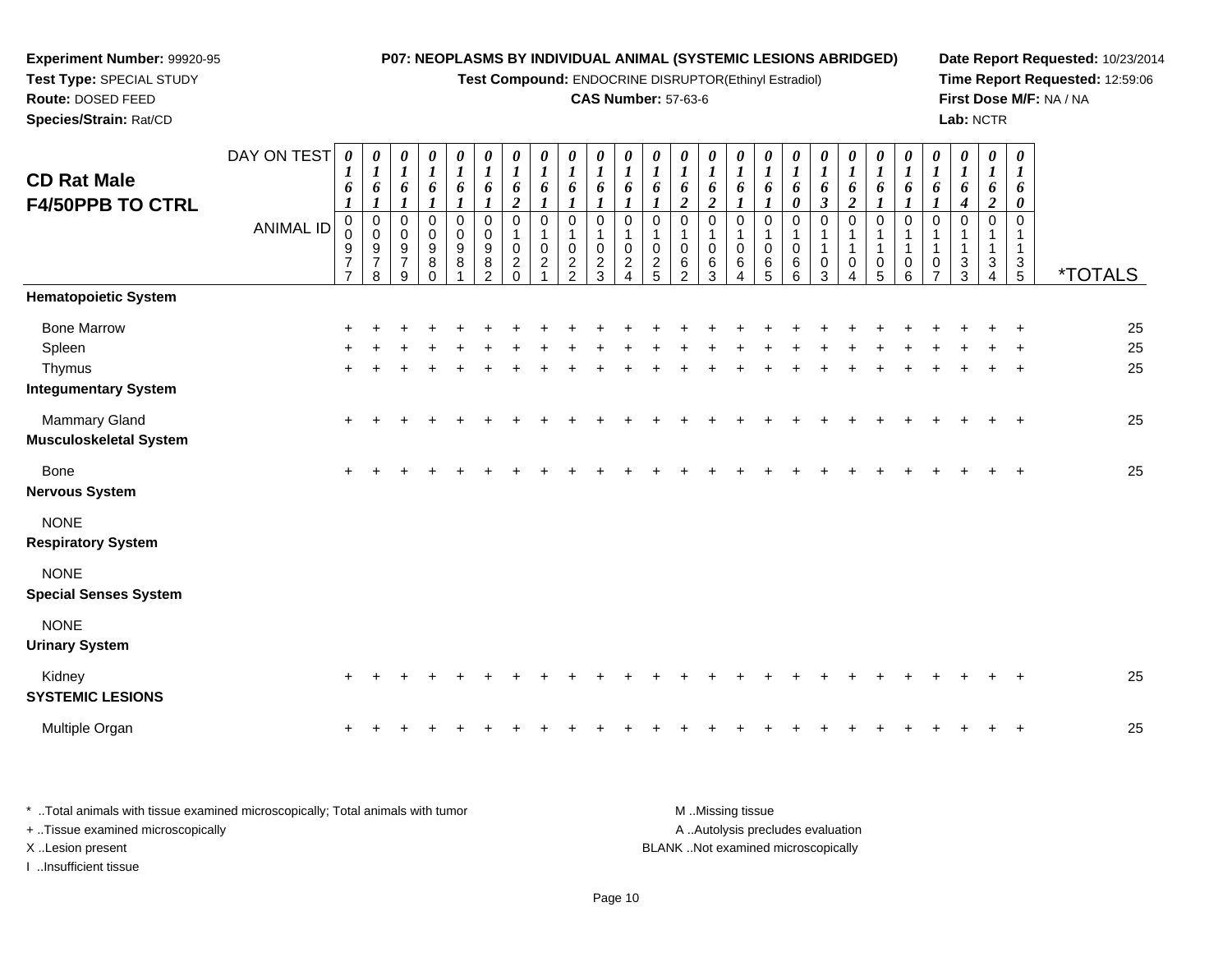**Experiment Number:** 99920-95**Test Type:** SPECIAL STUDY**Route:** DOSED FEED**Species/Strain:** Rat/CD

#### **P07: NEOPLASMS BY INDIVIDUAL ANIMAL (SYSTEMIC LESIONS ABRIDGED)**

**Test Compound:** ENDOCRINE DISRUPTOR(Ethinyl Estradiol)

**CAS Number:** 57-63-6

**Date Report Requested:** 10/23/2014**Time Report Requested:** 12:59:06**First Dose M/F:** NA / NA**Lab:** NCTR

\*\*\*END OF MALE DATA\*\*\*

\* ..Total animals with tissue examined microscopically; Total animals with tumor **M** . Missing tissue M ..Missing tissue

+ ..Tissue examined microscopically

I ..Insufficient tissue

A ..Autolysis precludes evaluation X ..Lesion present BLANK ..Not examined microscopically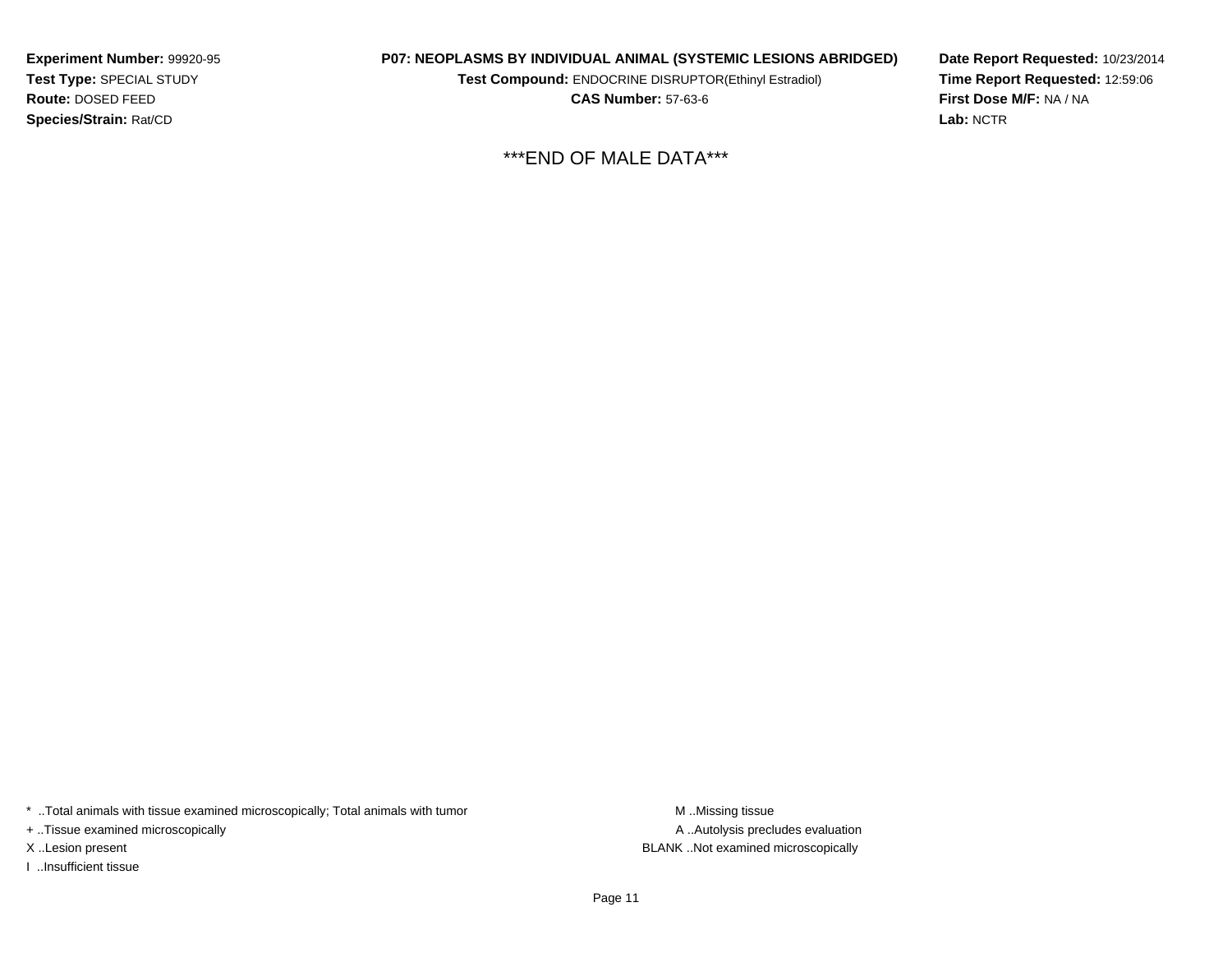**Test Compound:** ENDOCRINE DISRUPTOR(Ethinyl Estradiol)

#### **CAS Number:** 57-63-6

**Date Report Requested:** 10/23/2014**Time Report Requested:** 12:59:06**First Dose M/F:** NA / NA**Lab:** NCTR

| <b>CD Rat Female</b><br><b>CONTROL</b><br>F4 | DAY ON TEST<br><b>ANIMAL ID</b> | $\boldsymbol{\theta}$<br>$\bm{l}$<br>6<br>1<br>$\pmb{0}$<br>0<br>9<br>4<br>$\Omega$ | 0<br>$\boldsymbol{l}$<br>6<br>1<br>$\pmb{0}$<br>$\pmb{0}$<br>9<br>4 | $\boldsymbol{\theta}$<br>$\boldsymbol{l}$<br>6<br>$\pmb{\theta}$<br>$\pmb{0}$<br>$\,0\,$<br>$\boldsymbol{9}$<br>$\overline{4}$<br>2 | $\pmb{\theta}$<br>$\boldsymbol{l}$<br>6<br>$\pmb{\theta}$<br>$\pmb{0}$<br>$\pmb{0}$<br>$\boldsymbol{9}$<br>$\overline{4}$<br>3 | $\pmb{\theta}$<br>$\boldsymbol{l}$<br>$\sqrt{5}$<br>$\boldsymbol{g}$<br>0<br>$\pmb{0}$<br>$\boldsymbol{9}$<br>$\overline{4}$<br>4 | $\pmb{\theta}$<br>$\boldsymbol{l}$<br>6<br>$\boldsymbol{\theta}$<br>$\mathbf 0$<br>$\pmb{0}$<br>$\boldsymbol{9}$<br>$\,8\,$<br>3 | $\pmb{\theta}$<br>$\boldsymbol{l}$<br>6<br>$\pmb{\theta}$<br>$\pmb{0}$<br>$\mathbf 0$<br>$\boldsymbol{9}$<br>$\,8\,$<br>4 | 0<br>$\boldsymbol{l}$<br>6<br>0<br>$\mathbf 0$<br>$\Omega$<br>9<br>8<br>5 | $\pmb{\theta}$<br>$\boldsymbol{l}$<br>$\sqrt{5}$<br>9<br>$\mathbf 0$<br>0<br>9<br>8<br>6 | $\boldsymbol{\theta}$<br>$\boldsymbol{l}$<br>5<br>9<br>$\mathbf 0$<br>$\mathbf 0$<br>$\boldsymbol{9}$<br>8<br>$\overline{ }$ | $\frac{\theta}{I}$<br>6<br>$\pmb{\theta}$<br>$\mathbf 0$<br>1<br>$\pmb{0}$<br>$\overline{c}$<br>6 | $\boldsymbol{\theta}$<br>$\boldsymbol{l}$<br>6<br>$\pmb{\theta}$<br>0<br>1<br>$\pmb{0}$<br>$\overline{2}$<br>$\overline{\phantom{a}}$ | 0<br>$\boldsymbol{l}$<br>6<br>0<br>0<br>1<br>0<br>$\overline{\mathbf{c}}$<br>8 | 0<br>$\boldsymbol{l}$<br>6<br>$\boldsymbol{\theta}$<br>$\mathbf 0$<br>$\mathbf 1$<br>$\pmb{0}$<br>$\sqrt{2}$<br>9 | $\boldsymbol{\theta}$<br>$\boldsymbol{l}$<br>6<br>1<br>0<br>1<br>0<br>$\,6\,$<br>⇁ | 0<br>$\boldsymbol{l}$<br>6<br>$\pmb{\theta}$<br>$\mathbf 0$<br>$\mathbf 0$<br>6<br>8 | 0<br>$\boldsymbol{l}$<br>6<br>0<br>$\mathbf 0$<br>-1<br>$\mathbf 0$<br>6<br>9 | $\pmb{\theta}$<br>$\boldsymbol{l}$<br>6<br>$\pmb{\theta}$<br>$\mathbf 0$<br>$\mathbf 0$<br>$\overline{7}$<br>$\Omega$ | 0<br>$\boldsymbol{l}$<br>6<br>$\pmb{\theta}$<br>0<br>0<br>$\overline{7}$ | $\boldsymbol{\theta}$<br>$\boldsymbol{l}$<br>6<br>$\pmb{\theta}$<br>0<br>$\pmb{0}$<br>$\overline{7}$<br>2 | $\pmb{\theta}$<br>$\boldsymbol{l}$<br>6<br>$\boldsymbol{2}$<br>$\pmb{0}$<br>$\mathbf 1$<br>$\mathbf{1}$<br>$\mathbf 0$<br>8 | $\pmb{\theta}$<br>$\boldsymbol{l}$<br>6<br>$\overline{2}$<br>$\mathbf 0$<br>$\mathbf{1}$<br>$\pmb{0}$<br>9 | 0<br>$\boldsymbol{l}$<br>6<br>$\boldsymbol{2}$<br>0<br>$\Omega$ | $\pmb{\theta}$<br>$\boldsymbol{l}$<br>6<br>5<br>$\mathbf 0$<br>$\mathbf{1}$<br>$\ensuremath{\mathsf{3}}$<br>6 | $\pmb{\theta}$<br>$\boldsymbol{l}$<br>6<br>4<br>$\mathbf 0$<br>1<br>$\mathbf{1}$<br>$\sqrt{3}$<br>$\overline{7}$ | <i><b>*TOTALS</b></i> |
|----------------------------------------------|---------------------------------|-------------------------------------------------------------------------------------|---------------------------------------------------------------------|-------------------------------------------------------------------------------------------------------------------------------------|--------------------------------------------------------------------------------------------------------------------------------|-----------------------------------------------------------------------------------------------------------------------------------|----------------------------------------------------------------------------------------------------------------------------------|---------------------------------------------------------------------------------------------------------------------------|---------------------------------------------------------------------------|------------------------------------------------------------------------------------------|------------------------------------------------------------------------------------------------------------------------------|---------------------------------------------------------------------------------------------------|---------------------------------------------------------------------------------------------------------------------------------------|--------------------------------------------------------------------------------|-------------------------------------------------------------------------------------------------------------------|------------------------------------------------------------------------------------|--------------------------------------------------------------------------------------|-------------------------------------------------------------------------------|-----------------------------------------------------------------------------------------------------------------------|--------------------------------------------------------------------------|-----------------------------------------------------------------------------------------------------------|-----------------------------------------------------------------------------------------------------------------------------|------------------------------------------------------------------------------------------------------------|-----------------------------------------------------------------|---------------------------------------------------------------------------------------------------------------|------------------------------------------------------------------------------------------------------------------|-----------------------|
| <b>Alimentary System</b>                     |                                 |                                                                                     |                                                                     |                                                                                                                                     |                                                                                                                                |                                                                                                                                   |                                                                                                                                  |                                                                                                                           |                                                                           |                                                                                          |                                                                                                                              |                                                                                                   |                                                                                                                                       |                                                                                |                                                                                                                   |                                                                                    |                                                                                      |                                                                               |                                                                                                                       |                                                                          |                                                                                                           |                                                                                                                             |                                                                                                            |                                                                 |                                                                                                               |                                                                                                                  |                       |
| Liver<br><b>Cardiovascular System</b>        |                                 |                                                                                     |                                                                     |                                                                                                                                     |                                                                                                                                |                                                                                                                                   |                                                                                                                                  |                                                                                                                           |                                                                           |                                                                                          |                                                                                                                              |                                                                                                   |                                                                                                                                       |                                                                                |                                                                                                                   |                                                                                    |                                                                                      |                                                                               |                                                                                                                       |                                                                          |                                                                                                           |                                                                                                                             |                                                                                                            |                                                                 |                                                                                                               |                                                                                                                  | 25                    |
| <b>NONE</b><br><b>Endocrine System</b>       |                                 |                                                                                     |                                                                     |                                                                                                                                     |                                                                                                                                |                                                                                                                                   |                                                                                                                                  |                                                                                                                           |                                                                           |                                                                                          |                                                                                                                              |                                                                                                   |                                                                                                                                       |                                                                                |                                                                                                                   |                                                                                    |                                                                                      |                                                                               |                                                                                                                       |                                                                          |                                                                                                           |                                                                                                                             |                                                                                                            |                                                                 |                                                                                                               |                                                                                                                  |                       |
| <b>Adrenal Cortex</b>                        |                                 |                                                                                     |                                                                     |                                                                                                                                     |                                                                                                                                |                                                                                                                                   |                                                                                                                                  |                                                                                                                           |                                                                           |                                                                                          |                                                                                                                              |                                                                                                   |                                                                                                                                       |                                                                                |                                                                                                                   |                                                                                    |                                                                                      |                                                                               |                                                                                                                       |                                                                          |                                                                                                           |                                                                                                                             |                                                                                                            |                                                                 |                                                                                                               |                                                                                                                  | 25                    |
| Adrenal Medulla                              |                                 |                                                                                     |                                                                     |                                                                                                                                     |                                                                                                                                |                                                                                                                                   |                                                                                                                                  |                                                                                                                           |                                                                           |                                                                                          |                                                                                                                              |                                                                                                   |                                                                                                                                       |                                                                                |                                                                                                                   |                                                                                    |                                                                                      |                                                                               |                                                                                                                       |                                                                          |                                                                                                           |                                                                                                                             |                                                                                                            |                                                                 |                                                                                                               |                                                                                                                  | 25                    |
| <b>Pituitary Gland</b>                       |                                 |                                                                                     |                                                                     |                                                                                                                                     |                                                                                                                                |                                                                                                                                   |                                                                                                                                  |                                                                                                                           |                                                                           |                                                                                          |                                                                                                                              |                                                                                                   |                                                                                                                                       |                                                                                |                                                                                                                   |                                                                                    |                                                                                      |                                                                               |                                                                                                                       |                                                                          |                                                                                                           |                                                                                                                             |                                                                                                            |                                                                 |                                                                                                               |                                                                                                                  | 25                    |
| <b>Thyroid Gland</b>                         |                                 |                                                                                     |                                                                     |                                                                                                                                     |                                                                                                                                |                                                                                                                                   |                                                                                                                                  |                                                                                                                           |                                                                           |                                                                                          |                                                                                                                              |                                                                                                   |                                                                                                                                       |                                                                                |                                                                                                                   |                                                                                    |                                                                                      |                                                                               |                                                                                                                       |                                                                          |                                                                                                           |                                                                                                                             |                                                                                                            |                                                                 |                                                                                                               |                                                                                                                  | 25                    |
| <b>General Body System</b>                   |                                 |                                                                                     |                                                                     |                                                                                                                                     |                                                                                                                                |                                                                                                                                   |                                                                                                                                  |                                                                                                                           |                                                                           |                                                                                          |                                                                                                                              |                                                                                                   |                                                                                                                                       |                                                                                |                                                                                                                   |                                                                                    |                                                                                      |                                                                               |                                                                                                                       |                                                                          |                                                                                                           |                                                                                                                             |                                                                                                            |                                                                 |                                                                                                               |                                                                                                                  |                       |
| <b>NONE</b><br><b>Genital System</b>         |                                 |                                                                                     |                                                                     |                                                                                                                                     |                                                                                                                                |                                                                                                                                   |                                                                                                                                  |                                                                                                                           |                                                                           |                                                                                          |                                                                                                                              |                                                                                                   |                                                                                                                                       |                                                                                |                                                                                                                   |                                                                                    |                                                                                      |                                                                               |                                                                                                                       |                                                                          |                                                                                                           |                                                                                                                             |                                                                                                            |                                                                 |                                                                                                               |                                                                                                                  |                       |
| <b>Clitoral Gland</b>                        |                                 |                                                                                     |                                                                     | $\ddot{}$                                                                                                                           |                                                                                                                                |                                                                                                                                   |                                                                                                                                  |                                                                                                                           |                                                                           |                                                                                          |                                                                                                                              |                                                                                                   |                                                                                                                                       |                                                                                |                                                                                                                   | $\ddot{}$                                                                          |                                                                                      |                                                                               |                                                                                                                       |                                                                          |                                                                                                           |                                                                                                                             |                                                                                                            |                                                                 | $\ddot{}$                                                                                                     |                                                                                                                  | $\mathbf{3}$          |
| Ovary                                        |                                 |                                                                                     |                                                                     |                                                                                                                                     |                                                                                                                                |                                                                                                                                   |                                                                                                                                  |                                                                                                                           |                                                                           |                                                                                          |                                                                                                                              |                                                                                                   |                                                                                                                                       |                                                                                |                                                                                                                   |                                                                                    |                                                                                      |                                                                               |                                                                                                                       |                                                                          |                                                                                                           |                                                                                                                             |                                                                                                            |                                                                 |                                                                                                               |                                                                                                                  | 25                    |
| Oviduct                                      |                                 |                                                                                     |                                                                     |                                                                                                                                     |                                                                                                                                |                                                                                                                                   |                                                                                                                                  |                                                                                                                           |                                                                           |                                                                                          |                                                                                                                              |                                                                                                   |                                                                                                                                       |                                                                                |                                                                                                                   |                                                                                    |                                                                                      |                                                                               |                                                                                                                       |                                                                          |                                                                                                           |                                                                                                                             |                                                                                                            |                                                                 |                                                                                                               |                                                                                                                  | 25                    |
| Uterus                                       |                                 |                                                                                     |                                                                     |                                                                                                                                     |                                                                                                                                |                                                                                                                                   |                                                                                                                                  |                                                                                                                           |                                                                           |                                                                                          |                                                                                                                              |                                                                                                   |                                                                                                                                       |                                                                                |                                                                                                                   |                                                                                    |                                                                                      |                                                                               |                                                                                                                       |                                                                          |                                                                                                           |                                                                                                                             |                                                                                                            |                                                                 |                                                                                                               |                                                                                                                  | 25                    |
| Vagina                                       |                                 |                                                                                     |                                                                     |                                                                                                                                     |                                                                                                                                |                                                                                                                                   |                                                                                                                                  |                                                                                                                           |                                                                           |                                                                                          |                                                                                                                              |                                                                                                   |                                                                                                                                       |                                                                                |                                                                                                                   |                                                                                    |                                                                                      |                                                                               |                                                                                                                       |                                                                          |                                                                                                           |                                                                                                                             |                                                                                                            |                                                                 |                                                                                                               |                                                                                                                  | 25                    |
| <b>Hematopoietic System</b>                  |                                 |                                                                                     |                                                                     |                                                                                                                                     |                                                                                                                                |                                                                                                                                   |                                                                                                                                  |                                                                                                                           |                                                                           |                                                                                          |                                                                                                                              |                                                                                                   |                                                                                                                                       |                                                                                |                                                                                                                   |                                                                                    |                                                                                      |                                                                               |                                                                                                                       |                                                                          |                                                                                                           |                                                                                                                             |                                                                                                            |                                                                 |                                                                                                               |                                                                                                                  |                       |
| <b>Bone Marrow</b>                           |                                 | +                                                                                   |                                                                     |                                                                                                                                     |                                                                                                                                |                                                                                                                                   |                                                                                                                                  |                                                                                                                           |                                                                           |                                                                                          |                                                                                                                              |                                                                                                   |                                                                                                                                       |                                                                                |                                                                                                                   |                                                                                    |                                                                                      |                                                                               |                                                                                                                       |                                                                          |                                                                                                           |                                                                                                                             |                                                                                                            |                                                                 |                                                                                                               |                                                                                                                  | 25                    |

\* ..Total animals with tissue examined microscopically; Total animals with tumor **M** . Missing tissue M ..Missing tissue A ..Autolysis precludes evaluation + ..Tissue examined microscopically X ..Lesion present BLANK ..Not examined microscopicallyI ..Insufficient tissue

**Experiment Number:** 99920-95**Test Type:** SPECIAL STUDY**Route:** DOSED FEED**Species/Strain:** Rat/CD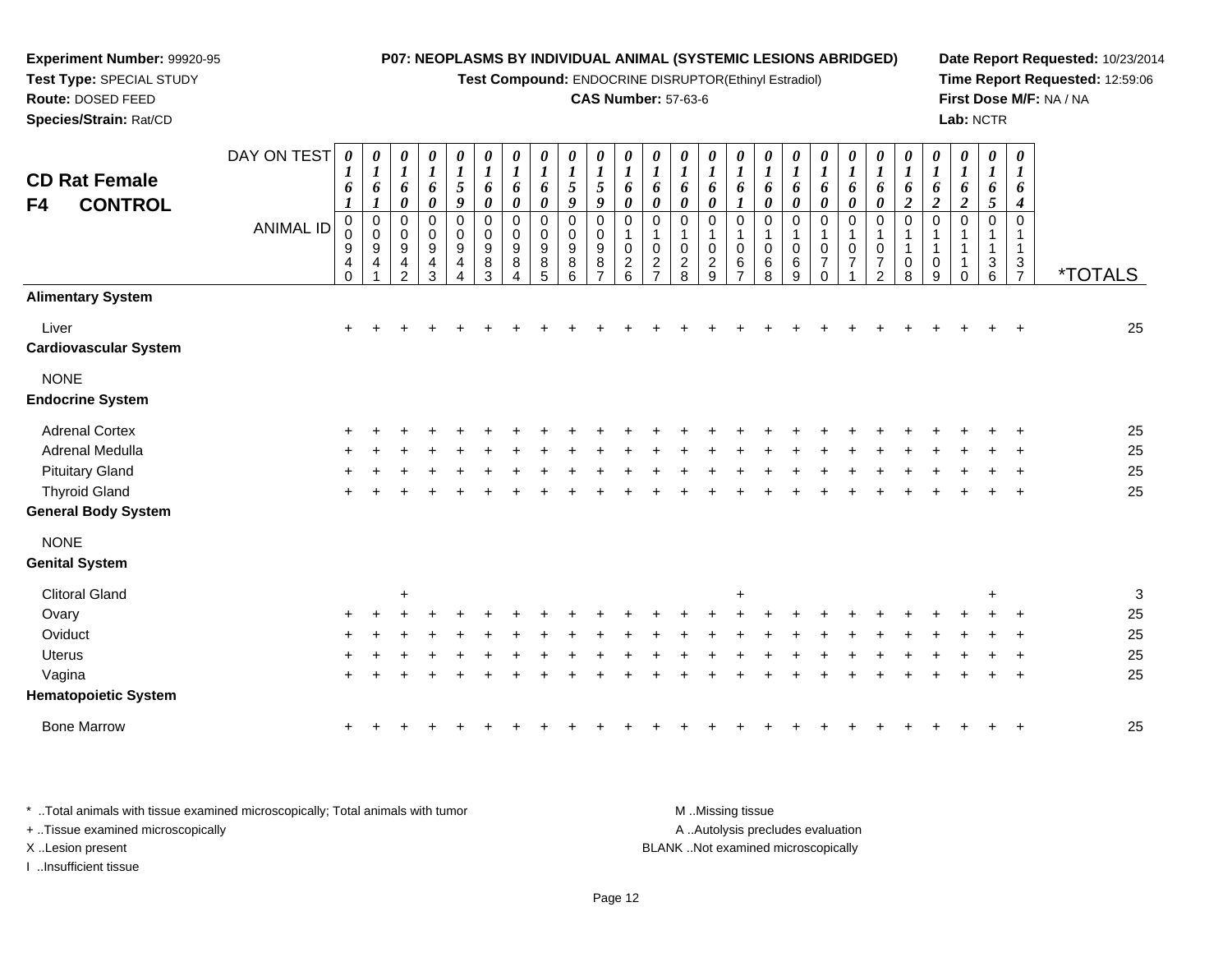**Test Compound:** ENDOCRINE DISRUPTOR(Ethinyl Estradiol)

#### **CAS Number:** 57-63-6

<sup>+</sup> <sup>+</sup> <sup>+</sup> <sup>+</sup> <sup>+</sup> <sup>+</sup> <sup>+</sup> <sup>+</sup> <sup>+</sup> <sup>+</sup> <sup>+</sup> <sup>+</sup> <sup>+</sup> <sup>+</sup> <sup>+</sup> <sup>+</sup> <sup>+</sup> <sup>+</sup> <sup>+</sup> <sup>+</sup> <sup>+</sup> <sup>+</sup> <sup>+</sup> <sup>+</sup> <sup>25</sup>

**Date Report Requested:** 10/23/2014**Time Report Requested:** 12:59:06**First Dose M/F:** NA / NA**Lab:** NCTR

| Species/Strain: Rat/CD                                |                  |                                         |                                              |                            |             |                       |                          |                                 |                                        |                                       |                                                    |                                   |                        |                            |                     |                   |                                          |                                            |                            |                          |                |          |     |        | Lab: NCTR     |                            |                       |
|-------------------------------------------------------|------------------|-----------------------------------------|----------------------------------------------|----------------------------|-------------|-----------------------|--------------------------|---------------------------------|----------------------------------------|---------------------------------------|----------------------------------------------------|-----------------------------------|------------------------|----------------------------|---------------------|-------------------|------------------------------------------|--------------------------------------------|----------------------------|--------------------------|----------------|----------|-----|--------|---------------|----------------------------|-----------------------|
| <b>CD Rat Female</b>                                  | DAY ON TEST      | 0<br>$\mathbf{I}$<br>$\mathbf{I}$<br>6  | $\boldsymbol{\theta}$<br>$\mathbf{I}$<br>6   | 0<br>$\boldsymbol{l}$<br>6 | 0           | 0<br>5                | 0<br>6                   | 0<br>6                          | $\boldsymbol{\theta}$<br>6             | 0<br>$\mathbf{I}$<br>$\sqrt{5}$       | 0<br>5                                             | 0<br>6                            | 0<br>$\mathbf{I}$<br>6 | $\boldsymbol{\theta}$<br>6 | $\theta$<br>6       | 0<br>6            | $\boldsymbol{\theta}$<br>6               | 0<br>6                                     | $\boldsymbol{\theta}$<br>6 | 0                        | 0              | 0        | 0   | 0      | 0<br>6        | $\boldsymbol{\theta}$<br>6 |                       |
| <b>CONTROL</b><br>F4                                  |                  |                                         |                                              | 0                          | 6<br>0      | 9                     | 0                        | 0                               | $\pmb{\theta}$                         | 9                                     | 9                                                  | 0                                 | 0                      | $\boldsymbol{\theta}$      | 0                   |                   | 0                                        | 0                                          | 0                          | 0                        |                | ∠        |     | Đ<br>◢ | $\mathcal{L}$ | 4                          |                       |
|                                                       | <b>ANIMAL ID</b> | 0<br>$\boldsymbol{9}$<br>$\overline{4}$ | 0<br>0<br>$\boldsymbol{9}$<br>$\overline{a}$ | 0<br>9<br>4                | ∩<br>9<br>4 | 0<br>0<br>$\mathsf g$ | 0<br>$_{9}^{\rm 0}$<br>8 | 0<br>0<br>$\boldsymbol{9}$<br>8 | $\pmb{0}$<br>$_{9}^{\rm 0}$<br>$\bf 8$ | 0<br>0<br>$\boldsymbol{9}$<br>$\bf 8$ | $\mathbf 0$<br>$\pmb{0}$<br>$\mathsf g$<br>$\,8\,$ | $\Omega$<br>0<br>$\boldsymbol{2}$ | 0<br>$\frac{2}{7}$     | 0<br>0<br>$\overline{2}$   | 0<br>$\overline{2}$ | 0<br>0<br>$\,6\,$ | 0<br>$\begin{matrix}0\\6\\8\end{matrix}$ | 0<br>$\begin{array}{c} 0 \\ 6 \end{array}$ | 0<br>0<br>$\overline{ }$   | $\overline{\phantom{0}}$ | $\overline{ }$ | 0        | U   |        | $\sqrt{3}$    | 0<br>$\frac{3}{7}$         |                       |
|                                                       |                  | $\mathbf 0$                             |                                              | $\sim$                     |             |                       | 3                        |                                 | 5                                      | 6                                     |                                                    | 6                                 |                        | 8                          | 9                   |                   |                                          | 9                                          |                            |                          | ົ              | $\Omega$ | 9   |        | 6             |                            | <i><b>*TOTALS</b></i> |
| Spleen                                                |                  |                                         |                                              |                            |             |                       |                          |                                 |                                        |                                       |                                                    |                                   |                        |                            |                     |                   |                                          |                                            |                            |                          |                |          | $+$ |        | $+$           | $+$                        | 25                    |
| Thymus<br><b>Integumentary System</b>                 |                  |                                         |                                              |                            |             |                       |                          |                                 |                                        |                                       |                                                    |                                   |                        |                            |                     |                   |                                          |                                            |                            |                          |                |          |     |        |               | $+$                        | 25                    |
| <b>Mammary Gland</b><br><b>Musculoskeletal System</b> |                  |                                         |                                              |                            |             |                       |                          |                                 |                                        |                                       |                                                    |                                   |                        |                            |                     |                   |                                          |                                            |                            |                          |                |          |     |        |               | $\overline{+}$             | 25                    |

Bone $e$  + **Nervous System**

NONE

**Experiment Number:** 99920-95**Test Type:** SPECIAL STUDY**Route:** DOSED FEED

**Respiratory System**

NONE

**Special Senses System**

NONE

**Urinary System**

| ormary oyouchi             |  |  |  |  |  |  |  |  |  |  |  |  |  |    |
|----------------------------|--|--|--|--|--|--|--|--|--|--|--|--|--|----|
| Kidnev<br>SYSTEMIC LESIONS |  |  |  |  |  |  |  |  |  |  |  |  |  | 25 |
| Multiple Organ             |  |  |  |  |  |  |  |  |  |  |  |  |  | 25 |

| * Total animals with tissue examined microscopically; Total animals with tumor | M Missing tissue                   |
|--------------------------------------------------------------------------------|------------------------------------|
| + Tissue examined microscopically                                              | A Autolysis precludes evaluation   |
| X Lesion present                                                               | BLANK Not examined microscopically |
| Insufficient tissue                                                            |                                    |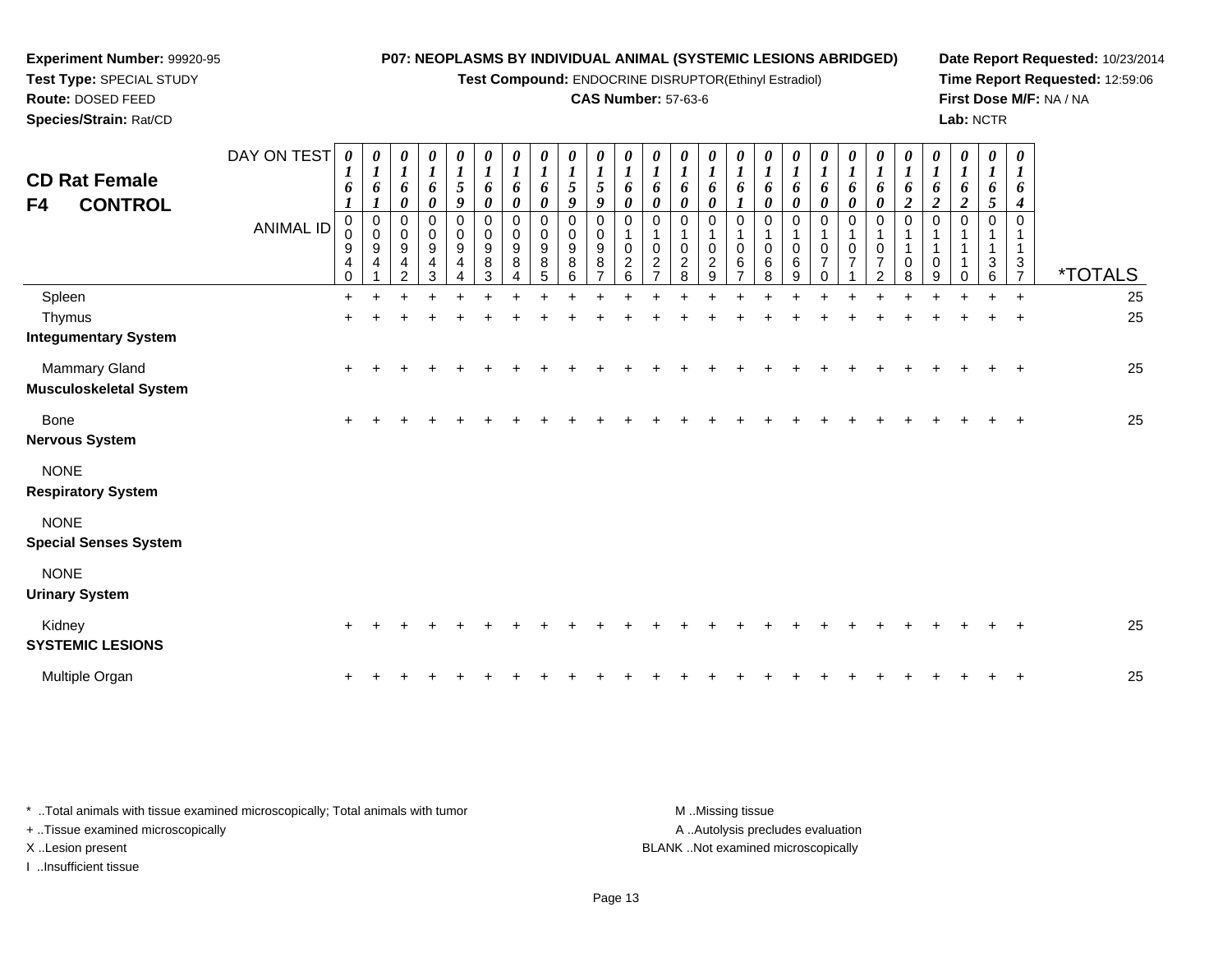DAY ON TEST*0000000000000000000000000*

**Test Compound:** ENDOCRINE DISRUPTOR(Ethinyl Estradiol)

#### **CAS Number:** 57-63-6

**Date Report Requested:** 10/23/2014**Time Report Requested:** 12:59:06**First Dose M/F:** NA / NA**Lab:** NCTR

| <b>CD Rat Female</b><br><b>F4/2PPB TO CTRL</b> |                  | $\boldsymbol{l}$<br>6<br>1      | $\boldsymbol{l}$<br>6<br>$\boldsymbol{l}$ | $\boldsymbol{l}$<br>$\boldsymbol{6}$<br>$\boldsymbol{l}$ | $\boldsymbol{l}$<br>$\boldsymbol{6}$<br>1 | 1<br>6                | 1<br>6<br>$\boldsymbol{2}$    | 1<br>6<br>$\boldsymbol{2}$      | $\boldsymbol{l}$<br>6                   | $\frac{1}{6}$    | $\frac{1}{6}$         | $\boldsymbol{l}$<br>$\boldsymbol{6}$ | $\boldsymbol{l}$<br>6                                        | $\boldsymbol{l}$<br>6       | 1<br>6                       | $\boldsymbol{l}$<br>$\boldsymbol{6}$     | $\boldsymbol{I}$<br>$\boldsymbol{6}$<br>0 | $\boldsymbol{l}$<br>$\boldsymbol{\delta}$<br>$\boldsymbol{\theta}$ | 1<br>6<br>1                          | $\boldsymbol{l}$<br>6<br>1 | 1<br>6<br>$\boldsymbol{l}$         | 1<br>6<br>1                                 | $\boldsymbol{l}$<br>6<br>1                                                 | 1<br>$\pmb{6}$<br>5 | $\boldsymbol{l}$<br>6<br>5         | $\boldsymbol{l}$<br>6<br>5               |                       |
|------------------------------------------------|------------------|---------------------------------|-------------------------------------------|----------------------------------------------------------|-------------------------------------------|-----------------------|-------------------------------|---------------------------------|-----------------------------------------|------------------|-----------------------|--------------------------------------|--------------------------------------------------------------|-----------------------------|------------------------------|------------------------------------------|-------------------------------------------|--------------------------------------------------------------------|--------------------------------------|----------------------------|------------------------------------|---------------------------------------------|----------------------------------------------------------------------------|---------------------|------------------------------------|------------------------------------------|-----------------------|
|                                                | <b>ANIMAL ID</b> | $\mathbf 0$<br>0<br>9<br>4<br>5 | 0<br>0<br>9<br>4<br>6                     | $\mathbf 0$<br>$\mathbf 0$<br>9<br>4<br>$\overline{7}$   | 0<br>$\pmb{0}$<br>9<br>4<br>8             | 0<br>0<br>9<br>4<br>9 | 0<br>$\pmb{0}$<br>9<br>8<br>8 | 0<br>$\mathbf 0$<br>9<br>8<br>9 | 0<br>$\pmb{0}$<br>9<br>9<br>$\mathbf 0$ | 0<br>0<br>9<br>9 | 0<br>0<br>9<br>9<br>2 | 0<br>0<br>$\boldsymbol{9}$<br>9<br>3 | 0<br>1<br>$\pmb{0}$<br>$\ensuremath{\mathsf{3}}$<br>$\Omega$ | 0<br>1<br>0<br>$\mathbf{3}$ | 0<br>1<br>0<br>$\frac{3}{2}$ | 0<br>1<br>$\mathbf 0$<br>$\sqrt{3}$<br>3 | 0<br>1<br>0<br>3                          | 0<br>0<br>$\frac{3}{5}$                                            | $\Omega$<br>0<br>$\overline{7}$<br>3 | 0<br>0<br>7<br>4           | 0<br>1<br>0<br>$\overline{7}$<br>5 | 0<br>1<br>0<br>$\overline{\mathbf{7}}$<br>6 | $\mathbf 0$<br>$\mathbf{1}$<br>$\,0\,$<br>$\overline{7}$<br>$\overline{7}$ | 0<br>1              | 0<br>1<br>1<br>1<br>$\overline{2}$ | $\Omega$<br>$\mathbf{1}$<br>$\mathbf{3}$ | <i><b>*TOTALS</b></i> |
| <b>Alimentary System</b>                       |                  |                                 |                                           |                                                          |                                           |                       |                               |                                 |                                         |                  |                       |                                      |                                                              |                             |                              |                                          |                                           |                                                                    |                                      |                            |                                    |                                             |                                                                            |                     |                                    |                                          |                       |
| <b>NONE</b><br><b>Cardiovascular System</b>    |                  |                                 |                                           |                                                          |                                           |                       |                               |                                 |                                         |                  |                       |                                      |                                                              |                             |                              |                                          |                                           |                                                                    |                                      |                            |                                    |                                             |                                                                            |                     |                                    |                                          |                       |
| <b>NONE</b><br><b>Endocrine System</b>         |                  |                                 |                                           |                                                          |                                           |                       |                               |                                 |                                         |                  |                       |                                      |                                                              |                             |                              |                                          |                                           |                                                                    |                                      |                            |                                    |                                             |                                                                            |                     |                                    |                                          |                       |
| <b>NONE</b><br><b>General Body System</b>      |                  |                                 |                                           |                                                          |                                           |                       |                               |                                 |                                         |                  |                       |                                      |                                                              |                             |                              |                                          |                                           |                                                                    |                                      |                            |                                    |                                             |                                                                            |                     |                                    |                                          |                       |
| <b>NONE</b><br><b>Genital System</b>           |                  |                                 |                                           |                                                          |                                           |                       |                               |                                 |                                         |                  |                       |                                      |                                                              |                             |                              |                                          |                                           |                                                                    |                                      |                            |                                    |                                             |                                                                            |                     |                                    |                                          |                       |
| Ovary                                          |                  |                                 |                                           |                                                          |                                           |                       |                               |                                 |                                         |                  |                       |                                      |                                                              |                             |                              |                                          |                                           |                                                                    |                                      |                            |                                    |                                             |                                                                            |                     |                                    |                                          | 25                    |
| Oviduct                                        |                  | ٠                               |                                           |                                                          |                                           |                       |                               |                                 |                                         |                  |                       |                                      |                                                              |                             |                              |                                          |                                           |                                                                    |                                      |                            |                                    |                                             |                                                                            |                     |                                    | ÷                                        | 25                    |
| Uterus                                         |                  |                                 |                                           |                                                          |                                           |                       |                               |                                 |                                         |                  |                       |                                      |                                                              |                             |                              |                                          |                                           |                                                                    |                                      |                            |                                    |                                             |                                                                            |                     |                                    | $\ddot{}$                                | 25                    |
| Vagina                                         |                  | $\ddot{}$                       |                                           |                                                          |                                           |                       |                               |                                 |                                         |                  |                       |                                      |                                                              |                             |                              |                                          |                                           |                                                                    |                                      |                            |                                    |                                             |                                                                            |                     |                                    | $\ddot{}$                                | 25                    |
| <b>Hematopoietic System</b>                    |                  |                                 |                                           |                                                          |                                           |                       |                               |                                 |                                         |                  |                       |                                      |                                                              |                             |                              |                                          |                                           |                                                                    |                                      |                            |                                    |                                             |                                                                            |                     |                                    |                                          |                       |
| <b>NONE</b><br><b>Integumentary System</b>     |                  |                                 |                                           |                                                          |                                           |                       |                               |                                 |                                         |                  |                       |                                      |                                                              |                             |                              |                                          |                                           |                                                                    |                                      |                            |                                    |                                             |                                                                            |                     |                                    |                                          |                       |

| Mammary Gland                 |  |  |  |  |  |  |  |  |  |  |  |  |  | 25 |
|-------------------------------|--|--|--|--|--|--|--|--|--|--|--|--|--|----|
| <b>Musculoskeletal System</b> |  |  |  |  |  |  |  |  |  |  |  |  |  |    |

\* ..Total animals with tissue examined microscopically; Total animals with tumor **M** ...Missing tissue M ...Missing tissue A .. Autolysis precludes evaluation + ..Tissue examined microscopically X ..Lesion present BLANK ..Not examined microscopicallyI ..Insufficient tissue

**Experiment Number:** 99920-95**Test Type:** SPECIAL STUDY**Route:** DOSED FEED**Species/Strain:** Rat/CD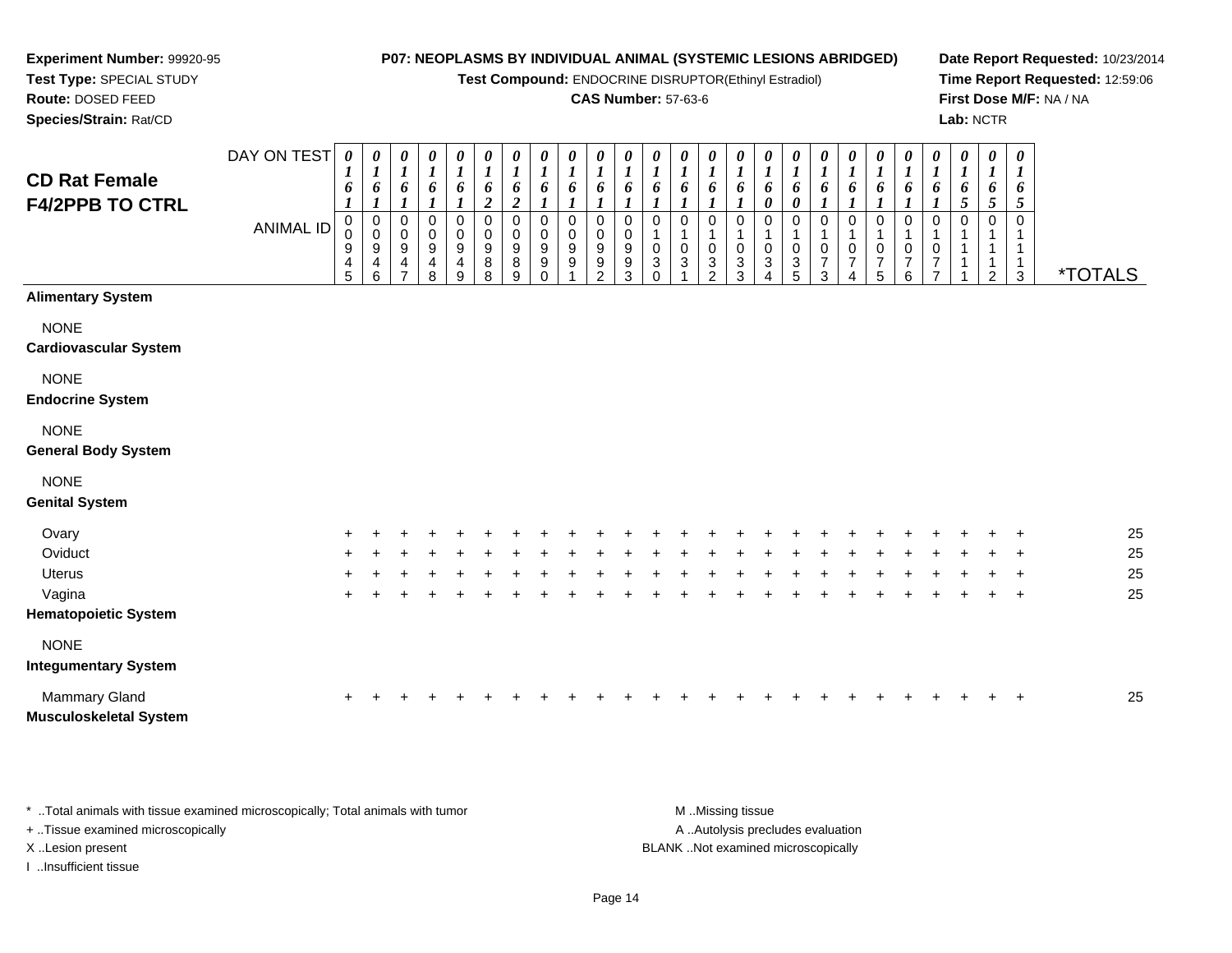**Test Compound:** ENDOCRINE DISRUPTOR(Ethinyl Estradiol)

#### **CAS Number:** 57-63-6

**Date Report Requested:** 10/23/2014**Time Report Requested:** 12:59:06**First Dose M/F:** NA / NA**Lab:** NCTR

**Test Type:** SPECIAL STUDY**Route:** DOSED FEED**Species/Strain:** Rat/CD

**Experiment Number:** 99920-95

| <b>CD Rat Female</b><br><b>F4/2PPB TO CTRL</b> | DAY ON TEST<br>ANIMAL ID | 0<br>$\mathbf{I}$<br>6<br>0<br>$\mathsf 0$<br>9<br>$\overline{\mathbf{4}}$<br>5 | 0<br>$\boldsymbol{l}$<br>6<br>$\pmb{0}$<br>$\mathbf 0$<br>$\boldsymbol{9}$<br>4<br>6 | 0<br>$\boldsymbol{l}$<br>6<br>$\mathbf 0$<br>9<br>4<br>⇁ | 0<br>$\overline{I}$<br>6<br>0<br>$\mathsf 0$<br>9<br>$\overline{\mathbf{4}}$<br>8 | $\boldsymbol{\theta}$<br>$\boldsymbol{l}$<br>6<br>0<br>$\mathbf 0$<br>9<br>4<br>9 | 0<br>$\boldsymbol{l}$<br>6<br>$\boldsymbol{2}$<br>0<br>$\pmb{0}$<br>$\boldsymbol{9}$<br>$\bf 8$<br>8 | $\boldsymbol{\theta}$<br>$\boldsymbol{l}$<br>6<br>$\boldsymbol{2}$<br>$\boldsymbol{0}$<br>$\boldsymbol{0}$<br>$\boldsymbol{9}$<br>8<br>9 | $\frac{\theta}{I}$<br>6<br>$\pmb{0}$<br>$\mathbf 0$<br>$\boldsymbol{9}$<br>$\boldsymbol{9}$<br>$\Omega$ | $\frac{\boldsymbol{\theta}}{\boldsymbol{I}}$<br>6<br>0<br>$\pmb{0}$<br>9<br>9 | $\begin{matrix} 0 \\ 1 \end{matrix}$<br>6<br>0<br>9<br>9<br>$\mathcal{P}$ | $\boldsymbol{\theta}$<br>$\boldsymbol{l}$<br>6<br>$\mathbf 0$<br>$\mathbf 0$<br>9<br>9<br>3 | 0<br>6<br>0<br>3<br>n | 0<br>6<br>$\Omega$<br>0<br>$\sqrt{3}$ | 0<br>$\boldsymbol{l}$<br>6<br>0<br>$\pmb{0}$<br>$\ensuremath{\mathsf{3}}$<br>$\overline{2}$ | 0<br>1<br>6<br>0<br>$\pmb{0}$<br>$\ensuremath{\mathsf{3}}$<br>3 | 0<br>$\boldsymbol{l}$<br>6<br>0<br>$\Omega$<br>0<br>3<br>4 | 0<br>$\boldsymbol{l}$<br>6<br>$\boldsymbol{\theta}$<br>0<br>$\pmb{0}$<br>$\ensuremath{\mathsf{3}}$<br>5 | $\boldsymbol{\theta}$<br>$\boldsymbol{l}$<br>6<br>$\pmb{0}$<br>$\overline{7}$<br>3 | 0<br>$\mathbf{r}$<br>6<br>0<br>0<br>$\overline{7}$<br>$\overline{A}$ | 0<br>6<br>0<br>$\mathbf 0$<br>$\overline{7}$<br>5 | 0<br>$\boldsymbol{l}$<br>6<br>0<br>$\frac{0}{7}$<br>6 | $\boldsymbol{\theta}$<br>$\boldsymbol{l}$<br>6<br>0<br>1<br>$\pmb{0}$<br>$\overline{7}$<br>$\overline{z}$ | $\frac{\theta}{I}$<br>6<br>5<br>$\mathbf 0$ | 0<br>$\boldsymbol{l}$<br>6<br>5<br>0<br>1<br>1<br>2 | 0<br>$\boldsymbol{l}$<br>6<br>5<br>$\mathbf{1}$<br>3 | <i><b>*TOTALS</b></i> |
|------------------------------------------------|--------------------------|---------------------------------------------------------------------------------|--------------------------------------------------------------------------------------|----------------------------------------------------------|-----------------------------------------------------------------------------------|-----------------------------------------------------------------------------------|------------------------------------------------------------------------------------------------------|------------------------------------------------------------------------------------------------------------------------------------------|---------------------------------------------------------------------------------------------------------|-------------------------------------------------------------------------------|---------------------------------------------------------------------------|---------------------------------------------------------------------------------------------|-----------------------|---------------------------------------|---------------------------------------------------------------------------------------------|-----------------------------------------------------------------|------------------------------------------------------------|---------------------------------------------------------------------------------------------------------|------------------------------------------------------------------------------------|----------------------------------------------------------------------|---------------------------------------------------|-------------------------------------------------------|-----------------------------------------------------------------------------------------------------------|---------------------------------------------|-----------------------------------------------------|------------------------------------------------------|-----------------------|
| <b>NONE</b><br><b>Nervous System</b>           |                          |                                                                                 |                                                                                      |                                                          |                                                                                   |                                                                                   |                                                                                                      |                                                                                                                                          |                                                                                                         |                                                                               |                                                                           |                                                                                             |                       |                                       |                                                                                             |                                                                 |                                                            |                                                                                                         |                                                                                    |                                                                      |                                                   |                                                       |                                                                                                           |                                             |                                                     |                                                      |                       |
| <b>NONE</b><br><b>Respiratory System</b>       |                          |                                                                                 |                                                                                      |                                                          |                                                                                   |                                                                                   |                                                                                                      |                                                                                                                                          |                                                                                                         |                                                                               |                                                                           |                                                                                             |                       |                                       |                                                                                             |                                                                 |                                                            |                                                                                                         |                                                                                    |                                                                      |                                                   |                                                       |                                                                                                           |                                             |                                                     |                                                      |                       |
| <b>NONE</b><br><b>Special Senses System</b>    |                          |                                                                                 |                                                                                      |                                                          |                                                                                   |                                                                                   |                                                                                                      |                                                                                                                                          |                                                                                                         |                                                                               |                                                                           |                                                                                             |                       |                                       |                                                                                             |                                                                 |                                                            |                                                                                                         |                                                                                    |                                                                      |                                                   |                                                       |                                                                                                           |                                             |                                                     |                                                      |                       |
| <b>NONE</b><br><b>Urinary System</b>           |                          |                                                                                 |                                                                                      |                                                          |                                                                                   |                                                                                   |                                                                                                      |                                                                                                                                          |                                                                                                         |                                                                               |                                                                           |                                                                                             |                       |                                       |                                                                                             |                                                                 |                                                            |                                                                                                         |                                                                                    |                                                                      |                                                   |                                                       |                                                                                                           |                                             |                                                     |                                                      |                       |
| Kidney<br><b>SYSTEMIC LESIONS</b>              |                          | $\ddot{}$                                                                       |                                                                                      |                                                          |                                                                                   |                                                                                   |                                                                                                      |                                                                                                                                          |                                                                                                         |                                                                               |                                                                           |                                                                                             |                       |                                       |                                                                                             |                                                                 |                                                            |                                                                                                         |                                                                                    |                                                                      |                                                   |                                                       |                                                                                                           |                                             |                                                     | $\ddot{}$                                            | 25                    |
| Multiple Organ                                 |                          |                                                                                 |                                                                                      |                                                          |                                                                                   |                                                                                   |                                                                                                      |                                                                                                                                          |                                                                                                         |                                                                               |                                                                           |                                                                                             |                       |                                       |                                                                                             |                                                                 |                                                            |                                                                                                         |                                                                                    |                                                                      |                                                   |                                                       |                                                                                                           |                                             |                                                     | $\ddot{}$                                            | 25                    |

\* ..Total animals with tissue examined microscopically; Total animals with tumor **M** . Missing tissue M ..Missing tissue + ..Tissue examined microscopically X ..Lesion present BLANK ..Not examined microscopically

I ..Insufficient tissue

A ..Autolysis precludes evaluation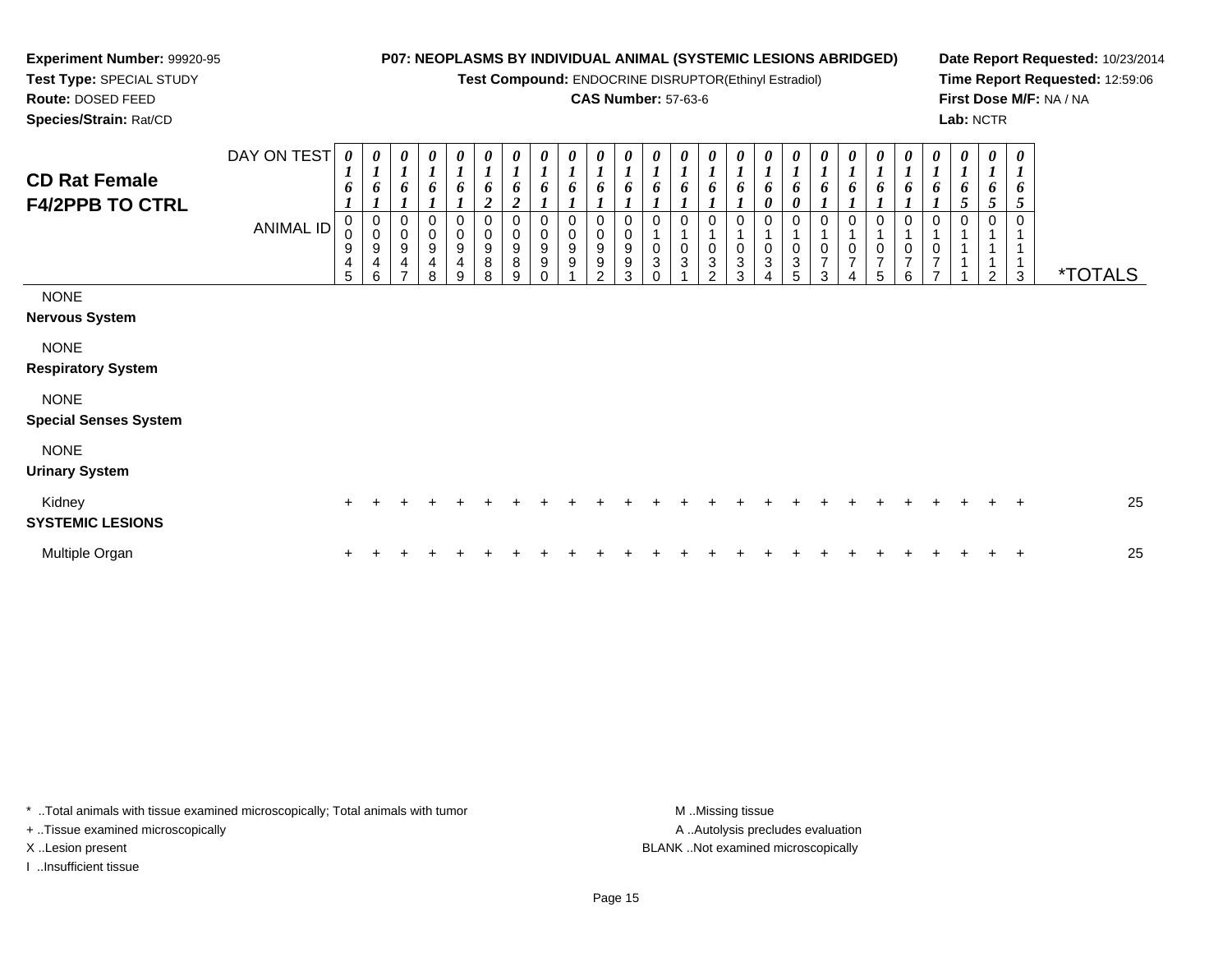#### **Experiment Number:** 99920-95**Test Type:** SPECIAL STUDY**P07: NEOPLASMS BY INDIVIDUAL ANIMAL (SYSTEMIC LESIONS ABRIDGED)**

**Test Compound:** ENDOCRINE DISRUPTOR(Ethinyl Estradiol)

### **CAS Number:** 57-63-6

**Date Report Requested:** 10/23/2014**Time Report Requested:** 12:59:06**First Dose M/F:** NA / NA**Lab:** NCTR

| <b>CD Rat Female</b><br>F4/10PPB TO CTRL | DAY ON TEST<br><b>ANIMAL ID</b> | 0<br>0<br>9<br>$\boldsymbol{\beta}$<br>0<br>$\pmb{0}$<br>9 | 0<br>$\boldsymbol{l}$<br>6<br>0<br>$\mathbf 0$<br>$9\,$<br>$\,$ 5 $\,$ | 0<br>$\boldsymbol{l}$<br>6<br>0<br>0<br>9<br>5 | 0<br>$\boldsymbol{l}$<br>6<br>0<br>0<br>0<br>9<br>$\frac{5}{2}$ | 0<br>1<br>5<br>9<br>$\mathbf 0$<br>0<br>$9\,$<br>$\frac{5}{3}$ | 0<br>$5\overline{)}$<br>9<br>0<br>0<br>9<br>5 | 0<br>6<br>0<br>0<br>0<br>9<br>9 | 0<br>$\boldsymbol{l}$<br>6<br>$\boldsymbol{\theta}$<br>$\mathbf 0$<br>0<br>9<br>$\frac{9}{5}$ | 0<br>$\boldsymbol{l}$<br>6<br>$\boldsymbol{\theta}$<br>$\mathbf 0$<br>0<br>9<br>9 | 0<br>$\boldsymbol{l}$<br>6<br>0<br>0<br>0<br>9<br>$\frac{9}{7}$ | $\boldsymbol{\theta}$<br>$\boldsymbol{l}$<br>6<br>0<br>$\mathbf 0$<br>0<br>$\boldsymbol{9}$<br>$\begin{array}{c} 9 \\ 8 \end{array}$ | 0<br>$\boldsymbol{l}$<br>6<br>1<br>0<br>1<br>0<br>$\ensuremath{\mathsf{3}}$ | 0<br>$\boldsymbol{l}$<br>6<br>0<br>$\mathbf{1}$<br>$\pmb{0}$<br>$\frac{3}{7}$ | $\boldsymbol{\theta}$<br>$\boldsymbol{l}$<br>6<br>$\boldsymbol{l}$<br>$\mathbf 0$<br>$\mathbf{1}$<br>$\mathbf 0$<br>$\frac{3}{8}$ | $\frac{\boldsymbol{\theta}}{\boldsymbol{I}}$<br>6<br>1<br>$\mathbf 0$<br>$\mathbf{1}$<br>0<br>$\frac{3}{9}$ | 0<br>$\boldsymbol{l}$<br>6<br>$\boldsymbol{l}$<br>$\Omega$<br>0<br>4 | 0<br>$\boldsymbol{l}$<br>6<br>1<br>$\mathbf 0$<br>1<br>0<br>4 | 0<br>6<br>$\overline{c}$<br>$\Omega$<br>$\mathbf 1$<br>0<br>$\overline{7}$ | 0<br>$\boldsymbol{l}$<br>6<br>$\overline{c}$<br>0<br>0<br>$\boldsymbol{7}$ | 0<br>$\boldsymbol{l}$<br>6<br>$\boldsymbol{2}$<br>$\mathbf 0$<br>$\mathbf{1}$<br>$\mathbf 0$<br>8 | 0<br>$\boldsymbol{l}$<br>6<br>$\boldsymbol{2}$<br>$\mathbf 0$<br>1<br>0<br>8 | 0<br>$\boldsymbol{l}$<br>6<br>$\boldsymbol{l}$<br>0<br>$\mathbf{1}$<br>0<br>$\frac{8}{2}$ | 0<br>$\boldsymbol{l}$<br>6<br>1<br>0<br>1<br>0<br>8 | 0<br>$\boldsymbol{l}$<br>6<br>5<br>0 | $\pmb{\theta}$<br>$\boldsymbol{l}$<br>6<br>4<br>0<br>1<br>1 | $\boldsymbol{\theta}$<br>1<br>6<br>4<br>$\mathbf 0$<br>1<br>$\mathbf{1}$<br>$\mathbf{1}$ |                       |    |
|------------------------------------------|---------------------------------|------------------------------------------------------------|------------------------------------------------------------------------|------------------------------------------------|-----------------------------------------------------------------|----------------------------------------------------------------|-----------------------------------------------|---------------------------------|-----------------------------------------------------------------------------------------------|-----------------------------------------------------------------------------------|-----------------------------------------------------------------|--------------------------------------------------------------------------------------------------------------------------------------|-----------------------------------------------------------------------------|-------------------------------------------------------------------------------|-----------------------------------------------------------------------------------------------------------------------------------|-------------------------------------------------------------------------------------------------------------|----------------------------------------------------------------------|---------------------------------------------------------------|----------------------------------------------------------------------------|----------------------------------------------------------------------------|---------------------------------------------------------------------------------------------------|------------------------------------------------------------------------------|-------------------------------------------------------------------------------------------|-----------------------------------------------------|--------------------------------------|-------------------------------------------------------------|------------------------------------------------------------------------------------------|-----------------------|----|
| <b>Alimentary System</b>                 |                                 | 5                                                          | $\Omega$                                                               |                                                |                                                                 |                                                                | $\Delta$                                      | $\Delta$                        |                                                                                               | $6\phantom{a}$                                                                    |                                                                 |                                                                                                                                      | $6\phantom{1}$                                                              |                                                                               |                                                                                                                                   |                                                                                                             | $\Omega$                                                             |                                                               | 8                                                                          | 9                                                                          | $\mathbf 0$                                                                                       |                                                                              |                                                                                           | 3                                                   |                                      | 5                                                           | $\,6\,$                                                                                  | <i><b>*TOTALS</b></i> |    |
|                                          |                                 |                                                            |                                                                        |                                                |                                                                 |                                                                |                                               |                                 |                                                                                               |                                                                                   |                                                                 |                                                                                                                                      |                                                                             |                                                                               |                                                                                                                                   |                                                                                                             |                                                                      |                                                               |                                                                            |                                                                            |                                                                                                   |                                                                              |                                                                                           |                                                     |                                      |                                                             |                                                                                          |                       |    |
| Esophagus                                |                                 | $\ddot{}$                                                  |                                                                        |                                                |                                                                 |                                                                |                                               |                                 |                                                                                               |                                                                                   |                                                                 |                                                                                                                                      |                                                                             |                                                                               |                                                                                                                                   |                                                                                                             |                                                                      |                                                               |                                                                            |                                                                            |                                                                                                   |                                                                              |                                                                                           |                                                     |                                      |                                                             |                                                                                          |                       |    |
| Liver                                    |                                 | $\ddot{}$                                                  |                                                                        |                                                |                                                                 |                                                                |                                               |                                 |                                                                                               |                                                                                   |                                                                 |                                                                                                                                      |                                                                             |                                                                               |                                                                                                                                   |                                                                                                             |                                                                      |                                                               |                                                                            |                                                                            |                                                                                                   |                                                                              |                                                                                           |                                                     |                                      |                                                             |                                                                                          |                       |    |
| Pancreas                                 |                                 | $+$                                                        |                                                                        |                                                |                                                                 |                                                                |                                               |                                 |                                                                                               |                                                                                   |                                                                 |                                                                                                                                      |                                                                             |                                                                               |                                                                                                                                   |                                                                                                             |                                                                      |                                                               |                                                                            |                                                                            |                                                                                                   |                                                                              |                                                                                           |                                                     |                                      |                                                             |                                                                                          |                       |    |
| <b>Cardiovascular System</b>             |                                 |                                                            |                                                                        |                                                |                                                                 |                                                                |                                               |                                 |                                                                                               |                                                                                   |                                                                 |                                                                                                                                      |                                                                             |                                                                               |                                                                                                                                   |                                                                                                             |                                                                      |                                                               |                                                                            |                                                                            |                                                                                                   |                                                                              |                                                                                           |                                                     |                                      |                                                             |                                                                                          |                       |    |
| <b>Blood Vessel</b>                      |                                 | $\ddot{}$                                                  |                                                                        |                                                |                                                                 |                                                                |                                               |                                 |                                                                                               |                                                                                   |                                                                 |                                                                                                                                      |                                                                             |                                                                               |                                                                                                                                   |                                                                                                             |                                                                      |                                                               |                                                                            |                                                                            |                                                                                                   |                                                                              |                                                                                           |                                                     |                                      |                                                             |                                                                                          |                       |    |
| Heart                                    |                                 | $+$                                                        |                                                                        |                                                |                                                                 |                                                                |                                               |                                 |                                                                                               |                                                                                   |                                                                 |                                                                                                                                      |                                                                             |                                                                               |                                                                                                                                   |                                                                                                             |                                                                      |                                                               |                                                                            |                                                                            |                                                                                                   |                                                                              |                                                                                           |                                                     |                                      |                                                             |                                                                                          |                       | 1  |
| <b>Endocrine System</b>                  |                                 |                                                            |                                                                        |                                                |                                                                 |                                                                |                                               |                                 |                                                                                               |                                                                                   |                                                                 |                                                                                                                                      |                                                                             |                                                                               |                                                                                                                                   |                                                                                                             |                                                                      |                                                               |                                                                            |                                                                            |                                                                                                   |                                                                              |                                                                                           |                                                     |                                      |                                                             |                                                                                          |                       |    |
| <b>Adrenal Cortex</b>                    |                                 | $\ddot{}$                                                  |                                                                        |                                                | $+$                                                             |                                                                |                                               |                                 |                                                                                               |                                                                                   |                                                                 |                                                                                                                                      |                                                                             |                                                                               |                                                                                                                                   |                                                                                                             |                                                                      |                                                               |                                                                            |                                                                            |                                                                                                   |                                                                              |                                                                                           |                                                     |                                      |                                                             |                                                                                          |                       |    |
| Adrenal Medulla                          |                                 | $+$                                                        |                                                                        |                                                | $+$                                                             |                                                                |                                               |                                 |                                                                                               |                                                                                   |                                                                 |                                                                                                                                      |                                                                             |                                                                               |                                                                                                                                   |                                                                                                             |                                                                      |                                                               |                                                                            |                                                                            |                                                                                                   |                                                                              |                                                                                           |                                                     |                                      |                                                             |                                                                                          |                       |    |
| <b>Pituitary Gland</b>                   |                                 | $+$                                                        |                                                                        |                                                |                                                                 |                                                                |                                               |                                 |                                                                                               |                                                                                   |                                                                 |                                                                                                                                      |                                                                             |                                                                               |                                                                                                                                   |                                                                                                             |                                                                      |                                                               |                                                                            |                                                                            |                                                                                                   |                                                                              |                                                                                           |                                                     |                                      |                                                             |                                                                                          |                       |    |
| <b>Thyroid Gland</b>                     |                                 | $+$                                                        |                                                                        |                                                |                                                                 |                                                                |                                               |                                 |                                                                                               |                                                                                   |                                                                 |                                                                                                                                      |                                                                             |                                                                               |                                                                                                                                   |                                                                                                             |                                                                      |                                                               |                                                                            |                                                                            |                                                                                                   |                                                                              |                                                                                           |                                                     |                                      |                                                             |                                                                                          |                       |    |
| <b>General Body System</b>               |                                 |                                                            |                                                                        |                                                |                                                                 |                                                                |                                               |                                 |                                                                                               |                                                                                   |                                                                 |                                                                                                                                      |                                                                             |                                                                               |                                                                                                                                   |                                                                                                             |                                                                      |                                                               |                                                                            |                                                                            |                                                                                                   |                                                                              |                                                                                           |                                                     |                                      |                                                             |                                                                                          |                       |    |
| <b>NONE</b>                              |                                 |                                                            |                                                                        |                                                |                                                                 |                                                                |                                               |                                 |                                                                                               |                                                                                   |                                                                 |                                                                                                                                      |                                                                             |                                                                               |                                                                                                                                   |                                                                                                             |                                                                      |                                                               |                                                                            |                                                                            |                                                                                                   |                                                                              |                                                                                           |                                                     |                                      |                                                             |                                                                                          |                       |    |
| <b>Genital System</b>                    |                                 |                                                            |                                                                        |                                                |                                                                 |                                                                |                                               |                                 |                                                                                               |                                                                                   |                                                                 |                                                                                                                                      |                                                                             |                                                                               |                                                                                                                                   |                                                                                                             |                                                                      |                                                               |                                                                            |                                                                            |                                                                                                   |                                                                              |                                                                                           |                                                     |                                      |                                                             |                                                                                          |                       |    |
| <b>Clitoral Gland</b>                    |                                 | M                                                          |                                                                        |                                                |                                                                 |                                                                |                                               |                                 |                                                                                               |                                                                                   |                                                                 |                                                                                                                                      |                                                                             |                                                                               |                                                                                                                                   |                                                                                                             |                                                                      |                                                               |                                                                            |                                                                            |                                                                                                   |                                                                              |                                                                                           |                                                     |                                      |                                                             |                                                                                          |                       | O  |
| Ovary                                    |                                 |                                                            |                                                                        |                                                |                                                                 |                                                                |                                               |                                 |                                                                                               |                                                                                   |                                                                 |                                                                                                                                      |                                                                             |                                                                               |                                                                                                                                   |                                                                                                             |                                                                      |                                                               |                                                                            |                                                                            |                                                                                                   |                                                                              |                                                                                           |                                                     |                                      |                                                             |                                                                                          |                       | 26 |
| Oviduct                                  |                                 |                                                            |                                                                        |                                                |                                                                 |                                                                |                                               |                                 |                                                                                               |                                                                                   |                                                                 |                                                                                                                                      |                                                                             |                                                                               |                                                                                                                                   |                                                                                                             |                                                                      |                                                               |                                                                            |                                                                            |                                                                                                   |                                                                              |                                                                                           |                                                     |                                      |                                                             |                                                                                          |                       | 26 |
| <b>Uterus</b>                            |                                 |                                                            |                                                                        |                                                |                                                                 |                                                                |                                               |                                 |                                                                                               |                                                                                   |                                                                 |                                                                                                                                      |                                                                             |                                                                               |                                                                                                                                   |                                                                                                             |                                                                      |                                                               |                                                                            |                                                                            |                                                                                                   |                                                                              |                                                                                           |                                                     |                                      |                                                             |                                                                                          |                       | 26 |
| Vagina                                   |                                 |                                                            |                                                                        |                                                |                                                                 |                                                                |                                               |                                 |                                                                                               |                                                                                   |                                                                 |                                                                                                                                      |                                                                             |                                                                               |                                                                                                                                   |                                                                                                             |                                                                      |                                                               |                                                                            |                                                                            |                                                                                                   |                                                                              |                                                                                           |                                                     |                                      |                                                             |                                                                                          |                       | 26 |
|                                          |                                 |                                                            |                                                                        |                                                |                                                                 |                                                                |                                               |                                 |                                                                                               |                                                                                   |                                                                 |                                                                                                                                      |                                                                             |                                                                               |                                                                                                                                   |                                                                                                             |                                                                      |                                                               |                                                                            |                                                                            |                                                                                                   |                                                                              |                                                                                           |                                                     |                                      |                                                             |                                                                                          |                       |    |

\* ..Total animals with tissue examined microscopically; Total animals with tumor **M** . Missing tissue M ..Missing tissue A ..Autolysis precludes evaluation + ..Tissue examined microscopically X ..Lesion present BLANK ..Not examined microscopicallyI ..Insufficient tissue

**Route:** DOSED FEED**Species/Strain:** Rat/CD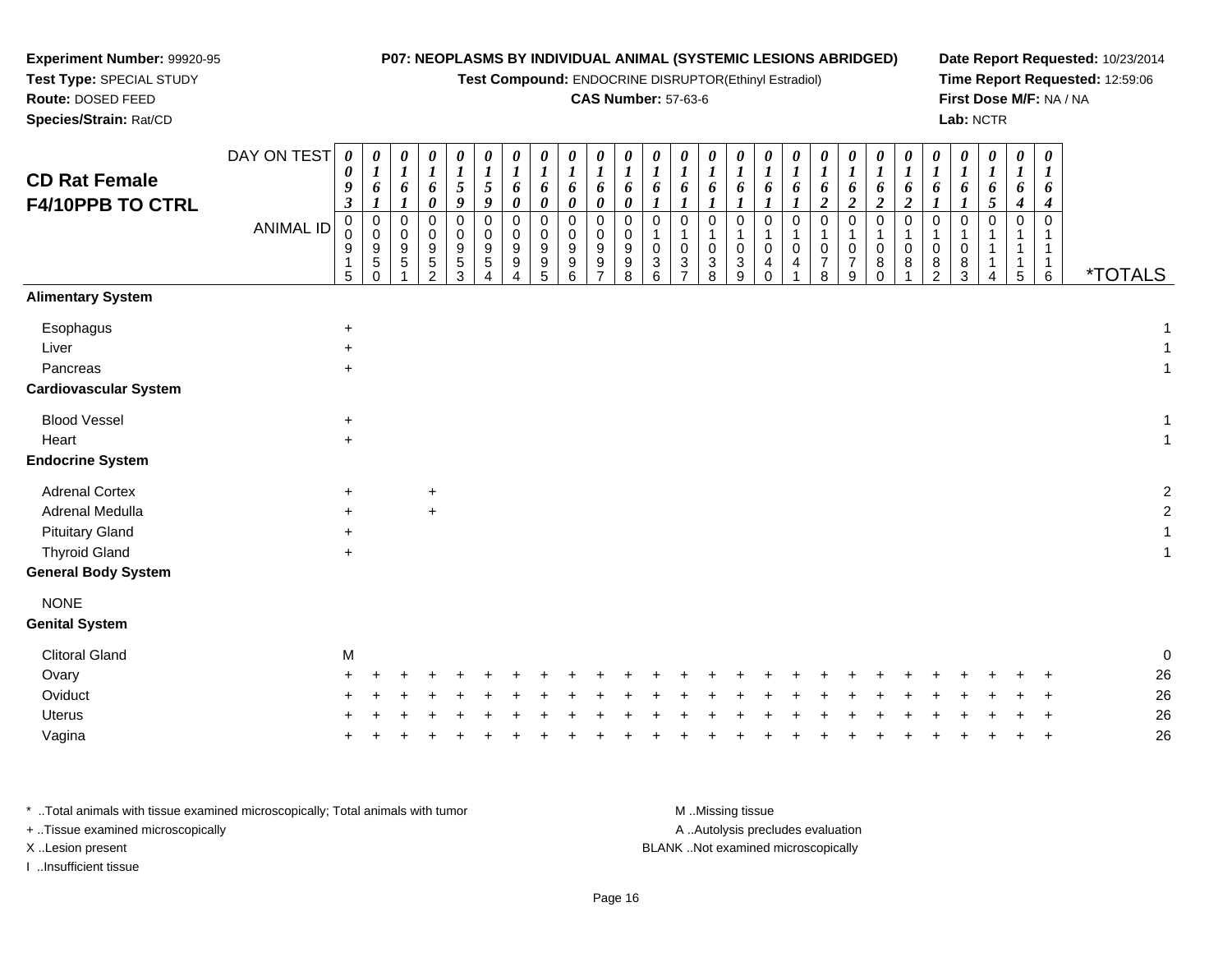| Experiment Number: 99920-95   |                                                                                     |                          |                            |                            |                     |                       |                                    |                         |                  |                       |                       |                       |                       |   |             |                  |                       | P07: NEOPLASMS BY INDIVIDUAL ANIMAL (SYSTEMIC LESIONS ABRIDGED) |                                 |                              |                       |                       |                       |          |                 |                       |                       | Date Report Requested: 10/23/2014 |
|-------------------------------|-------------------------------------------------------------------------------------|--------------------------|----------------------------|----------------------------|---------------------|-----------------------|------------------------------------|-------------------------|------------------|-----------------------|-----------------------|-----------------------|-----------------------|---|-------------|------------------|-----------------------|-----------------------------------------------------------------|---------------------------------|------------------------------|-----------------------|-----------------------|-----------------------|----------|-----------------|-----------------------|-----------------------|-----------------------------------|
| Test Type: SPECIAL STUDY      | Test Compound: ENDOCRINE DISRUPTOR(Ethinyl Estradiol)<br><b>CAS Number: 57-63-6</b> |                          |                            |                            |                     |                       |                                    |                         |                  |                       |                       |                       |                       |   |             |                  |                       |                                                                 | Time Report Requested: 12:59:06 |                              |                       |                       |                       |          |                 |                       |                       |                                   |
| Route: DOSED FEED             |                                                                                     |                          |                            |                            |                     |                       |                                    |                         |                  |                       |                       |                       |                       |   |             |                  |                       |                                                                 |                                 |                              |                       |                       |                       |          |                 |                       |                       | First Dose M/F: NA / NA           |
| Species/Strain: Rat/CD        |                                                                                     |                          |                            |                            |                     |                       |                                    |                         |                  |                       |                       |                       |                       |   |             |                  |                       |                                                                 |                                 |                              |                       |                       |                       |          | Lab: NCTR       |                       |                       |                                   |
|                               | DAY ON TEST                                                                         | 0                        | 0                          | $\boldsymbol{\theta}$      | 0                   | $\boldsymbol{\theta}$ | $\boldsymbol{\theta}$              | 0                       | 0                | $\boldsymbol{\theta}$ | $\boldsymbol{\theta}$ | $\boldsymbol{\theta}$ | $\boldsymbol{\theta}$ | 0 | 0           | $\theta$         | $\boldsymbol{\theta}$ | 0                                                               | $\boldsymbol{\theta}$           | $\boldsymbol{\theta}$        | $\theta$              | $\boldsymbol{\theta}$ | $\boldsymbol{\theta}$ |          | 0               | 0                     | $\boldsymbol{\theta}$ |                                   |
| <b>CD Rat Female</b>          |                                                                                     | 0<br>9                   | $\bm{l}$                   | $\boldsymbol{l}$           | $\boldsymbol{l}$    | $\boldsymbol{l}$      | $\boldsymbol{l}$<br>$\mathfrak{s}$ | $\boldsymbol{l}$        | $\boldsymbol{l}$ | $\boldsymbol{l}$      |                       | $\bm{l}$              | $\boldsymbol{l}$      | 1 |             | $\boldsymbol{l}$ | $\boldsymbol{l}$      | $\boldsymbol{l}$                                                |                                 | 1                            |                       |                       | $\boldsymbol{I}$      | 1        |                 | $\boldsymbol{l}$      | $\bm{l}$<br>6         |                                   |
| F4/10PPB TO CTRL              |                                                                                     | $\boldsymbol{\beta}$     | 6                          | 6<br>1                     | 6<br>$\pmb{\theta}$ | $\mathfrak{s}$<br>9   | 9                                  | 6<br>0                  | 6<br>0           | 6<br>0                | 6<br>0                | 6<br>0                | 6                     | 6 | 6           | 6                | 6                     | 6                                                               | 6<br>$\boldsymbol{2}$           | 6<br>$\overline{\mathbf{2}}$ | 6<br>$\boldsymbol{2}$ | 6<br>$\boldsymbol{2}$ | 6                     |          | 6<br>$\sqrt{5}$ | 6<br>$\boldsymbol{4}$ | 4                     |                                   |
|                               | <b>ANIMAL ID</b>                                                                    | $\pmb{0}$<br>$\mathbf 0$ | $\mathbf 0$<br>$\mathbf 0$ | $\mathbf 0$<br>$\mathbf 0$ | $\pmb{0}$           | $\mathbf 0$           | $\mathbf 0$<br>$\Omega$            | $\mathbf 0$<br>$\Omega$ | 0                | $\mathbf 0$           | $\Omega$<br>$\Omega$  | $\mathbf 0$           | $\mathbf 0$           | 0 | 0           | $\mathbf 0$      | $\mathbf 0$           | $\mathbf 0$                                                     | $\mathbf 0$                     | $\Omega$                     | $\mathbf 0$           | $\mathbf 0$           | 0                     | $\Omega$ | $\mathbf 0$     | $\mathbf 0$           | $\Omega$              |                                   |
|                               |                                                                                     | 9                        | 9                          | 9                          | $\mathbf 0$<br>9    | $\mathbf 0$<br>9      | 9                                  | 9                       | $\mathbf 0$<br>9 | 0<br>9                | 9                     | 0<br>9                | 1<br>$\Omega$         | 0 | $\mathbf 0$ | $\mathbf 0$      | 0                     | 0                                                               | $\Omega$                        | $\Omega$                     | $\Omega$              | $\mathbf 0$           | 1<br>0                | 0        |                 | 1                     | $\mathbf{1}$          |                                   |
|                               |                                                                                     | 5                        | $\sqrt{5}$<br>$\mathbf 0$  | 5                          | 5<br>$\overline{c}$ | 5<br>3                | 5                                  | 9                       | 9<br>5           | 9<br>6                | 9                     | 9<br>8                | 3<br>6                | 3 | 3<br>8      | 3<br>9           | 4<br>$\Omega$         | 4                                                               | 8                               | 7<br>9                       | 8<br>0                | 8                     | 8<br>$\overline{c}$   | 8<br>3   | Δ               | $\,$ 5 $\,$           | 1<br>6                | <i><b>*TOTALS</b></i>             |
| <b>Hematopoietic System</b>   |                                                                                     |                          |                            |                            |                     |                       |                                    |                         |                  |                       |                       |                       |                       |   |             |                  |                       |                                                                 |                                 |                              |                       |                       |                       |          |                 |                       |                       |                                   |
| <b>Bone Marrow</b>            |                                                                                     | $\ddot{}$                |                            |                            |                     |                       |                                    |                         |                  |                       |                       |                       |                       |   |             |                  |                       |                                                                 |                                 |                              |                       |                       |                       |          |                 |                       |                       |                                   |
| Lymph Node                    |                                                                                     | $\ddot{}$                |                            |                            |                     |                       |                                    |                         |                  |                       |                       |                       |                       |   |             |                  |                       |                                                                 |                                 |                              |                       |                       |                       |          |                 |                       |                       |                                   |
| Lymph Node, Mandibular        |                                                                                     |                          |                            |                            |                     |                       |                                    |                         |                  |                       |                       |                       |                       |   |             |                  |                       |                                                                 |                                 |                              |                       |                       |                       |          |                 |                       |                       |                                   |
| Spleen                        |                                                                                     | $\ddot{}$                |                            |                            |                     |                       |                                    |                         |                  | $\ddot{}$             |                       |                       |                       |   |             |                  |                       |                                                                 |                                 |                              |                       |                       |                       |          |                 |                       |                       |                                   |
| Thymus                        |                                                                                     | $\ddot{}$                |                            |                            |                     |                       |                                    |                         |                  |                       |                       |                       |                       |   |             |                  |                       |                                                                 |                                 |                              |                       |                       |                       |          |                 |                       |                       |                                   |
| <b>Integumentary System</b>   |                                                                                     |                          |                            |                            |                     |                       |                                    |                         |                  |                       |                       |                       |                       |   |             |                  |                       |                                                                 |                                 |                              |                       |                       |                       |          |                 |                       |                       |                                   |
| Mammary Gland                 |                                                                                     |                          |                            |                            |                     |                       |                                    |                         |                  |                       |                       |                       |                       |   |             |                  |                       |                                                                 |                                 |                              |                       |                       |                       |          |                 |                       |                       | 26                                |
| Skin                          |                                                                                     | $\ddot{}$                |                            |                            |                     |                       |                                    |                         |                  |                       |                       |                       |                       |   |             |                  |                       |                                                                 |                                 |                              |                       |                       |                       |          |                 |                       |                       | 1                                 |
| <b>Musculoskeletal System</b> |                                                                                     |                          |                            |                            |                     |                       |                                    |                         |                  |                       |                       |                       |                       |   |             |                  |                       |                                                                 |                                 |                              |                       |                       |                       |          |                 |                       |                       |                                   |
| Bone                          |                                                                                     | $\ddot{}$                |                            |                            |                     |                       |                                    |                         |                  |                       |                       |                       |                       |   |             |                  |                       |                                                                 |                                 |                              |                       |                       |                       |          |                 |                       |                       | 1                                 |
| <b>Nervous System</b>         |                                                                                     |                          |                            |                            |                     |                       |                                    |                         |                  |                       |                       |                       |                       |   |             |                  |                       |                                                                 |                                 |                              |                       |                       |                       |          |                 |                       |                       |                                   |
| <b>Brain</b>                  |                                                                                     | $\ddot{}$                |                            |                            |                     |                       |                                    |                         |                  |                       |                       |                       |                       |   |             |                  |                       |                                                                 |                                 |                              |                       |                       |                       |          |                 |                       |                       |                                   |
| Spinal Cord                   |                                                                                     | M                        |                            |                            |                     |                       |                                    |                         |                  |                       |                       |                       |                       |   |             |                  |                       |                                                                 |                                 |                              |                       |                       |                       |          |                 |                       |                       | 0                                 |
| <b>Respiratory System</b>     |                                                                                     |                          |                            |                            |                     |                       |                                    |                         |                  |                       |                       |                       |                       |   |             |                  |                       |                                                                 |                                 |                              |                       |                       |                       |          |                 |                       |                       |                                   |
| Lung                          |                                                                                     | $\ddot{}$                |                            |                            |                     |                       |                                    |                         |                  |                       |                       |                       |                       |   |             |                  |                       |                                                                 |                                 |                              |                       |                       |                       |          |                 |                       |                       | 1                                 |
| Trachea                       |                                                                                     | $\ddot{}$                |                            |                            |                     |                       |                                    |                         |                  |                       |                       |                       |                       |   |             |                  |                       |                                                                 |                                 |                              |                       |                       |                       |          |                 |                       |                       | 1                                 |
| <b>Special Senses System</b>  |                                                                                     |                          |                            |                            |                     |                       |                                    |                         |                  |                       |                       |                       |                       |   |             |                  |                       |                                                                 |                                 |                              |                       |                       |                       |          |                 |                       |                       |                                   |

NONE

\* ..Total animals with tissue examined microscopically; Total animals with tumor M..Missing tissue M ..Missing tissue A ..Autolysis precludes evaluation + ..Tissue examined microscopically X ..Lesion present BLANK ..Not examined microscopicallyI ..Insufficient tissue

Page 17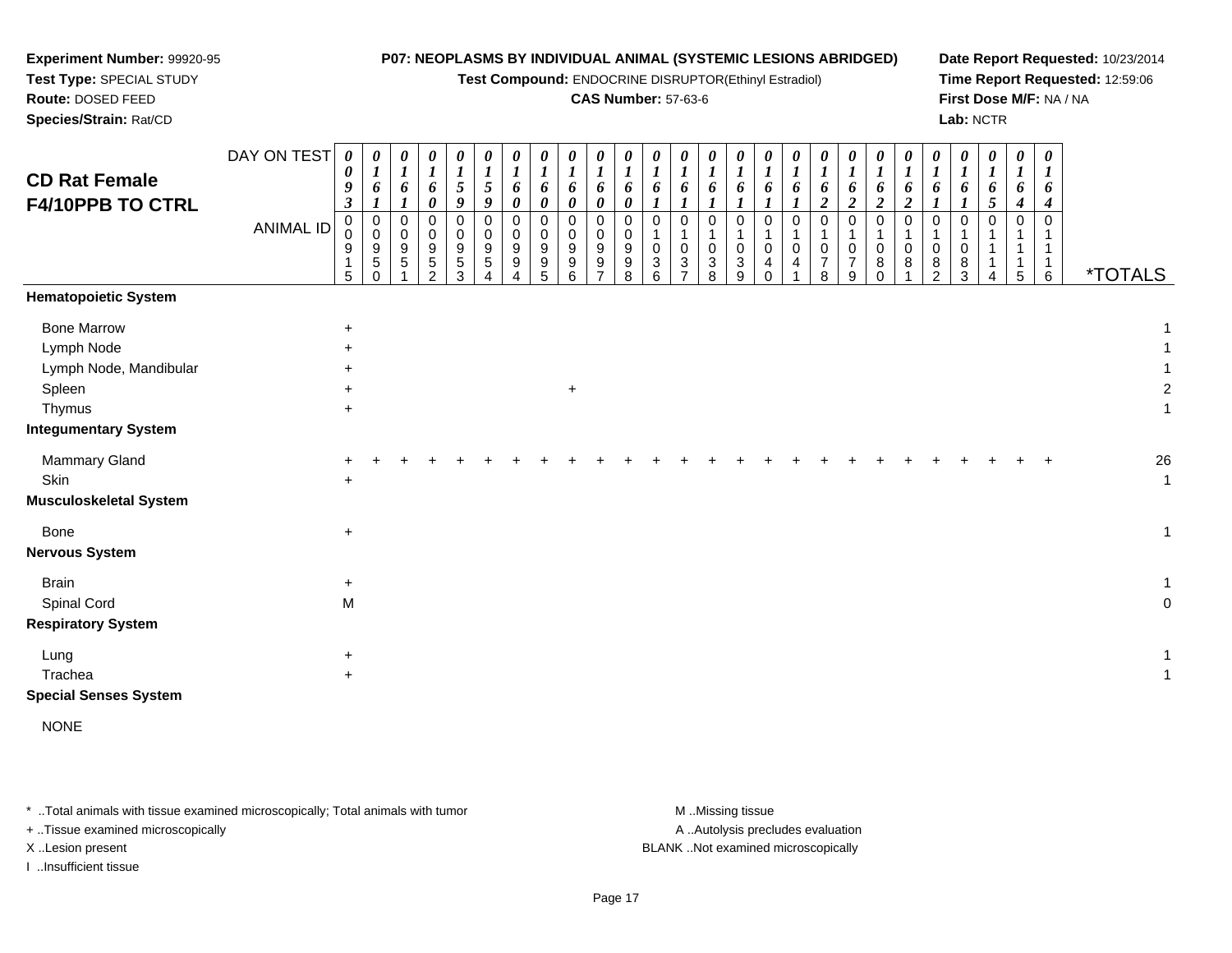| <b>Experiment Number: 99920-95</b><br>Test Type: SPECIAL STUDY<br>Route: DOSED FEED<br>Species/Strain: Rat/CD |                  |                            |                       |                       |                            |                       |                       | P07: NEOPLASMS BY INDIVIDUAL ANIMAL (SYSTEMIC LESIONS ABRIDGED)<br>Test Compound: ENDOCRINE DISRUPTOR(Ethinyl Estradiol) | <b>CAS Number: 57-63-6</b> |   |          |          |        |  |          |   |  | Lab: NCTR |          |   | First Dose M/F: NA / NA | Date Report Requested: 10/23/2014<br>Time Report Requested: 12:59:06 |
|---------------------------------------------------------------------------------------------------------------|------------------|----------------------------|-----------------------|-----------------------|----------------------------|-----------------------|-----------------------|--------------------------------------------------------------------------------------------------------------------------|----------------------------|---|----------|----------|--------|--|----------|---|--|-----------|----------|---|-------------------------|----------------------------------------------------------------------|
| <b>CD Rat Female</b><br><b>F4/10PPB TO CTRL</b>                                                               | DAY ON TEST      | $\boldsymbol{\theta}$<br>0 | $\boldsymbol{\theta}$ | $\boldsymbol{\theta}$ | $\boldsymbol{\theta}$<br>6 | $\boldsymbol{\theta}$ | $\boldsymbol{\theta}$ | $\theta$                                                                                                                 | $\theta$                   |   | $\theta$ | $\theta$ |        |  | $\theta$ |   |  | $\theta$  | $\theta$ | 4 |                         |                                                                      |
|                                                                                                               | <b>ANIMAL ID</b> | 9<br>5                     | 9<br>5                | 9                     | 0<br>9<br>5                | 9<br>3                | 9                     | 9<br>9                                                                                                                   |                            | 9 | 0<br>3   |          | 3<br>g |  |          | 8 |  | 8<br>3    |          |   | 6                       | <i><b>*TOTALS</b></i>                                                |
| <b>Urinary System</b>                                                                                         |                  |                            |                       |                       |                            |                       |                       |                                                                                                                          |                            |   |          |          |        |  |          |   |  |           |          |   |                         |                                                                      |
| Kidney<br><b>Urinary Bladder</b><br><b>SYSTEMIC LESIONS</b>                                                   |                  | M                          |                       |                       |                            |                       |                       |                                                                                                                          |                            |   |          |          |        |  |          |   |  |           |          |   |                         | 26<br>$\mathbf 0$                                                    |
| Multiple Organ<br>Lymphoma Malignant                                                                          |                  | X                          |                       |                       |                            |                       |                       |                                                                                                                          |                            |   |          |          |        |  |          |   |  |           |          |   |                         | 26                                                                   |

\* ..Total animals with tissue examined microscopically; Total animals with tumor M..Missing tissue M

+ ..Tissue examined microscopically

I ..Insufficient tissue

A ..Autolysis precludes evaluation X ..Lesion present BLANK ..Not examined microscopically

 $\chi$  and  $\eta$  and  $\eta$  and  $\eta$  and  $\eta$  and  $\eta$  and  $\eta$  and  $\eta$  and  $\eta$  and  $\eta$  and  $\eta$  and  $\eta$  and  $\eta$  and  $\eta$  and  $\eta$  and  $\eta$  and  $\eta$  and  $\eta$  and  $\eta$  and  $\eta$  and  $\eta$  and  $\eta$  and  $\eta$  and  $\eta$  and  $\eta$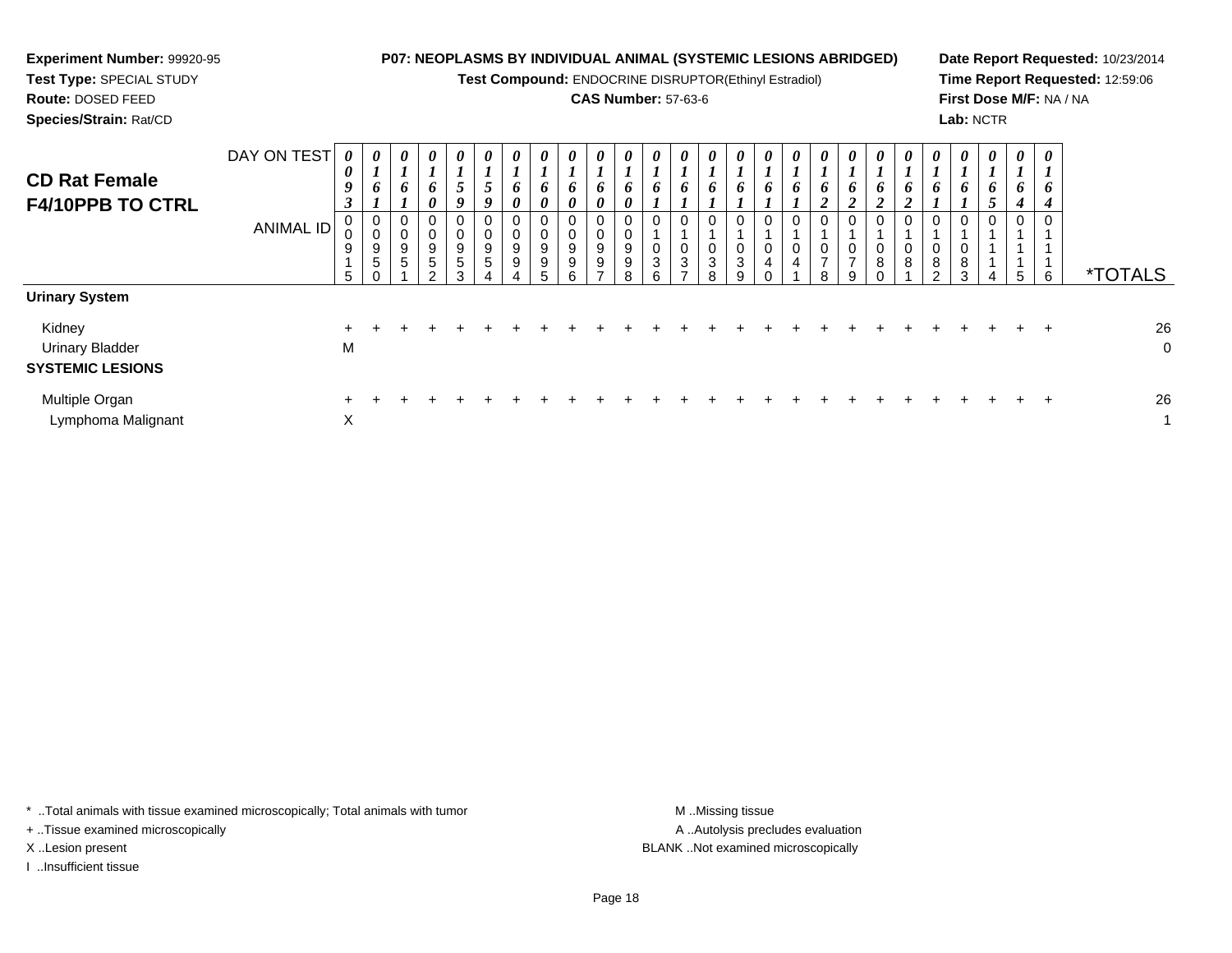#### **Experiment Number:** 99920-95**Test Type:** SPECIAL STUDY**Route:** DOSED FEED **Species/Strain:** Rat/CD**P07: NEOPLASMS BY INDIVIDUAL ANIMAL (SYSTEMIC LESIONS ABRIDGED)Test Compound:** ENDOCRINE DISRUPTOR(Ethinyl Estradiol)**CAS Number:** 57-63-6**Date Report Requested:** 10/23/2014**Time Report Requested:** 12:59:07**First Dose M/F:** NA / NA**Lab:** NCTRDAY ON TEST**CD Rat Female F4/50PPB TO CTRL**ANIMAL ID*0 1 6 1* 0 0 9 5 5*0 1 6 1* 0 0 9 5 6*0 1 6 1* 0 0 9 5 7*0 1 6 0* 0 0 9 5 8*0 1 6 0* 0 0 9 5 9*0 1 6 0* 0 0 9 6 0*0 1 6 1* 0 0 9 9 9*0 1 6 1* 0 1 0 0 0*0 1 6 1* 0 1 0 0 1*0 1 6 0* 0 1 0 0 2*0 1 6 0* 0 1 0 0 3*0 1 6 1* 0 1 0 4 2*0 1 6 1* 0 1 0 4 3*0 1 6 1* 0 1 0 4 4*0 1 6 0* 0 1 0 4 5*0 1 6 0* 0 1 0 4 6*0 1 6 1* 0 1 0 8 4*0 1 6 1* 0 1 0 8 5*0 1 6 1* 0 1 0 8 6*0 1 6 1* 0 1 0 8 7*0 1 6 1* 0 1 0 8 8*0 1 6 4* 0 1 1 1 7*0 1 6 4* 0 1 1 1 8*0 1 6 2* 0 1 1 1 9*0 1 6 0* 0 1 12<br>^ 0 \*TOTALS**Alimentary System**Liver $\mathsf{r}$  + <sup>+</sup> <sup>+</sup> <sup>+</sup> <sup>+</sup> <sup>+</sup> <sup>+</sup> <sup>+</sup> <sup>+</sup> <sup>+</sup> <sup>+</sup> <sup>+</sup> <sup>+</sup> <sup>+</sup> <sup>+</sup> <sup>+</sup> <sup>+</sup> <sup>+</sup> <sup>+</sup> <sup>+</sup> <sup>+</sup> <sup>+</sup> <sup>+</sup> <sup>+</sup> <sup>+</sup> <sup>25</sup> **Cardiovascular System**NONE **Endocrine System**Adrenal Cortex $\times$  + <sup>+</sup> <sup>+</sup> <sup>+</sup> <sup>+</sup> <sup>+</sup> <sup>+</sup> <sup>+</sup> <sup>+</sup> <sup>+</sup> <sup>+</sup> <sup>+</sup> <sup>+</sup> <sup>+</sup> <sup>+</sup> <sup>+</sup> <sup>+</sup> <sup>+</sup> <sup>+</sup> <sup>+</sup> <sup>+</sup> <sup>+</sup> <sup>+</sup> <sup>+</sup> <sup>+</sup> <sup>25</sup> Adrenal Medullaa  $+$  <sup>+</sup> <sup>+</sup> <sup>+</sup> <sup>+</sup> <sup>+</sup> <sup>+</sup> <sup>+</sup> <sup>+</sup> <sup>+</sup> <sup>+</sup> <sup>+</sup> <sup>+</sup> <sup>+</sup> <sup>+</sup> <sup>+</sup> <sup>+</sup> <sup>+</sup> <sup>+</sup> <sup>+</sup> <sup>+</sup> <sup>+</sup> <sup>+</sup> <sup>+</sup> <sup>+</sup> <sup>25</sup> Pituitary Gland $\alpha$  + <sup>+</sup> <sup>+</sup> <sup>+</sup> <sup>+</sup> <sup>+</sup> <sup>+</sup> <sup>+</sup> <sup>+</sup> <sup>+</sup> <sup>+</sup> <sup>+</sup> <sup>+</sup> <sup>+</sup> <sup>+</sup> <sup>+</sup> <sup>+</sup> <sup>+</sup> <sup>+</sup> <sup>+</sup> <sup>+</sup> <sup>+</sup> <sup>+</sup> <sup>+</sup> <sup>+</sup> <sup>25</sup> Thyroid Glandd  $+$  <sup>+</sup> <sup>+</sup> <sup>+</sup> <sup>+</sup> <sup>+</sup> <sup>+</sup> <sup>+</sup> <sup>+</sup> <sup>+</sup> <sup>+</sup> <sup>+</sup> <sup>+</sup> <sup>+</sup> <sup>+</sup> <sup>+</sup> <sup>+</sup> <sup>+</sup> <sup>+</sup> <sup>+</sup> <sup>+</sup> <sup>+</sup> <sup>+</sup> <sup>+</sup> <sup>+</sup> <sup>25</sup> **General Body System**NONE **Genital SystemOvary**  <sup>+</sup> <sup>+</sup> <sup>+</sup> <sup>+</sup> <sup>+</sup> <sup>+</sup> <sup>+</sup> <sup>+</sup> <sup>+</sup> <sup>+</sup> <sup>+</sup> <sup>+</sup> <sup>+</sup> <sup>+</sup> <sup>+</sup> <sup>+</sup> <sup>+</sup> <sup>+</sup> <sup>+</sup> <sup>+</sup> <sup>+</sup> <sup>+</sup> <sup>+</sup> <sup>+</sup> <sup>+</sup> <sup>25</sup> **Oviduct**  $\mathfrak{t}$  + <sup>+</sup> <sup>+</sup> <sup>+</sup> <sup>+</sup> <sup>+</sup> <sup>+</sup> <sup>+</sup> <sup>+</sup> <sup>+</sup> <sup>+</sup> <sup>+</sup> <sup>+</sup> <sup>+</sup> <sup>+</sup> <sup>+</sup> <sup>+</sup> <sup>+</sup> <sup>+</sup> <sup>+</sup> <sup>+</sup> <sup>+</sup> <sup>+</sup> <sup>+</sup> <sup>+</sup> <sup>25</sup> **Uterus**  <sup>+</sup> <sup>+</sup> <sup>+</sup> <sup>+</sup> <sup>+</sup> <sup>+</sup> <sup>+</sup> <sup>+</sup> <sup>+</sup> <sup>+</sup> <sup>+</sup> <sup>+</sup> <sup>+</sup> <sup>+</sup> <sup>+</sup> <sup>+</sup> <sup>+</sup> <sup>+</sup> <sup>+</sup> <sup>+</sup> <sup>+</sup> <sup>+</sup> <sup>+</sup> <sup>+</sup> <sup>+</sup> <sup>25</sup> Vaginaa  $+$ <sup>+</sup> <sup>+</sup> <sup>+</sup> <sup>+</sup> <sup>+</sup> <sup>+</sup> <sup>+</sup> <sup>+</sup> <sup>+</sup> <sup>+</sup> <sup>+</sup> <sup>+</sup> <sup>+</sup> <sup>+</sup> <sup>+</sup> <sup>+</sup> <sup>+</sup> <sup>+</sup> <sup>+</sup> <sup>+</sup> <sup>+</sup> <sup>+</sup> <sup>+</sup> <sup>+</sup> <sup>25</sup>

**Hematopoietic System**

Bone Marrow <sup>+</sup> <sup>+</sup> <sup>+</sup> <sup>+</sup> <sup>+</sup> <sup>+</sup> <sup>+</sup> <sup>+</sup> <sup>+</sup> <sup>+</sup> <sup>+</sup> <sup>+</sup> <sup>+</sup> <sup>+</sup> <sup>+</sup> <sup>+</sup> <sup>+</sup> <sup>+</sup> <sup>+</sup> <sup>+</sup> <sup>+</sup> <sup>+</sup> <sup>+</sup> <sup>+</sup> <sup>+</sup> <sup>25</sup> Spleenn  $+$ <sup>+</sup> <sup>+</sup> <sup>+</sup> <sup>+</sup> <sup>+</sup> <sup>+</sup> <sup>+</sup> <sup>+</sup> <sup>+</sup> <sup>+</sup> <sup>+</sup> <sup>+</sup> <sup>+</sup> <sup>+</sup> <sup>+</sup> <sup>+</sup> <sup>+</sup> <sup>+</sup> <sup>+</sup> <sup>+</sup> <sup>+</sup> <sup>+</sup> <sup>+</sup> <sup>+</sup> <sup>25</sup>

\* ..Total animals with tissue examined microscopically; Total animals with tumor M ...Missing tissue M ...Missing tissue A ..Autolysis precludes evaluation + ..Tissue examined microscopically X ..Lesion present BLANK ..Not examined microscopicallyI ..Insufficient tissue